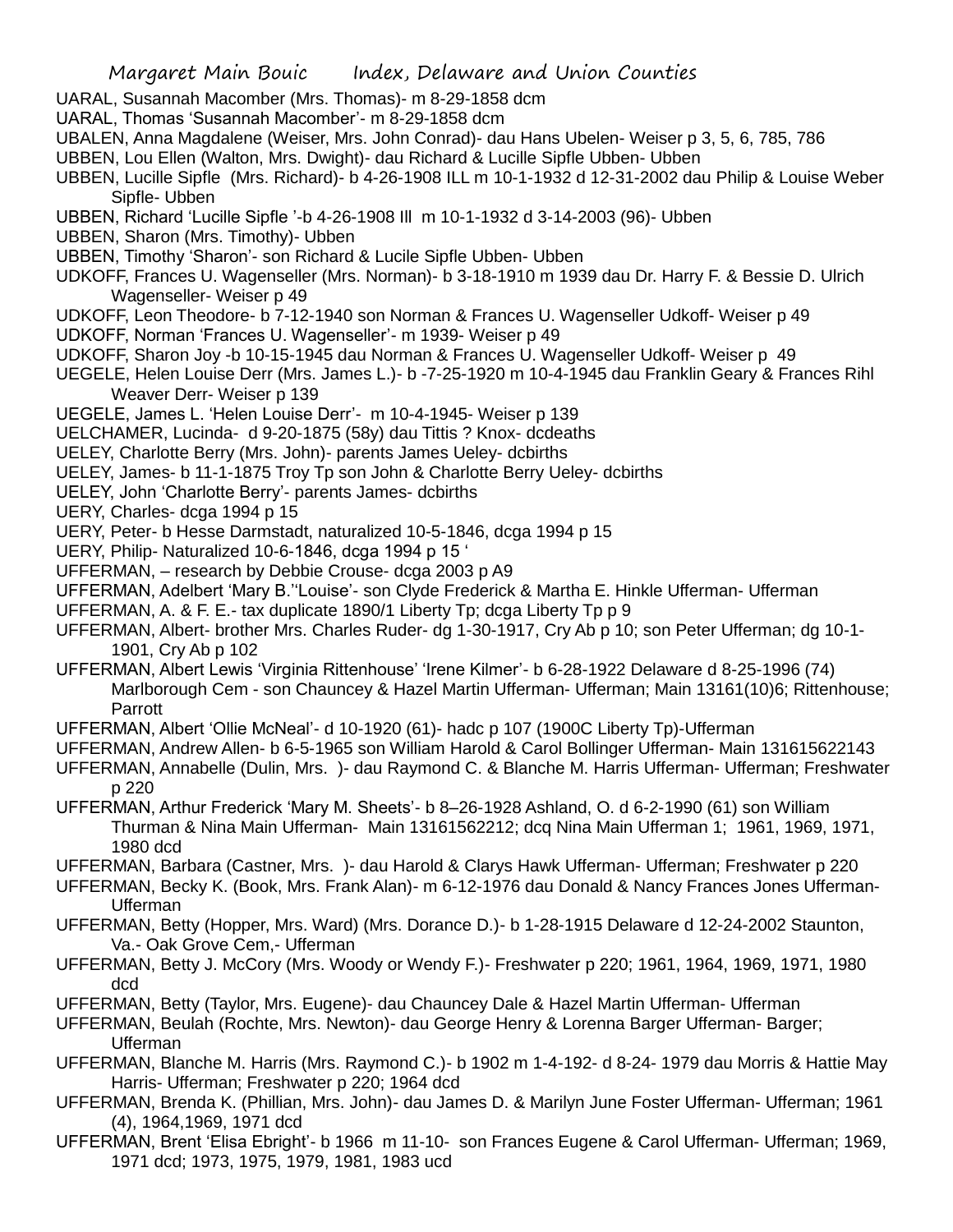UFFERMAN, Carl- b 2-19-1893 Delaware Town son Chas. & Mary Harris Ufferman- dcbirths

- UFFERMAN, Carol Bollinger (Mrs. William)- dau Blake Bollinger Ufferman
- UFFERMAN, Carol S. (Mrs. Francis Eugene)- Ufferman; 1964, 1969, 1971 dcd; 1973, 1975, 1979, 1981, 1983 ucd
- UFFERMAN, Carolyn (Stobby, Mrs. )- dau Thurman William & Nina L. Main Ufferman- Ufferman; dcq Nina Maine Ufferman; Main 13161562211
- UFFERMAN, Cask Ferando- b 6-19-1870 Marlborough Cem p Tp son Peter Ufferman- dcbirths
- UFFERMAN, ----(Mrs. C. D.)- 1964 dcd
- UFFERMAN, Charles Allen b 1935 d 11-30-1946 son Raymond C. & Blanche M. Harris Ufferman- Ufferman; Freshwater p 220
- UFFERMAN, Charles 'Mary Harris'- Ufferman- parents of Carl, dcbirths
- UFFERMAN, Charles- brother Mrs. Charles Ruder- dg 1-30-1917, Cry Ab p 10
- UFFERMAN, Chauncey Dale 'Hazel C. Martin'- b 8-31-1894or 9-30-1893 Lib. Tp, dcbirths d 4-22-1961 Marlborough Cem - son Albert & Ollie McNeal Ufferman- Ufferman
- UFFERMAN, Christene- b 1971 dau Francis Eugene & Carol S. Ufferman- 1971, 1973, 1975, 1979, 1981, 1983 ucd
- UFFERMAN, Clara (Beekman, Mrs. Ezra)- b 11-28-1880 m 11-28-1903 dcm d 12-17-1962(81) Marlborough Cem - Beekman, Ufferman
- UFFERMAN, Clarence- d today (22) dg 10-21-1902, Cry Ab p 158
- UFFERMAN, Clarys 'Cary"Hawk (Mrs. Harold)- Ufferman; Freshwater p 220
- UFFERMAN, Clay- b 11-27-1881 son Albert & Ollie McNeal Ufferman- dcbirths
- UFFERMAN, Cleo Eichholz (Mrs. Russell)- m 4-24-1943- Ufferman
- UFFERMAN, Clyde Frederick 'Martha E. Hinkle'- m 1-12-1910 d 4-23-1981 (93) Marlborough Cem son Albert & Ollie McNeal Ufferman- Ufferman; 1961, 1964, 1969, 1971, 1980 dcd; dg 7-16-1912 p3c3 dcga 1988 p 63, son born
- UFFERMAN, Clyde Frederick , Jr.- son Clyde Frederick & Martha E. Hinkle Ufferman- Ufferman
- UFFERMAN, Davenport- query on Benedict, Earl, Ufferman- dcga 2003 p 58
- UFFERMAN, David 'Donna'- son Albert Lewis & Virginia Rittenhouse Ufferman- Ufferman
- UFFERMAN, David E.- son Harold & Lucy Ufferman- Ufferman
- UFFERMAN, David- son Harold & Clarys Hawk Ufferman- Ufferman; Freshwater p 220
- UFFERMAN, Query form Debbie Crouse- dcga 2003 p A9
- UFFERMAN, Deborah "Debbie" Hope Grist (Mrs. Larry Dale)- m 8- 5-1972 dau Clarence W. Grist- Ufferman
- UFFERMAN, Deborah Sue- d 5-19-1975 (21) Oak Grove Cem- dau William Harold & Carol Bollinger Ufferman-Main 131616722141; dcq Nina Main Ufferman 1
- UFFERMAN, A. Delbert- son Clyde Frederick & Martha E. Hinkle Ufferman- Ufferman
- UFFERMAN, Delbert H.- son Adelbert H. & Mary M. Blamer Ufferman- Ufferman
- UFFERMAN, Della May (Main, Mrs. Frank)- b 10-12-1889 Liberty Tp dau Albert & Ollie McNeal Ufferman- Asp (2397o); Main (131613224); dcbirths
- UFFERMAN, Donald Larry 'Nancy Frances Jones'- m 1-6-1953 son George Henry & Lorena Barger Ufferman-Ufferman; Barger
- UFFERMAN, Donna (Mrs. David)-Ufferman; query of Benedict, Earl, Ufferman-dcga 2003 p 58
- UFFERMAN, Dorrance D.'Gladys Ropp''Betty Hopper'- b 11-22-1905 d 4-22-1993 (87) Oak Grove Cem-
- brother George Henry Ufferman- Ufferman; 1961, 1964, 1969, 1971 dcd
- UFFERMAN, Doris (Bichek, Mrs John)- d 7-19-1966 (49) dau Fred Ufferman- Ufferman
- UFFERMAN, Douglas- son William Harold & Carol Ballinger Ufferman- Main 131615622142
- UFFERMAN, Edgar W. b 8-15-1919 d 2-26–1996 (76) Marlborough Cem- son Clyde Frederick & Martha E. Hinkle Ufferman- Ufferman; 1961, 1964, 1969, 1971 dcd
- UFFERMAN, Edward 'Evangeline Freshwater'- b 12-19-1922 son Raymond C. & Blanche M. Harris Ufferman-Ufferman; Freshwater p 220, 229
- UFFERMAN, Elisa Ebright (Mrs. Brent)- dau Ron & Marion Ebright- Ufferman
- UFFERMAN, Elizabeth (Mrs. Peter)- b 1825 d 1898 Cole Cem, Powell p 161
- UFFERMAN, Francis Eugene 'Carol S.'- 1964, 1969, 1971 d cd; 1973, 1975, 1979, 1981, 1983 ucd
- UFFERMAN, Evangeline Freshwater (Mrs. Edward)- b 3-15-1923 dau George Elmer & Edith Bower Freshwater- Freshwater p 220
- UFFERMAN, F.- 1908 dch p 434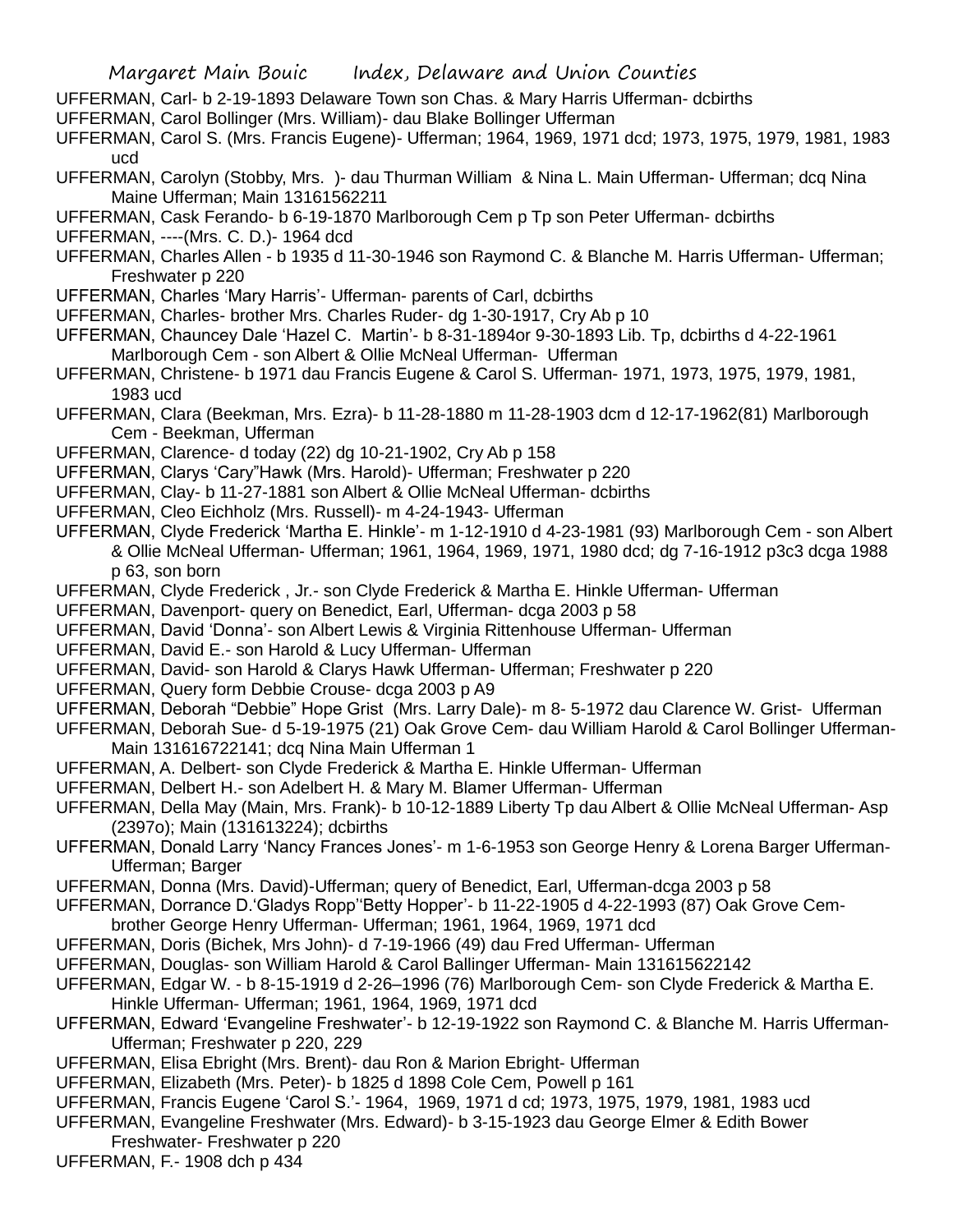UFFERMAN, Flora Louise (Keigley, Mrs. ) (Norris, Mrs. J. Ray)- b 10-30-1932 d 2-20-2003 (70) Centerville Cem.- dau William Thurman & Nina Main Ufferman- Ufferman; Main 13161562213; dcq Nina Main Ufferman 1

UFFERMAN, Florence (Williams, Mrs. )- sister George Henry Ufferman- Ufferman

UFFERMAN, Floretta Rhoads (Mrs. Frederick)- Ufferman

- UFFERMAN, Francis W. 'Gwendolyn Beatrice Weaver'- d 12-9-1981(78) Oak Grove Cem brother George Henry Ufferman; Ufferman; 1961, 1964, 1969, 1971, 1980 dcd
- UFFERMAN, Francis Walter- b 1-14-1903 Liberty Tp dcbirths- son Francis & Glennie Rader Ufferman

UFFERMAN, Frank- pallbearer for John Thomas- dg 1-7-1916, Cry Ab p 3

- UFFERMAN, Frank- brother Mrs. Charles Ruder- dg 1-30-1917, Cry Ab p 10; son Peter Ufferman- dg 10-1- 1901, Cry Ab p 102
- UFFERMAN, Frank 'Glennie Rader'- Ufferman
- UFFERMAN, ----(Mrs. Frank)- dg 1915, p 59, missing
- UFFERMAN, Fred- brother Mrs. Charles Ruder)- dg 1-30-1917, Cry Ab p 10
- UFFERMAN, ----(Ruder, Mrs. Charles)- d Friday (57) sister Albert, Charles, Frank, Fred- dg 1-30-1917, Cry Ab p 10; dau Peter Ufferman- dg 10-1-1901, Cry Ab p 102
- UFFERMAN, A. Fred 'Mary Sheets'- b 8 -26-1928 d 6-2-1990 (61) Marlborough Cem- son Thurman W. & Nina L. Main Ufferman- Ufferman; 1964 dcd
- UFFERMAN, Fred- b 19 60 son Arthur Frederick & Mary M. Sheets Ufferman- Ufferman; Marin 131615622123; 1964, 1969, 1971 dcd

UFFERMAN, Frederick 'Floretta Rhoads'- parents of Nettie Smothers- Ufferman

UFFERMAN, —(Mrs. Fred)- dg 6-1-1900 Cry Ab p 23, sister-in-law Riley Bailey dg 2-3-1914, Cry Ab p p 23, 90

UFFERMAN, Gale- b 7-24-1902 Delaware Town dau C. & —Fleshman Ufferman- dcbirths

- UFFERMAN, Gary Lee 'Cindy A.'- son Francis W. & Gwendolyn Beatrice Weaver Ufferman- Ufferman
- UFFERMAN, Gayle (Osborn, Mrs. Everett)- dau Chauncey Dale & Hazel Martin Ufferman- Ufferman; see Main 13161(10)63
- UFFERMAN, Gary L./ Gene 'Carol'- son Francis W. & Gwendoyn Beatrice Weaver Ufferman- Ufferman; 1961 (16) , 1964 dcd
- UFFERMAN, George Henry 'Lorenna M. Barger'- b 12-10-1892 Liberty Tp, dcbirths d 9-13-1975 (82) Fairview Mem. Pk- son Frank & Glennie Rader Ufferman- Barger; Ufferman; 1969 dcd; dg 8-27-1897 (5y); Cry Ab p 129
- UFFERMAN, Gladys Ropp (Mrs. Dorrance D. )- d 1-3-1973 (63) Fariview Mem. Pk; Ufferman; 1961, 1964, 1969, 1971 dcd
- UFFERMAN, Glennie Rader (Mrs. Frank)- Ufferman
- UFFERMAN, Grace (Smith, Mrs. )- sister Thurman William Ufferman- Ufferman
- UFFERMAN, Gregory Alan- son Don Ufferman- Ufferman- engaged to Julie Ann Williams
- UFFERMAN, Gwendolyn Beatrice "Dody' Weaver (Mrs. Francis W,.)- b 9-1-1915 Powell d 6-28-2001 (85) Oak Grove Cem- dau Walter I. & Eliza V. Hall Weaver- Ufferman; 1961, 1964, 1969, 1971 dcd
- UFFERMAN, Harold (Del) d 7-15-1976 (44) bur Del Ray Beach- son Adelbert & Mary M. Blamer Ufferman-Ufferman
- UFFERMAN, Harold 'Clarys "Cary"Hawk'- b 10-5-1924 d 2-24-1992 (67) Rivercliff Cem, Mt. Gilead- son Raymond C. & Blanche M. Harris Ufferman- Ufferman; Freshwater p 220
- UFFERMAN, Hazel Martin (Mrs. Chauncey Dale)- d 12-4-1977 (81) Marlborough Cem; foster ch James W. & Lucretia Lolamonis Maine Martin- Ufferman; 1961, 1969, 1971 dcd
- UFFERMAN, Hazel Vern- b 12-20-1900 Delaware Tp dau Chas F. & Mary Harris Ufferman- dcbirths
- UFFERMAN, Helen (Russell, Mrs. Isaac Clinton)- sister William Thurman Ufferman- Ufferman; Russell- sister Thurman W. Ufferman- Ufferman
- UFFERMAN, Helen Kay (Thomson, Mrs. Walter Dunlap II)- dau William Thurman & Nina L. Main Ufferman-Ufferman; Main 13161562217; dcq Nina Main Ufferman 1; Thomson
- UFFERMAN, Hellen G.- b 9-9-1892 Delaware Town dau Fred & Floraetta Ufferman- dcbirths
- UFFERMAN, infant- b 9-26-1897 Liberty Tp dau F. W. & Floretta Rhoads Ufferman- dcbirths
- UFFERMAN, Hosea- b 10-4-1895 Liberty Tp, son Frank & Glenora Rader Ufferman, dcbirths- Ufferman
- UFFERMAN, Hosea Peter- b 1895 d 8-24-1897 (2y) Cole Cem , Powell p 161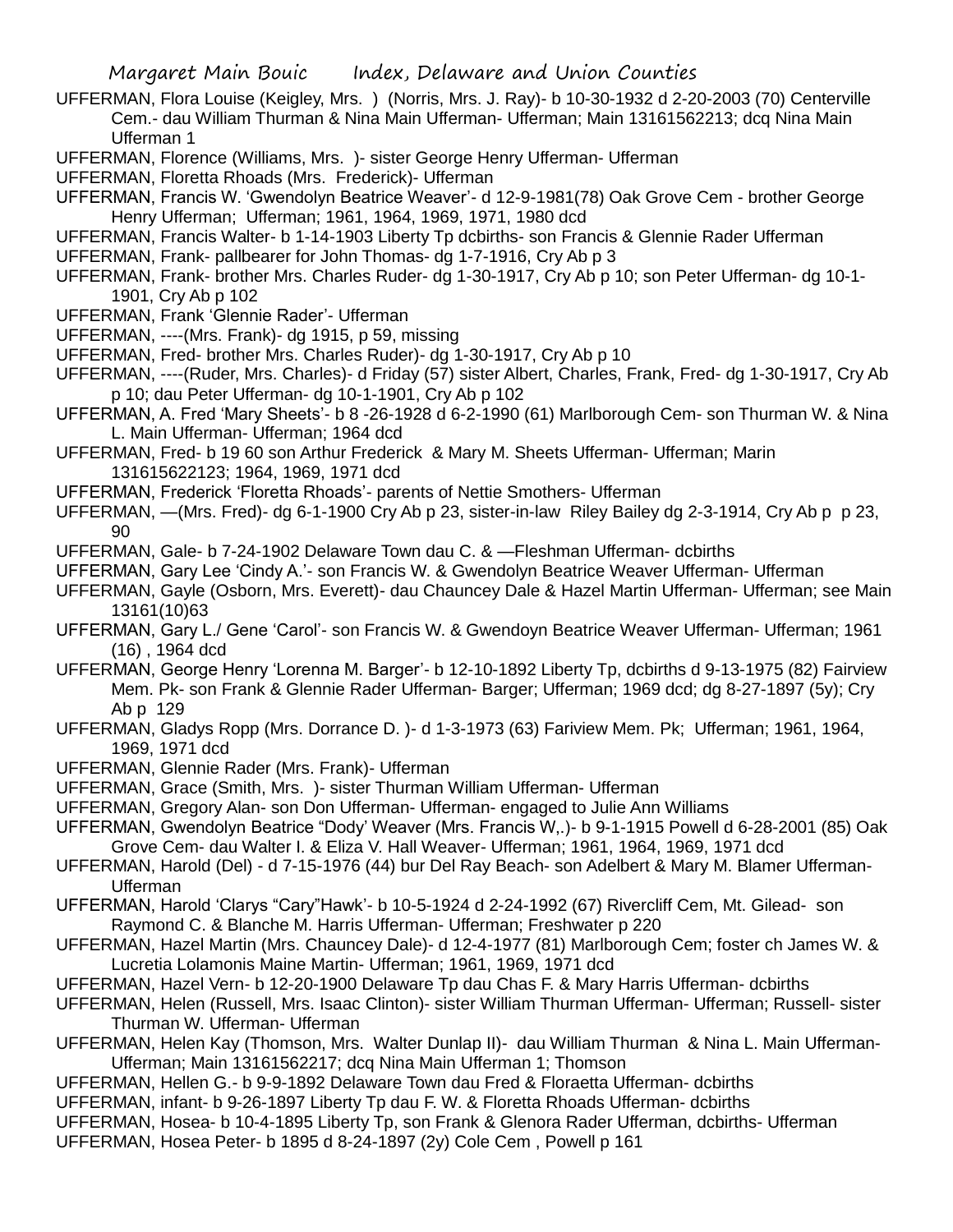- UFFERMAN, Iona (Gardner, Mrs. )- sister Dorance, George Henry Ufferman- dau Frank & Glenora Rader Ufferman- Ufferman
- UFFERMAN, Irene Kilmer (Mrs. Albert Lewis)- Ufferman
- UFFERMAN, James D. 'Marilyn June Foster'- b 9-5-1920 m 9-24-1950 d 2-5-2003 (82) Marlboro Cem- son Chauncey Dale & Hazel Martin Ufferman- Ufferman; Maine 13161(10)6; 1961, 1964, 1969, 1971, 1980 dcd
- UFFERMAN, Jane (Smith, Mrs. Rex)- dau Russell & Cleo Aichholz Ufferman- Ufferman
- UFFERMAN, Jane Cheryl (Wilson, Mrs. Robert G.)- m 3-19-1977- dau Arthur Frederick & Mary M. Sheets Ufferman- Ufferman; Main 131615622121; dcq Nina Maine Ufferman 1; 1961, 1964, 1969, 1971 dcd
- UFFERMAN, Jennie Victoria- b 12-12-1890 Liberty Tp dau Fred W. & Flora Rhodes Ufferman- dcbirths
- UFFERMAN, John A. 'Judy L. Cosgray'- b 1962 m 6-23---- son Arthur Frederick & Mary M. Sheets Ufferman-Ufferman; Main 131615622121; 1964, 1969, 1971 dcd
- UFFERMAN, Josa Amanda/Josaamanual- b 7-10-1895 Lib. Tp d 8-9-1895, (30d)- Liberty Tp, dcdeaths- son Charles & Mary Harres Ufferman- dcbirths
- UFFERMAN, Judith Elizabeth Moore (Mrs. Dr. Robert Charles)- m 8-22-1964 Ufferman; Main (13161562216)
- UFFERMAN, Judith Ann (Herrin, Mrs. Donald)- dau Russell H. & Cleo Aichholz Ufferman-
	- Ufferman
- UFFERMAN, Judy L. Cosgray (Mrs. John A.)- m 6-23----dau B. J.Cosgray- Ufferman
- UFFERMAN, Katherine- pallbearer for Nellie Marie Young- dg 6-19-1914 Cry Ab p 130
- UFFERMAN, Lois U. (Dilger, Mrs. James)- b 9-23-1931 d 11-4-1995 (63) Fairview Memorial Park- dau Dorance & Gladys Ropp Ufferman- Ufferman
- UFFERMAN, Marilyn June Foster (Mrs. James D.)- m 9-24-1950 Ufferman; 1961, 1964, 1969, 1971, 1980 dcd
- UFFERMAN, Larry Dale 'Deborah "Debbie" Grist'- b 1951 m 8-5-1972 son James D. & Marilyn June Foster Ufferman- Ufferman; 1964 (13) dcd
- UFFERMAN, Lilly Ione- b 9-29-1889 Berlin Tp dau Fred & Flora Roads Ufferman- dcbirths
- UFFERMAN, Lois Kay (Maxwell, Mrs. )- dau William Thurman & Nina L. Main Ufferman- Ufferman; dcq Nina Maine Ufferman 1; Main 13161562215
- UFFERMAN, Lois (Dilger, Mrs. James)- b 9-23-1931 Delaware d 11-4-1995 (63) Fairview Mem. Pk- dau Dorance & Gladys Ropp Ufferman- Ufferman
- UFFERMAN, Lorenna M. Barger (Mrs. George Henry)- m 4-4-1923 dau Clark & Blanche Bateman Barger-Barger; Ufferman; opc 810
- UFFERMAN, Louis Belle- Pabst 2 p 101
- UFFERMAN, Louise (Mrs. Adelbert)- Ufferman
- UFFERMAN, Louise (Alterio, Mrs. Nicholas)- dau Clyde Frederick & Martha E. Hinkle Ufferman- Ufferman
- UFFERMAN, Lucy (Mrs. Harold)- Ufferman
- UFFERMAN, Lucy I.- b 11-19-1898 Liberty Tp dau Albert & Ollie McNeal Ufferman- dcbirths
- UFFERMAN, Lucy (Park, Mrs. )- dau Albert & Ollie McNeal Ufferman- Ufferman
- UFFERMAN, Mabel (Waddell, Mrs. )- dau Frank & Glennie Rader Ufferman; sister Dorance D., George Henry Ufferman- Ufferman
- UFFERMAN, Mariann (Halstead, Mrs. )(Frazell, Mrs. Gary)- dau Adelbert H,. & Mary M. Blamer Ufferman-Ufferman
- UFFERMAN, Marilee (McHenry, Mrs. James)- dau Adelbert & Mary M. Blamer Ufferman- Ufferman
- UFFERMAN, Marilyn June Foster (Mrs. James D.)- Ufferman
- UFFERMAN, Marilyn (Stockdale, Mrs. )- dau Adelbert & Mary M. Blamer Ufferman- Ufferman
- UFFERMAN, Martha E. (Blackburn, Mrs. Harry. Jr. )- m 5-28-1964 dau Clyde Frederick & Martha E. Hinkle Ufferman- Ufferman
- UFFERMAN, Martha Esther Hinkle (Mrs. Clyde Frederick)- b 1893 m 1-12-1910 d 2-5-1982 (88)- dau Michael Harrison & Mary Laura Hatch Hinkle- Ufferman; dg 8-9-1912 p 147; 1961, 1964, 1969, 1971, 1980 dcd
- UFFERMAN, Mary A. (Ault, Mrs. )- Ufferman
- UFFERMAN, Mary M. Blamer (Mrs. Adelbert)- b 2-13-1912 Kilbourne m 1-10-1931 d 9-22-1988 (76) Oak Grove Cem- Ufferman
- UFFERMAN, Mary Harris (Mrs. Charles)- Ufferman; parents of Carl Ufferman- dcbirths
- UFFERMAN, Mary M. Sheets (Mrs. Arthur Frederick )- Ufferman; Main (13161562212); 1961, 1964, 1969, 1971, 1980 dcd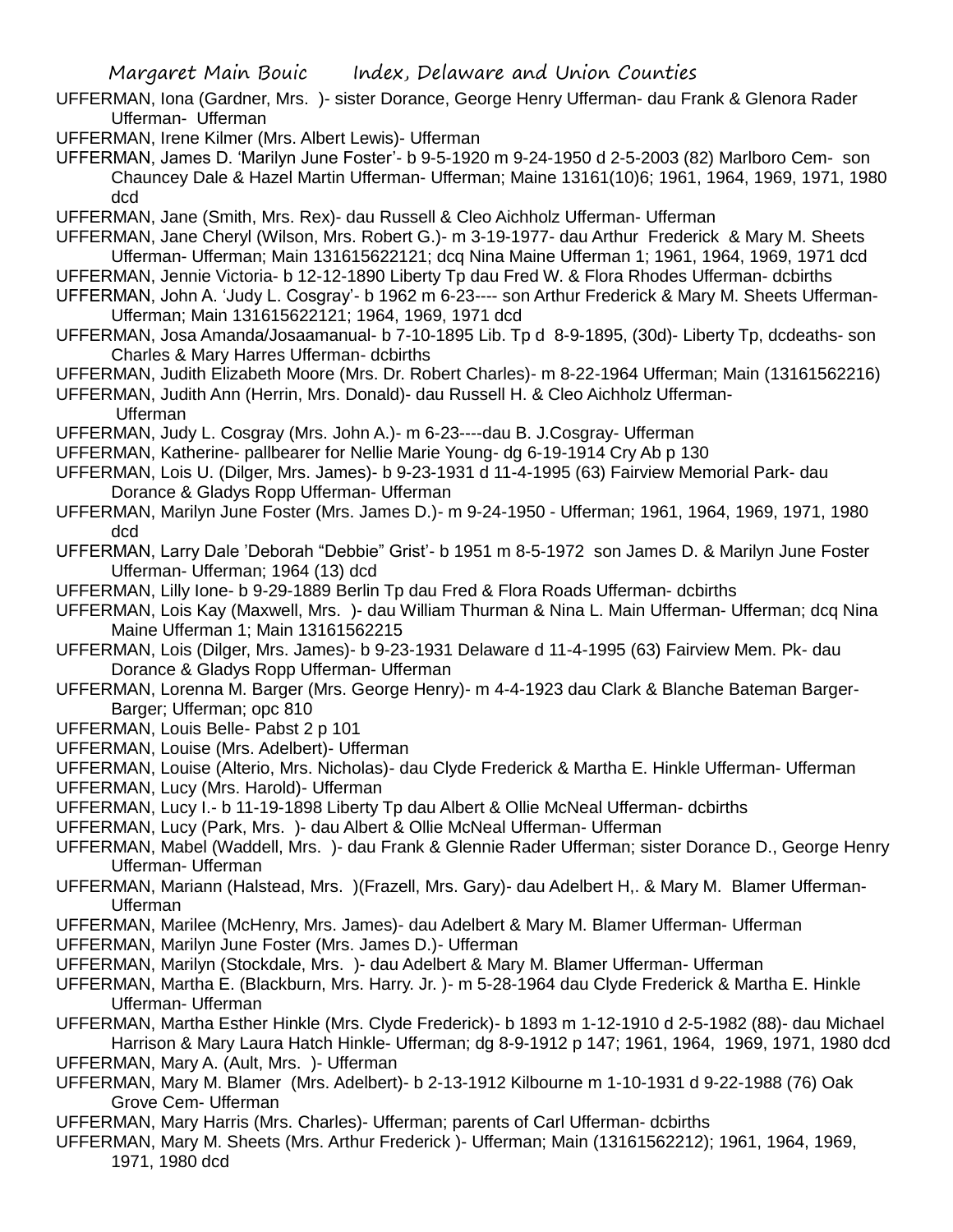UFFERMAN, Matthew Dale- b 1-17-1979 son Larry Dale & Deborah Hope Crist Ufferman- Ufferman

UFFERMAN, Michael F.- son Harold & Lucy Ufferman- Ufferman

UFFERMAN, Nancy Frances Jones (Mrs. Donald)(DeTray. Mrs. Clarence)- Ufferman

UFFERMAN, Nettie (Smothers, Mrs. Vestal)- b 6-15-1911 d 7-16-2000 (89)- dau Frederick & Floretta Rhoads Ufferman- Ufferman

UFFERMAN, Nicholas Barron- b 12-18-1998- twin son Brent & Elisa Ebright Ufferman- Ufferman

UFFERMAN, Nina L. Main (Mrs. William Thurman )- b 8-29-1908 m 7-7-1931 d 1-25-1991 (82) Marlborough

Cem - dau Ernest Frederick & Ora White Main- dcq Nina Main Ufferman 1; Ufferman; Main 131615622 UFFERMAN, Ollie McNeal (Mrs. Albert)- Ufferman

UFFERMAN, Pamela (Fish, Mrs. )- dau Harold & Clarys Hawk Ufferman- Ufferman; Freshwater p 220

UFFERMAN, Peter- b 1823 d 9-28-1902 (77-11-19) Hyattville, Cole Cem, Powell p 161- b Germany-

dcdeaths; d 10-1-1901 (78); 1908 dch p 407 dg 10-1-1901- dg 1901-1904 Cry Ab p 101, 102

UFFERMAN, —(High, Mrs. Charles)- dau Peter Ufferman- dg 10-1-1901, Cry Ab p 102

UFFERMAN, Randy- son Harold & Clarys Hawk Ufferman- Ufferman; Freshwater p 220

UFFERMAN, Ray - brother Dorance Ufferman- Ufferman

UFFERMAN, Raymond C. 'Blanche M. Harris'- b 10-29-1897 m 1-4-1922 d 8-7-1998 (100)- son Frank & Glenora Rader Ufferman; brother George Henry- Ufferman; Freshwater p 220; 1961, 1964, 1969, 1971, 1980 dcd

UFFERMAN, Rebecca (9-2003)- dau Brent & Elisa Ebright Ufferman- Ufferman

- UFFERMAN, Dr. Robert Charles 'Judith Elizabeth Moore'- m 8-22-1964 son William Thurman & Nina Main Ufferman- Ufferman; Main 13161562216; dcq Nina Main Ufferman 1
- UFFERMAN, Russell H. Cleo Aichholz'- b 12-7-1910 Delaware Co. m 4-24-1943 d 8-8-2000 (89) Oakwood Cem, Bucyrus- - son Clyde Frederick & Martha E. Hinkle Ufferman- Ufferman

UFFERMAN, Russel V. K,- b 1-4-1899 Liberty Tp d 9-27-19-- son Charles & Mary Harris Ufferman- dcbirths; Ufferman

UFFERMAN, Ruth (Butts, Mrs. )- dau George Henry & Lorenna Barger Ufferman- Barger; Ufferman

UFFERMAN, Savannah "Noel"- b 12-18-1998 twin dau Brent & Elisa Ebright Ufferman- Ufferman

- UFFERMAN, Shirley Ann (Ware, Mrs. David)- b 8-1946 dau Edward R. & Evangeline Ufferman- parents of Tanya Sue Ware- Ufferman; Freshwater p 220, 229; Ufferman
- UFFERMAN, Steven- b 1952 son Willard F. & Betty J. Ufferman- 1961, 1964, 1969, 1971, 1980 dcd

UFFERMAN, Stockdale- son Adelbert H. & Mary M. Blamer Ufferman- Ufferman

UFFERMAN, Susan K, (Etter, Mrs. Edwin Roger )- m 9-2-1989 dau Arthur Frederick & Mary Susan Sheets Ufferman- Ufferman ; Main 131615622122; dcq Nina Maine Ufferman 1; 1964 (7) dcd

UFFERMAN, Tanner Pride- b 10-9-2003 twin son Brent & Elisa Ebright Ufferman- Ufferman

UFFERMAN, Terry- son Harold & Clarys Hawk Ufferman- Ufferman

- UFFERMAN, Todd Christopher- b 12-9-1986 son Larry & Debbie Ufferman- Ufferman
- UFFERMAN, Trevor James- b 5-22-1980 d 5-7-2005 (24) Marlborough Cem -son Larry Dale & Deborah Hope Grist Ufferman- Ufferman
- UFFERMAN, Tyler Eugene- b 10-9-2003 twin son Brent & Elisa Ebright Ufferman- Ufferman

UFFERMAN, Urilla Jane (Smith, Mrs. Rexford)- dau Russell H. & Cleo Aichholz Ufferman- Ufferman

- UFFERMAN, Virginia B. Rittenhouse (Mrs. Albert Lewis)- b 11-27-1923 3 12-3-1974 dau Walter & Edna Crandall Rittenhouse Ufferman; Ufferman; Parrott see Main 13161(10)6
- UFFERMAN, Willard 'Betty McCoy'- b 7-30-1926- son Raymond C. & Blanche M. Harris Ufferman- Ufferman; Freshwater p 220; 1961, 1969, 1971, 1980 dcd (Wendy or Woody)
- UFFERMAN, William Harold 'Carol Bollinger'- son William Thurman & Nina Main Ufferman- Main 13161562214; dcq Nina Main Ufferman 1
- UFFERMAN, William Thurman 'Nina L. Main'- d 11-4-1984 (80) Marlboro Cem- Ufferman; Main (1316156221); dcq Nina Main Ufferman 1
- UFFERMAN, William "Bill" 'Carol'- son Thurman W. & Nina L. Main Ufferman- Ufferman

UFFERMAN, Woody F. 'Betty J.'- 1964 dcd

UFFLEMAN, Clarence B.- b 10-11-1881 Delaware Town son Lou Uffleman- dcbirths

UFFORD, Abigail (Beach, Mrs. Elnathan)- m 5-9-1720 d 12-2-1738- unec XIV p 55, 56, 70, XVII p 11

UFFORD, Catherine E.- b 3-15-1888 (21-10-0)- Delaware - dau John & Elizabeth Mitchell Ufford- dcdeaths; dg 3-16-1888; 1875-1889 p 186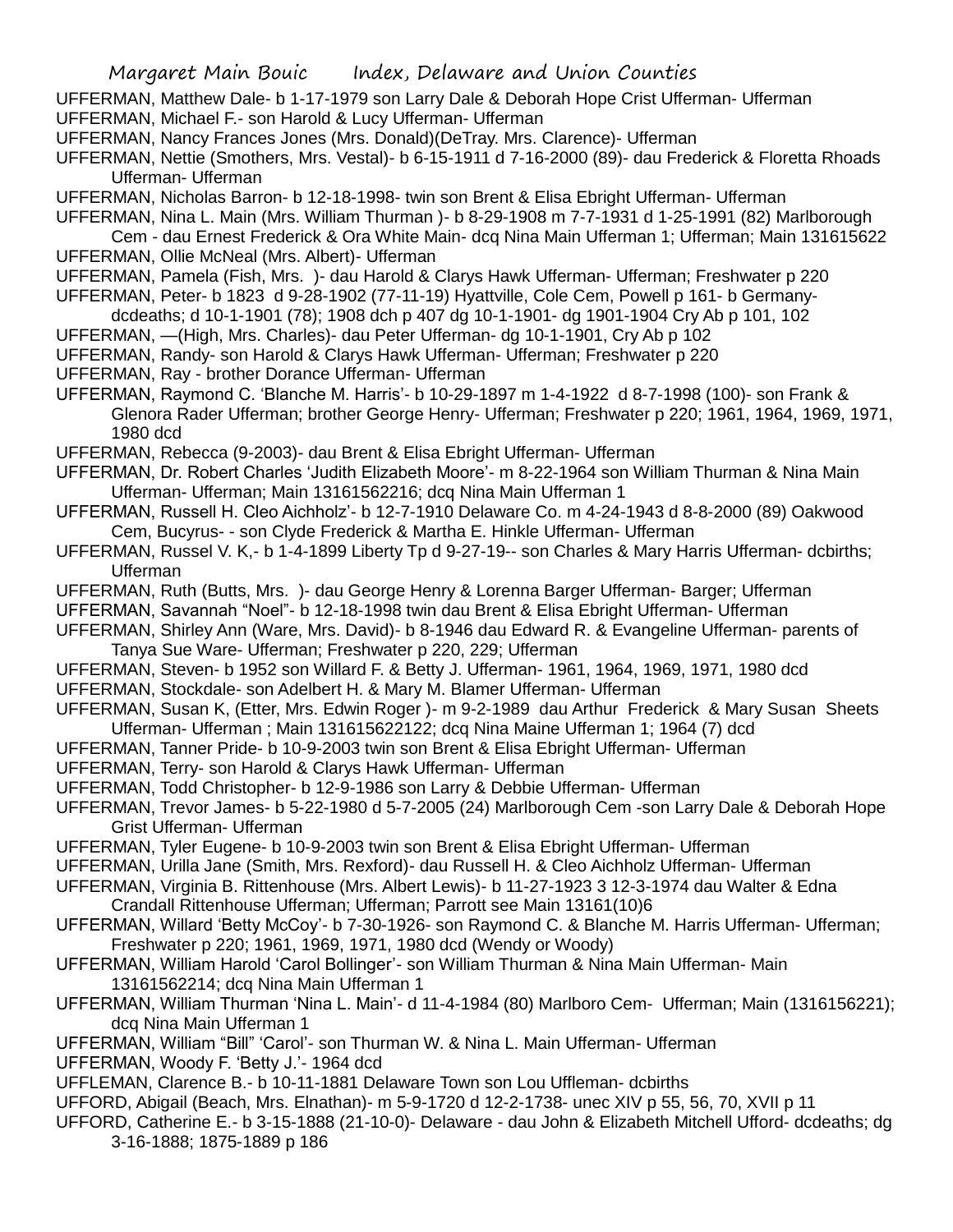- UFFORD, Dr.- officiated at funeral of John A. Campbell- dg 10-10-1878, 1875-1884 p 33; conducted funeral of Mary Dunlap- dg 7-15-1880 p 45 Cry Ab p 45
- UFFORD, Elizabeth C. 1870C Delaware Town (4)
- UFFORD, Elijah 'Percy Peabody'- 1880 dch p 647
- UFFORD, Elizabeth Mitchell (Mrs. Rev. John)- m 6-5-1865 dcm d 5-4-1915 dau Dr. T. H. Mitchell- sister Frances Mitchell Newhill- dg 12-29-1911, Cry Ab p 80; dg 5-7, 5-11-1915, Cry Ab p 48; 1908 dch p 179
- UFFORD, Estella- b 11-27-1872 Delaware Town dau John & Elizabeth Ufford dcbirths
- UFFORD, Ethel Lee- d 3-31-1963 (90) Oak Grove Cem- dau Rev. John Ufford- Ufford; dg 5-11-1915, Cry Ab p 49
- UFFORD, Harry- d 10d ago, Lake Charles, Louisiana, school teacher; son Rev. John D. D., rector at St. Peters'- dg 2-16-1892; H. P. d 2-5-1892 Louisana (48) dg 2-19-1892 1890-1994 p 85
- UFFORD, Isabel (Mrs. )- Powers Pat p 22
- UFFORD, John- 1870C Delaware Town 291 (\*60)
- UFFORD, Rev. John D. D. 'Catherine Burr''Elizabeth Mitchell'- b Stratford, Ct. 11-14-1810 m 9-20-1839 m 6-5- 1865 dcm son Elijah & Percy Peabody Ufford- 1880 dch p 364, 394, 647; 1908 dch p 201, 243; Powers Pat p 22; In Memoriam dg 6-22-1881 Cry Ab p 875-1884 p 57; rector St. Peter's church father of Harrydg 1-2-1912 dg 2-16-1892, Cry Ab p 83, 85; dg 5-7-1915 Cry Ab p 48; unec XXI p 44; performed marriages 1867, dcga 1994 p 32, dcga 1996 p 11,29, 71; dcga 1998 p 17
- UFFORD, Katherine
- UFFORD, Percy Peabody (Mrs. Elijah)- 1880 dch p 647
- UFFORD, Thomas- Powers Pat p 22
- UFFORDMAN, Letie- b 12-2-1884 Oxford Tp dau Alfred & Alice McNeel Uffordman- dcbirths
- UHL, Margaret L. (Mrs. Richard H.)- 1980 dcd
- UHL, Richard H. 'Margaret L.'- 1980 dcd
- UHLE, Alvin- son Fritz & Ruth Uhle- Uhle
- UHLE, Alvan F.- son Fred F. Uhle- Uhle; query unec XXII p 50
- UHLE, Rev. C. D.- dg 12-6-1918, 12-24-1918, Cry Ab p 101, 108
- UHLE, Dr. Charles- son Rev. & Mrs. C. D. Uhle- dg 12-6-1918, dg 12-24-1918, Cry Ab p 101, 108
- UHLE, Christine Kandel (Mrs. Fred F. )- grandmother of Andrew Thompson and Timothy Dersch- Uhle
- UHLE, Dr. Claude d (34) flu- son C. D. Uhle- dg 12-6-1918, dg 12-24-1918, Cry Ab p 101, 108
- UHLE, Donald- step-brother Fred F. Uhle- Uhle
- UHLE, Fred F. 'Christine Kandel'- d 2-18-1979 (74) bur Litchfield, Michigan- Uhle
- UHLE, Fritz 'Ruth Mader'- Uhle
- UHLE, Prof. Harry- son Rev. & Mrs. C. D. Uhle- dg 12-6-1918, dg 12-24-1918, Cry Ab p 101. 108
- UHLE, Louise (Dagefoerde, Mrs. )- sister Fred F. Uhle- Uhle
- UHLE, Marilyn Ruth (Reigle, Mrs. )- dau Fred F. Uhle- Uhle
- UHLE, Stanley Roderis- d Saturday- dg 12-6-1918, Cry Ab p 1-1
- UHLE, Urth Mader (Mrs. Fred or Fritz)- d 7-13-1970 dau Frank & Carrie Trapp Mader- Uhle
- UHLER, Ira- hmp picture p 102,102, 105, 170
- UHLER, R. S.- hmp p 103
- UHLEY,, Carleen Spain- query Robert & Sarah Epps Spain- unec XXII p 25
- UHLFELLER, Rev,- hjt p 34
- UHLMAN, Fred- Sunbury p 68
- UHLY, Albert 'Louise'- dg 8-24-1915, Cry Ab p 72
- UHLY, Louise (Mrs. Albert)- d Saturday, Columbus- cousin of Mrs. Prof. Charles N. Newton- dg 8-24-1915 Cry Ab p 72
- UHRIG, Aaron Paul- b 1968 son James K. & Jayne L. Uhrig- 1971 dcd
- UHRIG, Elizabeth (Knecht, Mrs. Martin, Sr.)- b 1861 d 1943- dau John & Mary Wilhelm Uhrig- ped Dick L. Shover \*197 15- unec X p 22
- UHRIG, Herbert J.- 1980 dcd
- UHRIG, James K. 'Jayne Linda Wood'- 1971 dcd
- UHRIG, Jayne Linda Wood (Mrs. James K.)- 1971 dcd
- UHRIG, John 'Mary Wilhelm;- b 1836 d 1901 ped Dick L. Shover #197 30l unec X p 22
- UHRIG, Leah- dau James K;. & Jayne Linda Wood Uhrig- Uhrig
- UHRIG, Rachel- b 1970 dau James K. & Jayne Linda Wood Uhrig- Uhrig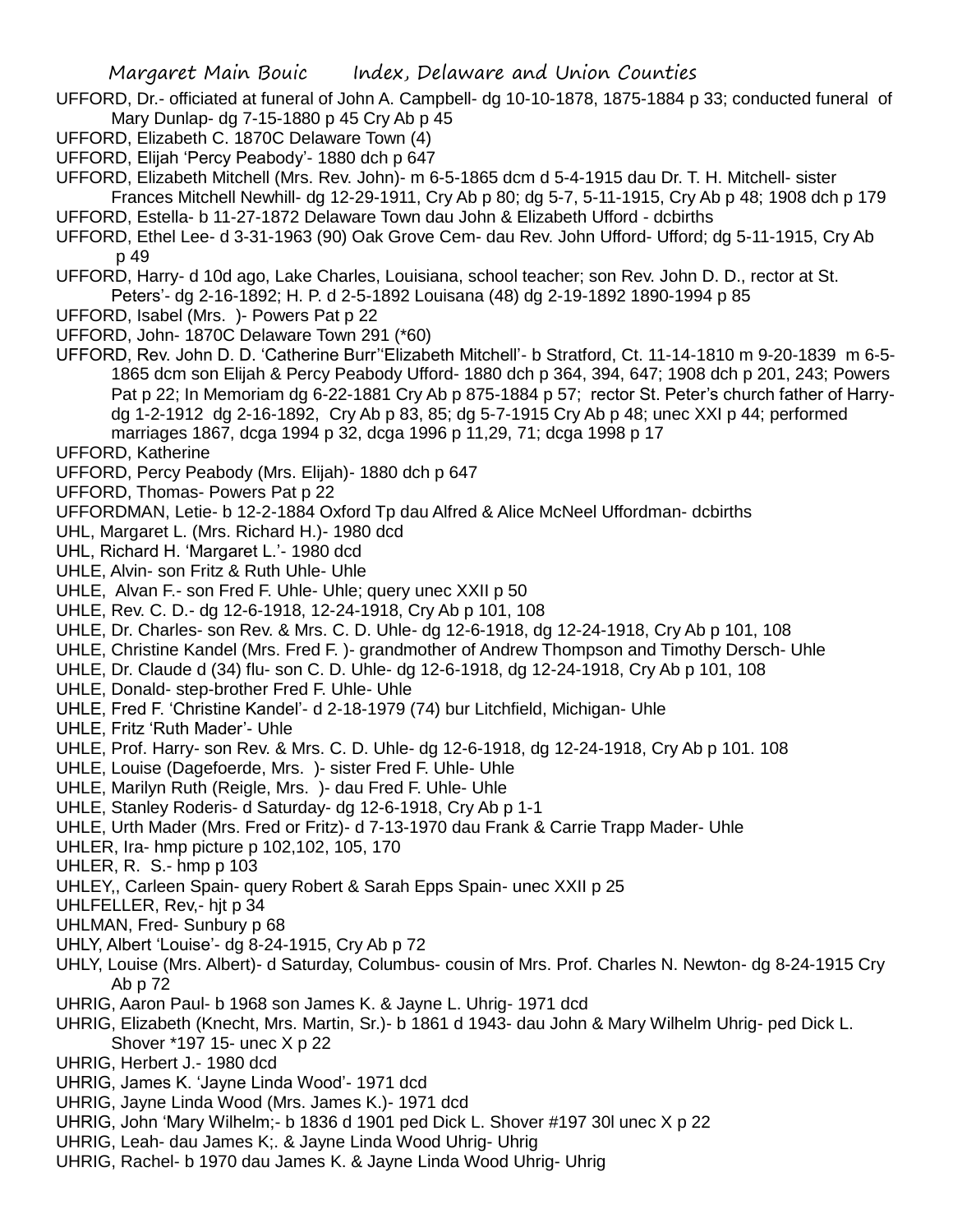- UHLRY, Samuel- 1870C Harlem Tp 373 (\*21)
- UHRIG, Ann Ruth (Kent, Mrs. )- dau Herbert J. & Virginia M. Swisher Uhrig- Uhrig
- UHRIG, Herbert J. 'Virginia M. Swisher'-- Uhrig
- UHRIG, Herbert, Jr.- son Herbert J. & Virginia M. Swisher Uhrig- Uhrig
- UHRIG, James K.- son Herbert J. & Virginia M. Swisher Uhrig- Uhrig
- UHRIG, Jeanette (Abrahamson, Mrs. )- sister Virginia Uhrig- Uhrig
- UHRIG, Margarite Swisher (Brownlee, Mrs. )- sister Virginia Uhrig- Uhrig
- UHRIG, Mary Ann Wilhelm (Mrs. John)- b 1840 d 1911 ped Dick l. Shover #197 31; unec p 22
- UHRIG, Virginia M. Swisher (Mrs. Herbert J.) D 5-26-1984 (72) Ky cremated- sister William, Richard, Robert Swisher - Uhrig
- ULCH, John- 1835 men p 22 # 78 p 35 Delaware Tp
- ULARY, Sarah- 1880C Brown Tp Infirmary (41,O); dcga 1987 p 13
- ULERY, query by Marshall Sorrell, dcga 1994 p 21
- ULERY, Mr. Genoa Tp; dg 8-12-1901, dcga 1999 p 72
- ULERY, Agnes- dau John & Elizabeth Arnold Ulery- Powell p 323
- ULERY, Bernice Howard (Mrs. Glen) b 5-5-1895 Morrow Co d 2-1954 Maple Grove Cem, Chesterville- Ulery
- ULERY, Bertha Chambers (Rider, Mrs. )(Mrs. )- d 1-28-1969 (67) bur Fulton- sister Philip Chambers- Ulery
- ULERY, Bertha Irene Smith (Mrs. Walter E. Sr.)- d 10-20-1982 (65) Sunbury Memorial Park- Ulery
- ULERY, Bertha (Linder, Mrs. )- dau Glen & Bernice Howard Ulery- Ulery
- ULERY, Bertz (Mrs. Walter E.,Sr.)- 1980 dcd
- ULERY, Caroline- dau Joseph & Sarah Rupp Ulery- Powell p 323
- ULERY, Carrie- dau Joseph & Sarah Rupp Ulery- Powell p 323
- ULERY, Charles- son Clark S. Ulery- Ulery
- ULERY, Charles 'Josephine'- Ulery
- ULERY, —(Harding, Mrs. Robert)- dau Charles Ulery- Ulery
- ULERY, Caniel- d 2-17-1901 (89-9-16) Harlem Tp, b Pa- son Henry Ulery- dcdeaths
- ULERY, Caroline- b 8-18-1878 Thomson Tp dau Louis & Sarah Moore Ulery- dcbirths
- ULERY, Charles 'Josephine Gaccek'- m 10-14-1950 son Clark Seward & Laura Beardsley Ulery-Ulery; Delaware Floor Co
- ULERY, Cheryl (Chapman, Mrs. Steve)- dau Charles & Josephine Gaccek Ulery- Ulery
- ULERY, Christina Alender (Mrs. Jacob)- b 1800 d 4-6-1880- Powell p 323
- ULERY, Clara M.- b 10-16-1887 Trenton Tp dau Charles D. & Martha J. Lane Ulery- dcbirths
- ULERY, Clark S.- b 6-22-1884 d 9-21-1966 (82) Sunbury Cem- Powell p 41; dcga 2003 p 55
- ULERY, Clark Seward & Laura Beardsley Ulery- Ulery
- ULERY, Clark- half-brother Charles M. Lott- dg 6-16-1914 Cry Ab p 129
- ULERY, David- 1850C Radnor Tp 218 p 182 (22,Pa)
- ULERY, David- son John & Elizabeth Arnold Ulery- Powell p 323
- ULERY, Davis- son Jacob & Christina Alender Ulery- Powell p 323
- ULERY, Demas- ch Jacob & Christina Alender Ulery- Powell p 323
- ULERY, Donald- son Glen & Bernice Howard Ulery- Ulery
- ULERY, Donald 'Doris'- son Mae Searles Ulery- Ulery
- ULERY, Doris (Mrs. Donald)- Ulery
- ULERY, Edith (Williams, Mrs. Earl)- dau Clark Seward & Laura Beadsley Ulery- Ulery
- ULERY, Eli- son Joseph & Sarah Hupp Ulery- Powell p 323
- ULERY, d 1-3-1870 Ebenezer Cem, Powell p 326 infant dau of Eli & M. J.
- ULERY, Elizabeth Arnold (Mrs. John)- Powell p 323
- ULERY, Elizabeth- dau Jacob & Christina Alender Ulery- Powell p 323
- ULERY, Elizabeth- dau John & Elizabeth Arnold Ulery- Powell p 323
- ULERY, Ellen- dau Joseph & Sarah Hupp Ulery- Powell p 323
- ULERY, Ernest Gale 'Ida M.'- d 12-1-1965 (71) bur Sunbury- son Henry Ulery- obit, Henry, mlib; Ulery; 1961, 1964 dcd
- ULERY, Ethel (Mrs. John T.)- Ulery
- ULERY, Eve (Wallace, Mrs. )- dau Clark Seward & Laura Beardsley Ulery- ulery
- ULERY, Evelyn (Hipple, Mrs. Tom)- dau Walter E.,Sr. & Bertha Irene Smith Ulery- Ulery
- ULERY, Evertt Orice- b 12-30-1900 Genoa Tp dcbirths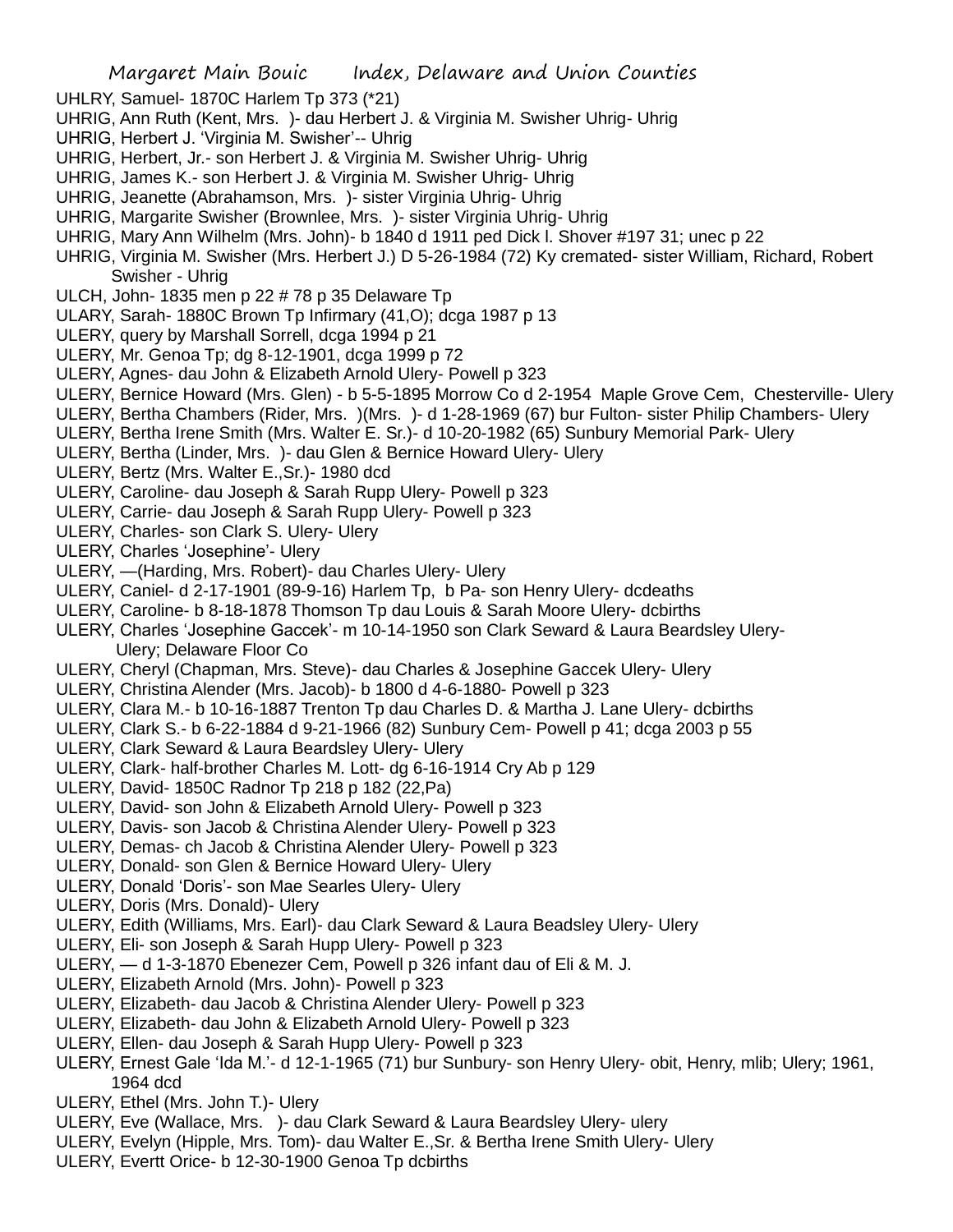- ULERY, Fawn- Mt. Pleasant School- dcga 2003 p 55; Porter Tp
- ULERY, Francis P. 'Marjorie E.'- 1964 dcd
- ULERY, Freeman- son Joseph & Sarah Hupp Ulery- Powell p 323
- ULERY, George- 1850C Radnor Tp 218 p 182 (22,Pa)
- ULERY, George- son John & Elizabeth Arnold Ulery- Powell p 323
- ULERY, George- son Joseph & Sarah Hupp Ulery- Powell p 323
- ULERY, George G.- m 2-4-1902 Berkshire Tp son Henry & Nelly Forst Ulery- dcbirths
- ULERY, George- son John & Elizabeth Arnold Ulery- Powell p 323
- ULERY, Gilbert- son Henry Ulery- obit Henry (Delaware museum)
- ULERY, Glen 'Bernice Howard'- Ulery
- ULERY, Gordon C. 'Sarah'- son leo G. & Rosa G. Day Ulery- Ulery
- ULERY, Harrison- d 12-1-1860 (4-4-22) Ebenezer Cem, Powell p 326- son David & Martha Ulery
- ULERY, Harrison- son Joseph & Sarah Hupp Ulery- Powell p 323
- ULERY, Harry- son Henry Ulery- obit Henry (Delaware museum)
- ULERY, Henry- d Saturday, dg 11-25-1950 985) Rich Hill Cem (Delaware museum)
- ULERY, Herald- b 11-19-1901 Harlem Tp son Lona & Kate Mcelwee Ulery- dcbirths
- ULERY, Ida May Metzger (Mrs. Ernest Gale)- d 1-13-1966 (71) bur Sunbury- sister Harry Metzger- Ulery; 1961, 1964 dcd
- ULERY, Jacob- 1835 men p 32 # 10 p 55 Harmony Tp
- ULERY, Jacob 'Christina Alender'- d 6-4-1870 (72-10-14) Ebenezer Cem, Powell p 323, 326
- ULERY, Jacob- son John & Elizabeth Arnold Ulery- Powell p 323
- ULERY, Jane (Mrs. Stephen)- d 3-24-1880 (32-4-27) Ebenezer Cem- Powell p 321, 325
- ULERY, Janis (Mrs. John William)- Ulery
- ULERY, Jemima Kelly (Mrs. Stephen)- m 1834 Harlem Tp- dcga 1994 p 21
- ULERY, Joan Elizabeth (Oliver, Mrs. Edward Lewis)- m 10-11-1986 Asbury Ch- dau Charles & Josephine Gaccek Ulery- Ulery
- ULERY, Joan (Mrs. Leo M.)- Ulery
- ULERY, John- Mt. Pleasant School- Porter Tp; dcga 2003 p 55
- ULERY, John- half-brother Charles M. Lott- dg 6-16-1914 Cry Ab p 129
- ULERY, John 'Elizabeth Arnold'- Powell p 323
- ULERY, John- son Jacob & Christina Alender Ulery- Powell p 323
- ULERY, John- son John & Elizabeth Arnold Ulery- Powell p 323
- ULERY, John- son Joseph & Elizabeth Hupp Ulery- Powell p 323
- ULERY, John T. 'Ethel'- d age 69 bur Gahanna Cem- Ulery
- ULERY, John W.- d 5-31-1872 (39-7-7) Ebenezer Cem- Powell p 326
- ULERY, John William 'Janis'- son Walter E. Sr. & Bertha Irene. Smith Ulery- Ulery
- ULERY, —(Metzger, Mrs. Harry)- sister John T. Ulery- Ulery
- ULERY, Joseph- son Joseph & Sarah Hupp Ulery- Powell 323
- ULERY, Joseph 'Sarah Rupp'- b 3-15-1802 Pa m 1827 d 11-1882 (80-7-25) Ebenezer Cem, son John & Elizabeth Arnold Ulery- Powell p 323, 326
- ULERY, Josephine Gaccek (Mrs. Charles)- m 10-14-1950 Ulery Delaware Floor Co.
- ULERY, Judy (Mrs. Vernon)- Ulery
- ULERY, J. W.- son Jacob & Christina Alender Ulery- Powell p 323
- ULERY, Lauernce- brother Henry- obit Henry (Delaware museum)
- ULERY, Laura A.- b 11-7-1892 d 9-8-1946 Sunbury Cem, Powell p 41
- ULERY, Laura Beardsley (Mrs. Seward)- Ulery
- ULERY, Leo G 'Rosa G. Day'- m 9-22-1931 son Clark Seward & Laura Beardsley Ulery- Ulery ; 1940 draftdcga 1995 p 82
- ULERY, Leo M. 'Joan'- son Leo G. & Rosa G. Day Ulery- Ulery
- ULERY, Lillian Joan, member Condit church, dcga 2003 p 41
- ULERY, Lillie- b 4–18-1870 Orange Tp dau William & Nancy Ulery- dcbirths
- ULERY, Lucinda (Green, Mrs. Hugh)- m 11-20-1840 dau Stephen & Jane Ulery- Powell p 321, 369
- ULERY, Lucinda- dau Jacob & Chirstina Alender Ulery- Powell p 323
- ULERY, Lurrel (Mrs. Tom)- Ulery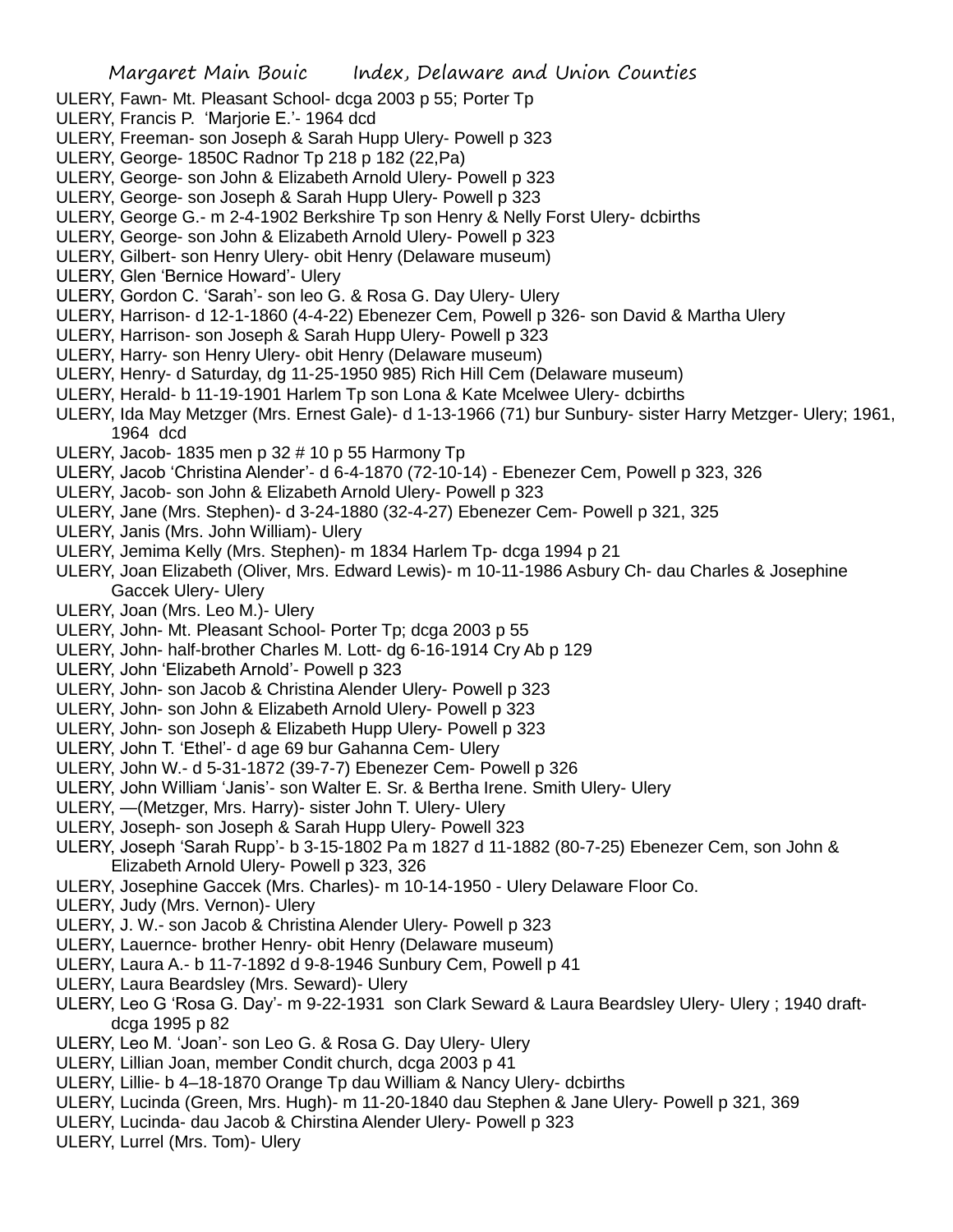- ULERY, Mae Searles- b 1-15-1904 Center Village d 8-4-1996 (92) Lancaster Fancher Cem- dau Milery & Elma Perry Searles- Ulery
- ULERY, Margaret (Kingery, Mrs. John)- m 9-29-1822 ucm; unec IV p 63
- ULERY, Maria- dau Joseph & Sarah Hupp Ulery- Powell p 323
- ULERY, Marjorie E. (Mrs. Francis P.)- 1964 dcd
- ULERY, Mary- half-sister Charles M. Lott- dg 6-16-1914 Cry Ab p 129
- ULERY, May- Porter Tp Mt. Pleasant School- dcga 2003 p 55
- ULERY, Melinda (Mrs. Steve)- Ulery
- ULERY, Millie Allen (Mrs. Silas O.)- dau Henry & Jane Leatherman Allen- Powell p 323
- ULERY, Nancy Williams (Mrs. William T.)- m 7-18-1869 dcm; dcga 1999 p 6
- ULERY, Pam (Mrs. Walter, Jr.)- Ulery
- ULERY, Polly- dau John & Elizabeth Arnold Ulery- Powell p 323
- ULERY, Rena May- b 5-23-1886 Trenton Tp dau c. D. & Mattie Sane Ulery- dcbirths
- ULERY, Roanna/Roea- b 2-17-1893 Harlem Tp dcbirths; d 7-19-1894 (1-7-0) Harlem Tp ch Jacob Ulerydcdeaths; dau Jacob & Mary Tilson Ulery
- ULERY, Robert D.- 1964 dcd, cs
- UlERY, Roger L.- 1964 dcd
- ULERY, Rosa G. Day (Mrs. Leo G.)- b 12-1-1913 m 9-22-1931 d 10-7-2002 dau Charles & Florence De/Witt Day- Ulery
- ULERY, Sarah Hupp (Mrs. Joseph)- b 1809 m 1827d 3-3-1894 (84-5-12) Ebenezer Cem- Powell p 323, 327
- ULERY, Silas O. 'Millie Allen'- b 4-18-1838 m 1861 son Jacob & Christina Alender Ulery- Powell p 323
- ULERY, Stephen- d 8-16-1901 (80-6-18) Genoa Tp b Washington Co, Pa- dcdeaths
- ULERY, Stephen 'Jane'- Powell p 121
- ULERY, Stephen 'Jemima Kelly'- m 1834 Harlen Tp, dcga 1994 p 21
- ULERY, Stephen- son John & Elizabeth Arnold Ulery- Powell p 323
- ULERY, Stephen- son Joseph & Sarah Hupp Ulery- Powell p 323
- ULERY, Steve A. 'Melinda'- son Walter E.,Sr. & Bertha Irene Smith Ulery- Ulery
- ULERY, Susie (Harding, Mrs. Bob)- dau Charles & Josephine Gaccek Ulery- Ulery
- ULERY, Tom 'Lurrel'- son Charles & Josephine Gaccek Ulery- Ulery
- ULERY, Vera- half-sister Charles M. Lott- dg 6-16-1914 Cry Ab p 129
- ULERY, Verna (Weaver, Mrs. )- sister John T. Ulery- Ulery
- ULERY, Vernon L 'Judy'.- son Walter E.,Sr. & Bertha Irene Smith Ulery- Ulery
- ULERY, Walter E.,Sr. "Johnny"'Bertha Irene Smith'- b 5-22-1914 d 10-12-2003 Sunbury Memorial Pk.- son Clark Seward & Laura Beardsley Ulery- Ulery- 1980 dcd
- ULERY, Walter E. Jr.'Pam'- son Walter E.,Sr. & Bertha Irene Smith Ulery- Ulery
- ULERY, William Frank- d 6-28-1860 (1y3m) Ebenezer Cem- son j. E. & J. Powell p 326
- ULERY, William T. 'Nancy Williams'- m 7-18-1869 dcm; dcga 1999 p 6
- ULERY, W. V.- son Henry Ulery- dg 11-2-5-1960 (Delaware museum)
- ULEY, Lana A.- b 3-4-1877 Harlem Tp, dcbirths
- ULFELD, Rev.- 1915 uch p 204
- ULIENY, John 'Kattia'- Ulieny
- ULIENY, Kattia (Mrs. John)- Ulieny
- ULIENY, Mary Elizabeth b 12-1-1999 dau John & Kattia Ulieny- Uleiny
- ULLERY, Caroline (Evans, Mrs. Lewis H.)- m 5-24-1857- dumch p 232
- ULLERY, Harriet- dau J. & E. Prospect Cem,- Powell p 320
- ULLERY, Jane Evans (Mrs. Stephen)- Hanover Cem (4-14-2) dau Owen & Mary George Evans- dumch p 232
- ULLERY Malinda- b 11-2-1871 Harlem Tp dau Dan & Diana Riggles Ullery- dcbirths
- ULLERY, Robert- lived with Earl Smith- 1959 ucd (11) listed as Smith
- ULLERY, Samuel 'Sarah Gardner'- dumch p 260
- ULLERY, Sarah Gardner (Mrs. Samuel)- dau Robert & Polly Benedict Gardner- dumch p 260
- ULLERY, Stephen 'Jane Evans'- Hanover Cem (4-14-2)- dumch p 232
- ULLEY, infant- b 3-1-1872 Orange Tp dau Wm. & Nancy Williams Ulley- dcbirths
- ULLEY, Lena A.- b 3-17-1872 Orange Tp dau William F. & Nancy Williams Ulley- dcbirths
- ULLEY, Silas- b 9-29-1870 Harlem Tp son Daniel & Dianna Riggle Ulley- dcbirths- d 11-15-1870 (1m6d) Delaware Ohio- dcdeaths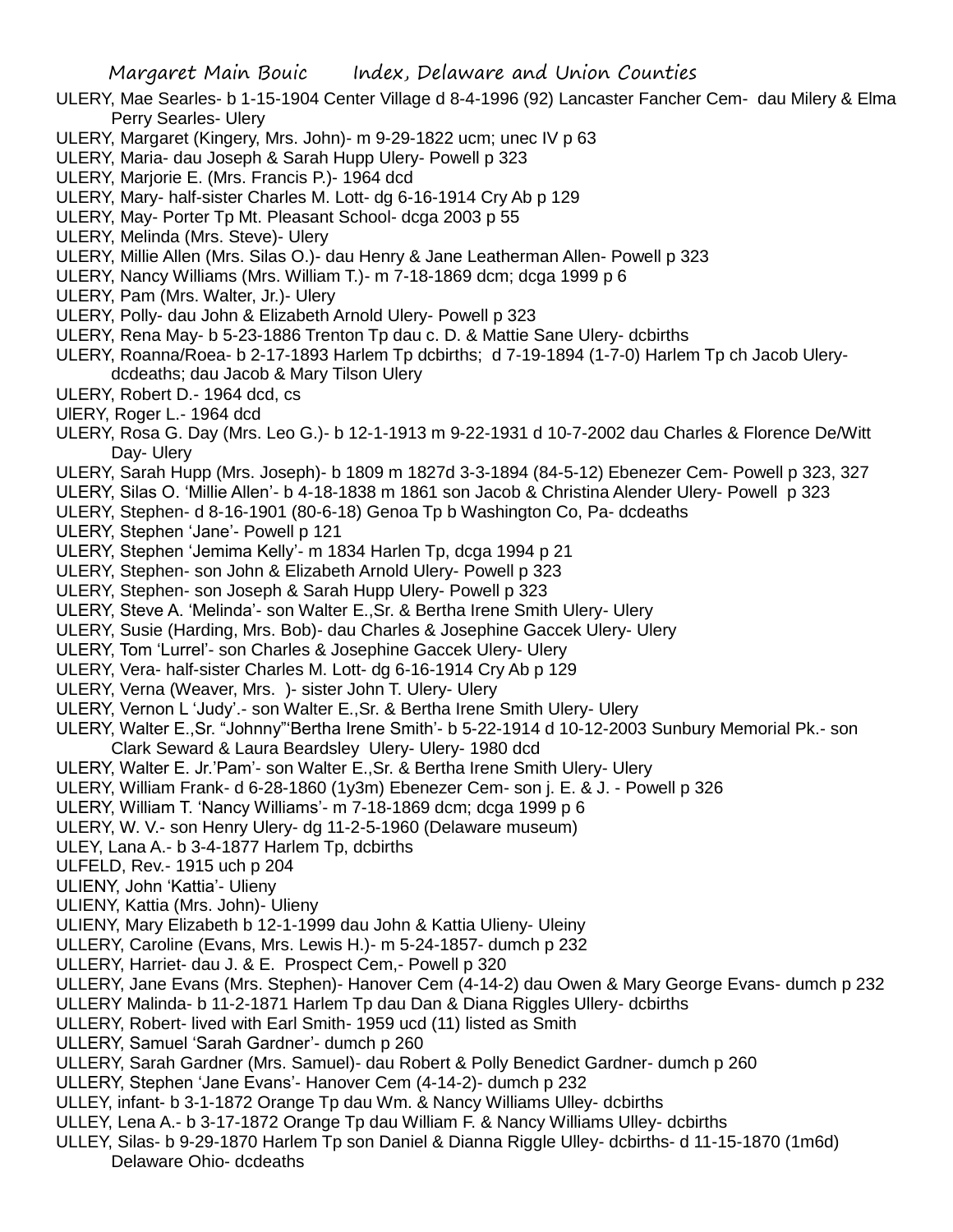Margaret Main Bouic Index, Delaware and Union Counties ULLMAN, David T. 'Rose'- 1969, 1971, 1980 dcd ULLMAN, Donald 'Janet'- 1980 dcd ULLMAN, Janet (Mrs. Donald)- 1980 dcd ULLMAN, Leonard G. 'Marilyn J.'- 1980 dcd ULLMAN, Marilyn J. (Mrs. Leonard G.)- 1980 dcd ULLMAN, Rose (Mrs. David T.)- 1969, 1971 dcd ULLMAN, Theresa (Rosenthal, Mrs. Simon)- 1908 dch p 711 ULLOM, Anna Jane (Waldron, Mrs. )- dau Charles & Verna Murray Ullom- Ullom ULLOM, Bert- killed foul play, Sunday- dg 9-29-1911 Cry Ab p 66 ULLOM, Cecil A. Drumm (Mrs. Glenn D.)- Ullom ULLOM, Charles 'Verna Murray'- Ullom ULLOM, David Reynol 'Winifred Baker Leighton'- m 6-7-1969 son Reynol Ullom- Ullom ULLOM, Glen- d 1-1-1929 (30y) Oakdale Cem 4095 (G258) ULLOM, Glenn D. 'Cecil A. Drumm'- Ullom ULLOM, Glenn E. 'Thelma'- b 5-3-1924 Marysville d 7-29-2005 (81) Oakdale Cem- son Glenn D. & Cecil A. Drumm Ullom- Ullom ULLOM, Harold 'Glenna'- son Charles & Verna Murray Ullom- Ullom ULLOM, Harrison b 2-28-1912 Marysville d 2-18-1997 (84) son Charles & Verna Murray Ullom- Ullom ULLOM, Jackie (Scott, Mrs )- dau Glenn E. & Thelma Ullom- ullom ULLOM, Josephene (Kaiser, Mrs. Paul)- dau Charles & Verna Murray Ullom- Ullom ULLOM, Kenneth 'Phyllis'- son Charles & Verna Murray Ullom- Ullom ULLOM, Lucas Neil- b 8-26-1995 son Thomas & Shirley Ullom- Ullom ULLOM, Margaret Louise Esch (Mrs. Robert B.)- m 9-3-1966- Ullom ULLOM, Martha (Krohn, Mrs. John Martin)- b 11-19/14-1942 m 1958 Rausch (136112); St. Paul p 70 ULLOM, Martha Virginia (McBride, Mrs. )- dau Harrison Ullom- Ullom ULLOM, Patti (Eckert, Mrs. Greg)- dau Glenn E. & Thelma Ullom- Ullom ULLOM, Phyllis Ann (Bellar, Mrs. )- dau Harrison Ullom- Ullom ULLOM, Phyllis (Mrs. Kenneth)- Ullom ULLOM, Reynol V.- Ullom ULLOM, Robert B. 'Margaret Louise Esch'- m 9-3-1966 son Reynol V. Ullom- Ullm ULLOM, Roberta Jean (Lawson, Mrs. )- dau Harrison Ullom- Ullom ULLOM, Lois Shirley Ann Heath (Mrs. Thomas)- Ullom, parents of Lucas Neil Ullom ULLOM, Shirley Jane (Stuart, Mrs )- dau Harrison Ullom- Ullom ULLOM, Thelm (Mrs. Glenn E.)- Ullom ULLOM, Tom- son Harrison Ullom- Ullom ULLOM, Thomas 'Lois Shirley Ann Heath- son Vincent & Flora Barth- Ullom ULLOM, Verna Murray (Mrs. Charles)- Ullom; 1971 dcd ULLOM, Wilma Jean (Fuller, Mrs. )- dau Charles & Verna Murray Ullom- Ullom ULLOM, Bill- son Harrison Ullom- Ullom ULLOM, Winifred Baker Leighton (Mrs. David Reynol)- m 6-7-1969 dau Fred Leighton- Ullom ULLOUR, Bert- 1915 uch p 265 ULLUM, Belle- 1910C Paris Tp 53-54 (45,Pa,Va,Pa) wid, 7 ch ULLUM, Edith- dau Belle Ullum- 1910C Paris Tp 53-54 (16,Pa.Pa.Pa) ULLUM, Glenn- son Belle Ullum- 1910C Paris Tp 53-54 (12,Pa.Pa.Pa) ULLUM, Hubert- son Belle Ullum- 1910C Paris Tp 53-54 (20,.Pa.Pa.Pa) ULLUM, Nancy (McCullough, Mrs. James)- Powers p 205 ULLUM, Rachel (Harris, Mrs. Nathan)- 1915 uch p 1023 ULLUM, Ray- son Belle Ullum- 1910C Paris Tp 53-54 (18,Pa,Pa,Pa) ULM, —(Mrs. Walter)- dau O. J. Norton- dg 2-5-1915, Cry Ab p 14 ULMER, Alta J. (Mrs. Russell A.)- 1980 dcd ULMER, Cathy Vertrees (Mrs Terry)- dau Richard & Ann Vertrees- parents of Kayla Marie Ulmer- Ulmer ULMER, Clara Anna (Weiser, Mrs. Hans Adam)- m 4-30-1715 dau Conrad Ulmer- Weiser p 3 ULMER, Conrad- Weiser p 3 ULMER, Dorothy (Demuth, Mrs. Charles William)- Ulmer, mt 10-10-1988- Ulmer ULMER, Francis P. 'Marjory E.'- 1980 dcd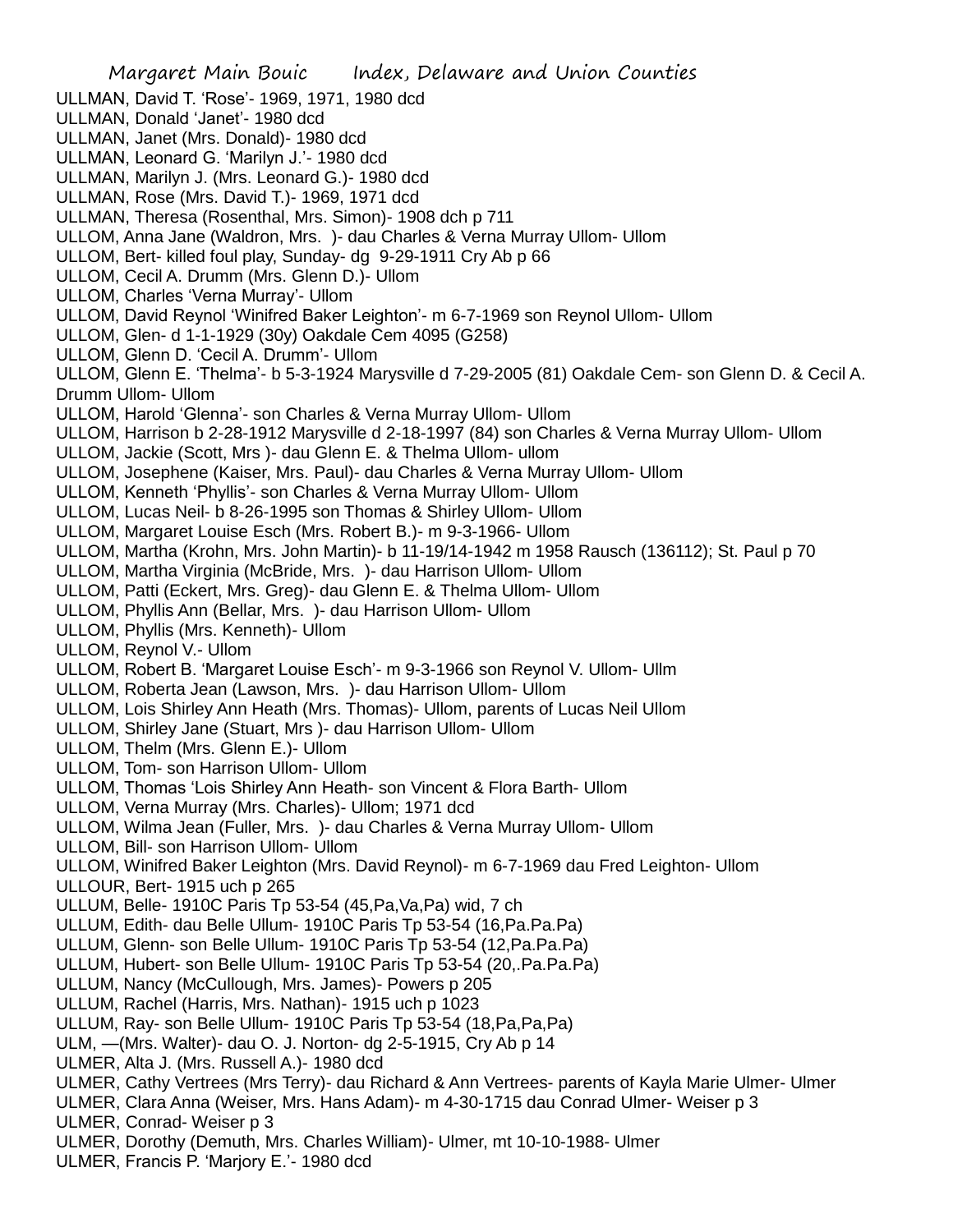- ULMER, James Daniel 'Linda'- son James E. & Marcenia E. Kepler Ulmer- Ulmer
- ULMER, James E. 'Marcenia E. Kepler'- m 3-17-1940- Ulmer
- ULMER, Kayla Marie- b 1-12-1983 dau James Daniel & Linda Venrick Ulmer- Ulmer
- ULMER, Linda Venrick (Mrs. James Daniel)- dau Richard L. Venrick- Ulmer
- ULMER, Marcenia E. Kepler (Mrs. James E.)- b 7-22-1916 Crawford Co m 3-17-1930 d 4-22-2001 (84) bur Bucyrus- dau Lucius E. & J. Arminta Roston Kepler- Ulmer
- ULMER, Marcia K. (Weir, Mrs. W. James)- dau James E. & Marcenia E. Kepler Ulmer- Ulmer
- ULMER, Marjory E. (Mrs. Francis P.)- 1980 dcd
- ULMER, Michele Lee -b 3-17-1977- dau James Daniel & Linda Ulmer- Ulmer; mt 2-25-1986
- ULMER, Russell A. 'Alta J.'- 1980 dcd
- ULMER, Terry 'Cathy Vertrees'- parents of Jessica Laine Ulmer- son of Russ & Alta Ulmer- Ulmer
- ULP, Joyce (Stahl, Mrs. Charles Franklin)- m 2-22-1959- Weiser p 380
- ULREY, -1908 dch p 89
- ULREY, Amanda- d 11-19-1859 (13-9-8-) Powell p 134 (15y,2m) Hanover Cem 4-14-2 dau Stephen & Jane **Ulrey**
- ULREY, Ann Powell (Mrs. George)- Powell p 323
- ULREY, Asa E. 'Caroline Fairchild'- son George & Evelyn Johnston Ulrey- 1908 dch p 455, 816
- ULREY, Barbara (Garrabrand, Mrs. Joseph N.)- b 4-16-1856 m 6-6-1878 d 1-27-1936 dau Stephen & Jemima Kelly Ulrey- ped Marsha Sorrell 13; dcga 1989 p 49
- ULREY, Caroline Fairchild (Mrs. Asa E.)- dau Richard & Alice Showalter Fairchild- 1908 dch p 817
- ULREY, Catherine Snyder (Mrs. Stephen)- m 6-19-1845 dcm
- ULREY, Charles M. 'Josephine Koch'- son William W. & Martha Harris Ulrey- 1908 dch p 150, 407, 503; 1976 dch p 267; dg 6-3-1902 p 140; dg 3-29-1946 Del. Museum
- ULREY, Christie- b 1973 dau Roger L. & Linda S. Ulrey- 1980 dcd
- ULREY, Charles grandparent of Michael Robert Harding- Ulrey
- ULREY, Christine- b 3-16-1890 Delaware Town dau William A. & Hattie Dustmen Ulery- dcbirths; dg 3-22-1904 Cry Ab p 234; dg 7-19-1918, Cry Ab p 49
- ULREY, C. M.- son of Martha Ulrey- dg 6-3-1902, Cry Ab p 146; d Calif. Last week, funeral St. Paul church here- dg 3-12-1912 Cry Ab p 106
- ULREY, David 'Malinda'- dg 10-22-19112 Cry Ab p 165
- ULREY, D. B.- son David & Malinda Ulrey- dg 10-22-1912 Cry Ab p 165
- ULREY, —(Porter, Mrs. David)- dau David & Malinda Ulrey- dg 10-22-1912 Cry Ab p 165
- ULREY, —(Snyder, Mrs. D. J.)- dau David & Malinda Ulrey- dg 10-22-1912 Cry Ab p 165
- ULREY, Delbert 'Florence Metzger'- Ulrey
- ULREY, Earl- d 8-31-1898 (4-3-11) Genoa Tp son Fred Ulrey- dcdeaths
- ULREY, Edgar- d 6-10-1870 (1-7-1) Powell p 134 Hanover Cem 4-14-1- son Stephen & Jane Ulrey
- ULREY, Edith (Carpenter, Mrs. Wesley)- dau Delbert & Florence Metzger Ulrey- Ulrey
- ULREY, Ellis- b 7-10-1898 Genoa Tp son Fred & Nora Mcleod Ulrey- dcbirths
- ULREY, Evelyn Johnston (Mrs. George)- 1908 dch p 816
- ULREY, Florence Metzger (Mrs. Delbert)- Ulrey
- ULREY, Francis Paul 'Marjory E. 'Blacklege'- b 3-24-1909 Morrow Co d 3-4-2001 (91) Eastview Cem, Centerburg- son Delbert & Florence Metzger Ulrey- Ulrey1961, 1969, 1971 dcd
- ULREY, Fred 'Nora McLeod'- m 1-18-1893 dcga 1990 p 7
- ULREY, ---- b 9-25-1896 Genoa Tp son Fred & Nora McLeod Ulrey- dcbirths d age 4 , fell from wagon; dg 9-2- 1898. Cry Ab p p 165
- ULREY, George- Genoa Tp tax duplicate, 1890/1, dcga 1996 p 53; turkey roast, 1888; dcga 1994 p 55
- ULREY, George 'Ann Powell'- Powell p 323
- ULREY, George 'Evelyn Johnston'- 1908 dch p 816
- ULREY, Gladys (Beard, Mrs. )- Delbert & Florence Metzger Ulrey- ulrey
- ULREY, Gordon 'Sarah'- 1961 dcd
- ULREY, Harry Gilbert- b 9-11-1899 Hil, Knox Co son Henry & Nettie M. Frost Ulrey- dcbirths
- ULREY, Helen (Bayless, Mrs. )- dau W. A. Ulrey- dg 7-19-1918, Cry Ab p 49
- ULREY, Helen- b 2-28-1880 colored, Delaware Town- dau Wm. A.& Harriet Duden Ulrey- dcbirths; dg 3-22- 1904 Cry Ab p 234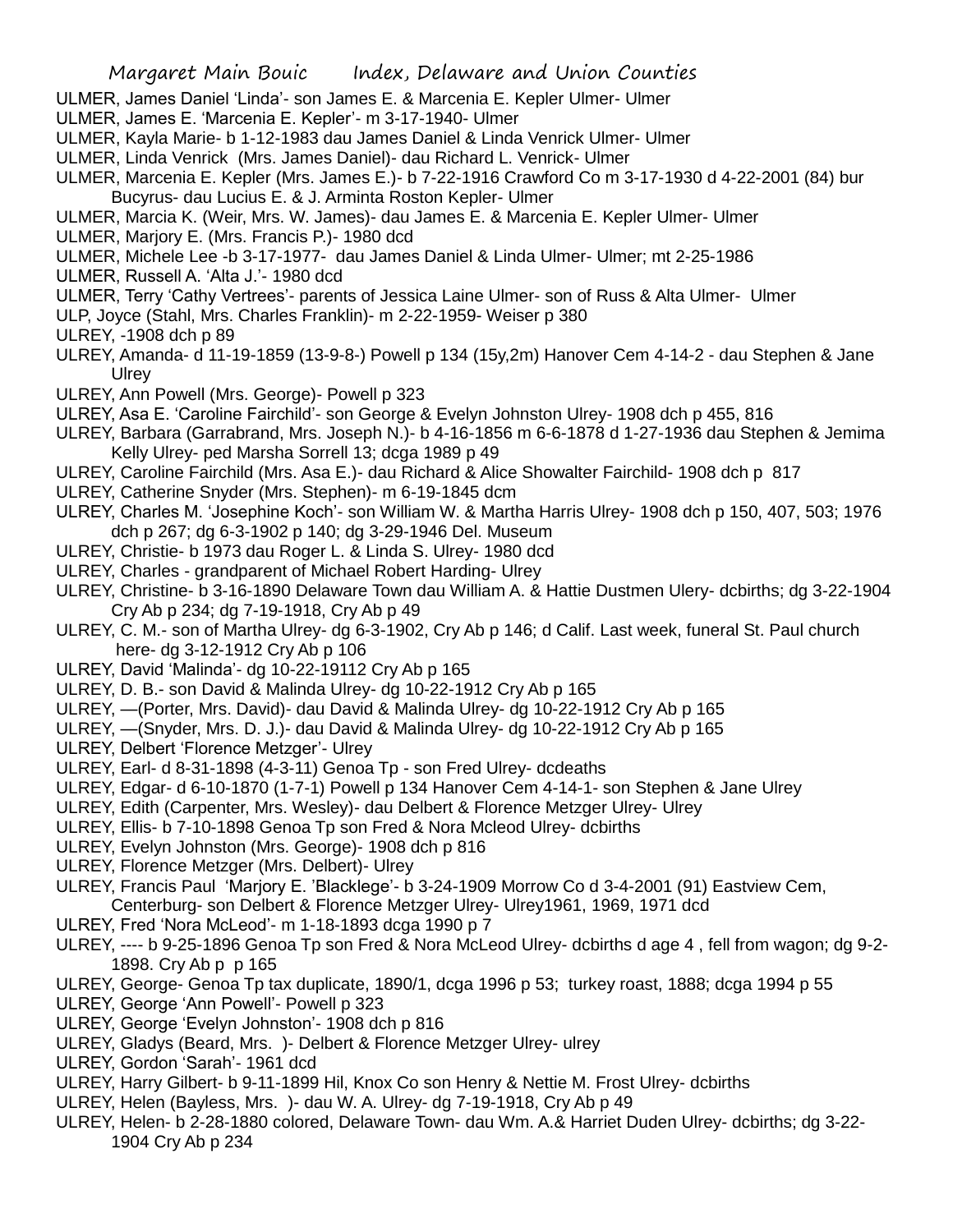- ULREY, Howard Stanley b 4-24-1892 Delaware Town- son Charles & Josephine Koch Ulrey- dcbirths; 1908 dch p 503
- ULREY, Howard- b 12-23-1879 Orange Tp son Wm. & Nancy Williams Ulrey- dcbirths
- ULREY, Ivan Eugene- b 7-6-1898 Delaware Town son W. A. & Hattie L. Dustman Ulrey dcbirths d Sunday (6) acute meningitis- dg 3-22-1904 Cry Ab p 234, 235
- ULREY, Jacob- 1840C Radnor Tp p 103 (40-50); dcga 1988 p 4
- ULREY, Janice (Mrs. Robert)- Ulrey
- ULREY, Jemima Kelly (Mrs. Stephen)- b ca 1825 query from Marsha Sorrell- dcga 1995 p 61;dcga 1988 p 59; dcga 1989 p 49, ped Marsha Sorrell 27; dcga 1990 p 41
- ULREY, Joan Crowl (Mrs. )- dau Gerald L. & Alta Crowl- 1976 dch p 371
- ULREY, John- son David & Malinda Ulrey- dg 10-22-1912 Cry Ab p 165
- ULREY, John 'Mary'- b 1793 d 1866 Harmony Chapel Cem- Powell p 319
- ULREY, Josephine Koch (Mrs. Charles M.)- d Friday, dg 3-29-1946 Museum Lib. -dau Jacob Koch- 1908 dch p 503
- ULREY, Julie- b 1971 dau Roger L. & Linda S. Ulrey- 1980 dcd
- ULREY, Linda S. (Mrs. Roger L.)- 1980 dcd
- ULREY, Malinda (Mrs. David)- d Saturday (76)- dg 10-22-1912 Cry Ab p 165 bur Marengo
- ULREY, Mannie N.- b 7-7-1876 Genoa Tp dau George L. & Eveline Ulrey- dcbirths
- ULREY, Margaret (Stith, Mrs. Roger)- dau Francis Paul & Marjory Blacklege Ulrey- Ulrey
- ULREY, Mariah (Lloyd, Mrs. James J.) b 3-5-1831 Pa d 4-18-1892; ped Barbara Ann Carter Carmella 21; dcga 1989 p 27
- ULREY, Marjory E. Blacklege (Mrs. Francis Paul)- Ulrey; 1961, 1969 dcd
- ULREY, Mark- son Gordon & Sarah Ulrey- 1961 dcd
- ULREY, Martha Harris (Mrs. William W.)- 1908 dch p 503; dg 6-2-1902 , 6-3-1902, p 140; bur Bethel
- ULREY, Martha Jane (Cook, Mrs. Eli D.)- m 8-31-1862 dcm
- ULREY, Mary (Evers, Mrs. David, Sr.)- b 1-16-1779 d 1-13-1865- ped Jack M. Wilson 23; unec XIX p 11
- ULREY, Mary (Mrs. John)- b 1800 d 1881 Harmony Chapel Cem- Powell p 319
- ULREY, Mildred (Bayless, Mrs. ) dg 7-19-1918, Cry Ab p 49 b 6-12-1886 Delaware Town dau William A. & Hattie Dustman Ulrey- dcbirths; dg 3-22-1904 Cry Ab p 234
- ULREY, Mildred (Blakely, Mrs. )- dau Delbert & Florence Metzger Ulrey- Ulrey
- ULREY, Nellie Scothorn (Mrs. Virgil D.)(Smith, Mrs. )- parents of Robert D. Ulery- Ulery
- ULREY, Nora McLeod (Mrs. Fred)- dau Emery Mcleod- m 1-18-1893, dcga 1990 p 7
- ULREY, —b 4-12-1897, illegitimate dau of Rilla Ulrey- dcbirths
- ULREY, Rilla- dau George & Evalyne Johnston Ulrey- 1908 dch p 816
- ULREY, Robert D. "Bobby' b 7-1-1947 Columbus d 11-9-1991 (44) Memorial Hospital- Forest Grove Cem- son Virgil D. & Nellie Scothorn Ulrey- Ulrey; 1973, 1975, 1979, 1981, 1983 ucd
- ULREY, Robert 'Janice'- son Francis Paul & Marjory E. Backlege Ulrey- Ulrey; 1961 (17) dcd
- ULREY, Roger L.'Linda S.'. ch Francis Paul & Marjory E. Blacklege Ulrey- Ulrey; 1961 (15), 1969, 1980 dcd
- ULREY, Robert- b 1975 son Roger L. & Linda S. Ulrey- 1980 dcd
- ULREY, Sarah- dau Gordon & Sarah Ulrey- 1961 dcd
- ULREY, Sarah (Mrs. Gordon)- 1961 dcd
- ULREY, Sherry- dau Gordon & Sarah Ulrey- 1961 dcd
- ULREY, Stanley- d 8-1915 (24) Oak Grove Cem- son Charles H. Ulrey- Ulrey; dg 9-7-1915, Cry Ab p 75
- ULREY, Stephen- hadc p 91 (1900 Berkshire Tp- p 101, Genoa Tp; tax 1890/1 dcga 1996 p 53
- ULREY, Stephen 'Catherine Snyder'- m 6-19-1845 dcm
- ULREY, Stephen 'Jemima Kelly'- b 1-28-1821 Pa m 2-5-1843 query from Marsha Sorrell- dcga 1995 p 61;
- dcga 1988 p 59; dcga 1989 p 49, ped Marsha Sorrell 26; dcga 1990 p 41
- ULREY, Susan Marie- dau Charles H. Ulrey- Ulrey
- ULREY, Terry- b 1977 ch Roger L. & Linda S. Ulrey- 1980 dcd
- ULREY, Vesta Jemima- b 3-3-1891 Genoa Tp dau Robert L. & Lydia Ashley Ulrey- dcbirths
- ULREY, Virgil D. 'Nellie Scothorn'- parents of Robert Ulery- Ulery
- ULREY, W. A.- pallbearer for Mrs. R. J. Finley- dg 2-8-1905, Cry Ab p 18; for James O. Blymyer, dg 4-16- 1918, Cry Ab p 29; dg 7-23-1918, Cry Ab p 49; 1880 dch p 647; son Martha A. Ulrey, dg 6-3-1902 Cry Ab p 146; dg 3-27- 28-1904 Cry Ab p 234-235; dcga 1999 p 75, 2nd ward, Delaware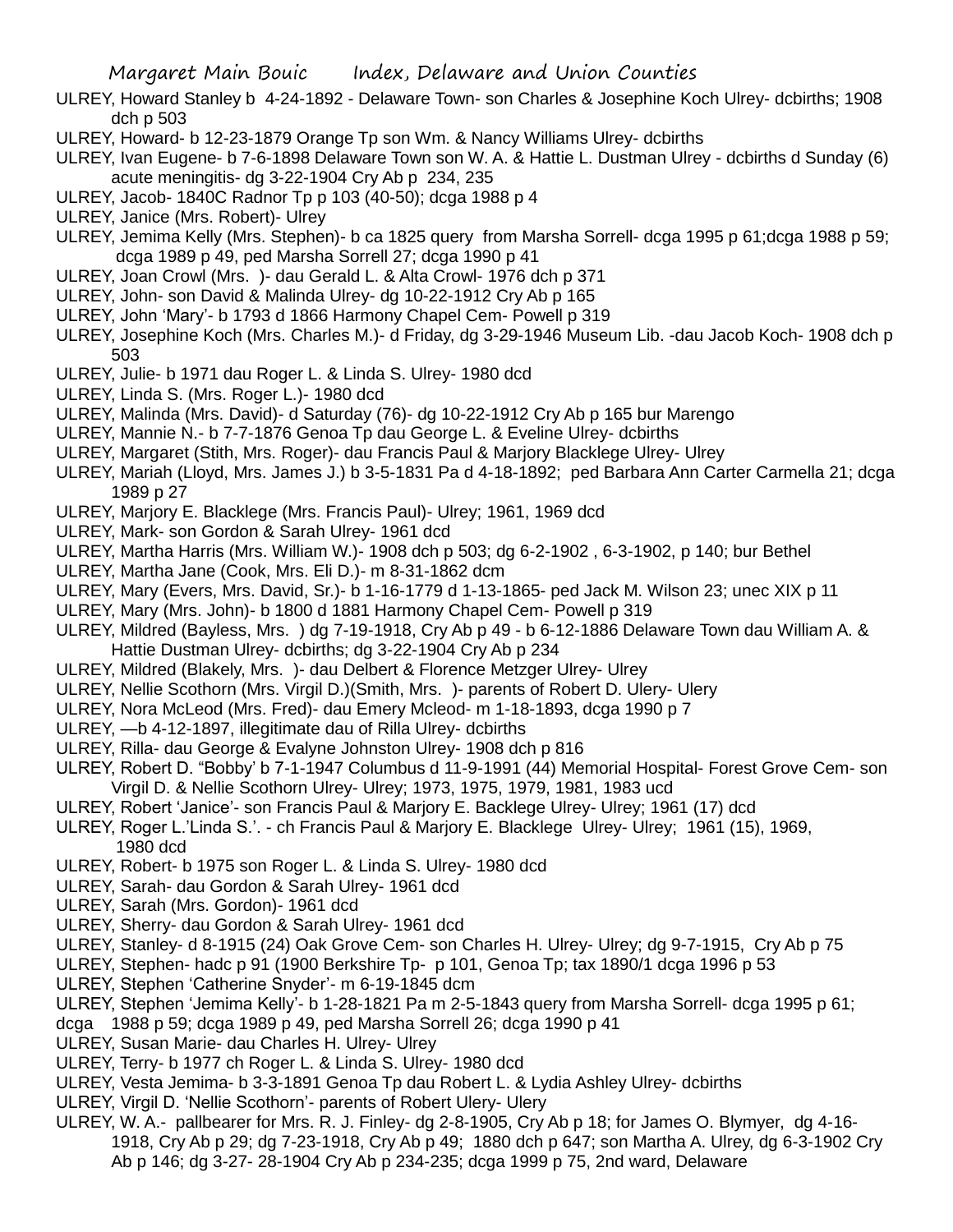- ULREY, Wanda (Nininger, Mrs. Shelby)- dau Francis Paul & Marjory Backlege Ulrey- Ulrey
- ULREY, Mrs. Will A.- recipe in Delaware Cook Book- dcga 1994 p 37
- ULREY, William- pallbearer for Frank Corbin- dg 12-17-1912, Cry Ab p 179
- ULREY, William son William W. & Martha Harris Ulrey- 1908 dch p 503; dg 6-3-1902 p 146
- ULREY, William W. 'Martha Harris'- 503
- ULREY, William- funeral of Stanley at his home, dg 9-7-1915, Cry Ab p 23
- UL(L)RICH, family of James R. Baldwin #379, unec XII p 49
- ULRICH, Adam Stanley 'Martha Elizabeth Richter'- b 3-3-1836 m 1866 d 9-28-1905 bur Lebanon, Pa- Weiser p 43
- ULRICH, Agnes Matilda Ryan (Parke, Mrs.Calvin)(Mrs. James Philip)- b 11-27-1849 ,(2) 6-5-1887 d 11-13- 1931- Weiser p 48
- ULRICH, Alfred- son Jonathan K. & Harriet Bergstresser Ulrich- Weiser p 46
- ULRICH, Allen- son Wayne L. & Wanda J. Schlup Ulrich- Ulrich
- ULRICH, Ann M. Ryan (Mrs. Frederick Bergstresser)- b 1-10-1847 m 6-5-1869 d 3-1-1924- Weiser p 46
- ULRICH, Arnot Stanley 'Elva Hornickle'- b 1-17-1890 m 1911 son Stanley Richter & Catherine Hostetter Ulrich-Weiser p 44
- ULRICH, Barbara Allen (Mrs. David R.) dau Robert & Jessie Davidson Allen- Allen
- ULRICH, Barbara (Vogel, Mrs. Donald)- dau Wayne L. & Wander M. Schlup Ulrich- Ulrich
- ULRICH, Bessie D. (Wagenseller, Mrs. Dr. Harry F.)- b 10-22-1882 m 6-20-1906 dau Charles P. & Laura C. Davis Ulrich- Weiser p 49
- ULRICH, Catherine Hostetter (Mrs. Stanley Richter)- b 7-28-1867 m 9-15-1886 d 4-10-1956- Weiser p 43
- ULRICH, Catherine L.- dau Paul Edmond & Katherine Icley Ulrich- Weiser p 44
- ULRICH, Charles F.- son Charles L. & Ernestine L. Stephan Ulrich- Ulrich
- ULRICH, Charles L. 'Ernestine L. Stephan'- d 1964- Ulrich
- ULRICH, Charles Park'Patricia Ann Miller'- b 10-24-1936 m 1-9-1959 son Henry Frederick & Frances Reynolds Park Ulrich- Weiser p 47
- ULRICH, Charles P. 'Laura C. Davis'- b 1-31-1853 m 1-13-1882 d 3-1-1929 son Jonathan K. & Harriet Bergstresser Ulrich- Weiser p 49
- ULRICH, Cora Alberts (Yinger, Mrs. Lloyd)- b 3-29-1878 m 8-2-1906 d 12-12-1954 dau Frederick Bergstresser & Anna N. Ryan Ulrich- Weiser p 48
- ULRICH, Daisy Elizabeth (Opie, Mrs. Webster)(Grace, Mrs. Eugene)- b 1-17-1877 d 3-25-1934 dau Adam Stanley & Martha Elizabeth Richter Ulrich- Weiser p 45
- ULRICH, Daniel A.- b 8-25-1848 d 2-1-1898 son Jonathan K. & Harriet Bergstresser Ulrich- Weiser p 49
- ULRICH, David R. 'Barbara Allen'- Allen; 1975 ucd
- ULRICH, David R.- son Charles L. & Ernestine L. Stephan Ulrich- Ulrich
- ULRICH, Dorthea A.- b 12-28-1954 dau Ray Robert & Dorthea Dewsnap Ulrich- Weiser p 44
- ULRICH, Dorthea Dewsnap (Mrs. Robert)- m 10-30-1948- Weiser p 44
- ULRICH, Douglas- b 1964 son David R. & Barbara Allen Ulrich- 1973, 1975 ucd
- ULRICH, Dura Elizabeth Speece (Mrs. John Philip)- b 1-6-1893 m 4-9-1910- Weiser p 48
- ULRICH, Elva Hornickle (Mrs. Arnot Stanley)- Weiser p 44
- ULRICH, Ernestine L. Stephan (Mrs. Charles L.) b 5-8-1906 Ft. Wayne d 4-8-1993 Heartland, Marysville- bur Oakdale Mem. Pk Glendora, Cal.- dau Ernest & Bessie Hunt Stephan- Ulrich
- ULRICH, Evelyn Marie Babcock (Mrs. Glen E.)- b 6-23-1916 m 4-9-1943 dau Clyde E. & Kathryn Mary Weiser Babcock- Weiser p 673
- ULRICH, Frances Reynolds Park (Mrs. Henry Frederick)- b 9-18-1904 m 6-20-1931- Weiser p 46
- ULRICH, Frederick Bergstresser 'Anna M. Ryan'- b 9-4-1842 m 6-5-1869 d 4-17-1923 son Jonathan K. & Harriet Bergstresser Ulrich- Weiser p 46
- ULRICH, Frederick Speece- b 12-3-1914 d 3-11-1915- son John Philip & Dura Elizabeth Speece Ulrich-Weiser p 48
- ULRICH, George Albert- b 2-15-1900 son Stanley Richter & Catherine Hostetter Ulrich- Weiser p 43
- ULRICH, Glen E. 'Evelyn Marie Babcock'- m 4-9-1943- Weiser p 673
- ULRICH, Glen Irwin- b 7-3-1944 son Glen E. & Evelyn Marie Babcock Ulrich- Weiser p 673
- ULRICH, Harriet Bergstresser (Mrs. Jonathan K.)- b 5-11-1817 m 11-21-1833 d 1-3-1898 dau John Fredrick & Maria Barbara Weiser Bertstresser- Weiser p 46
- ULRICH, Helen Irene- b 1-10-1898 dau Stanley Richter & Catherine Hostetter Ulrich- Weiser p 45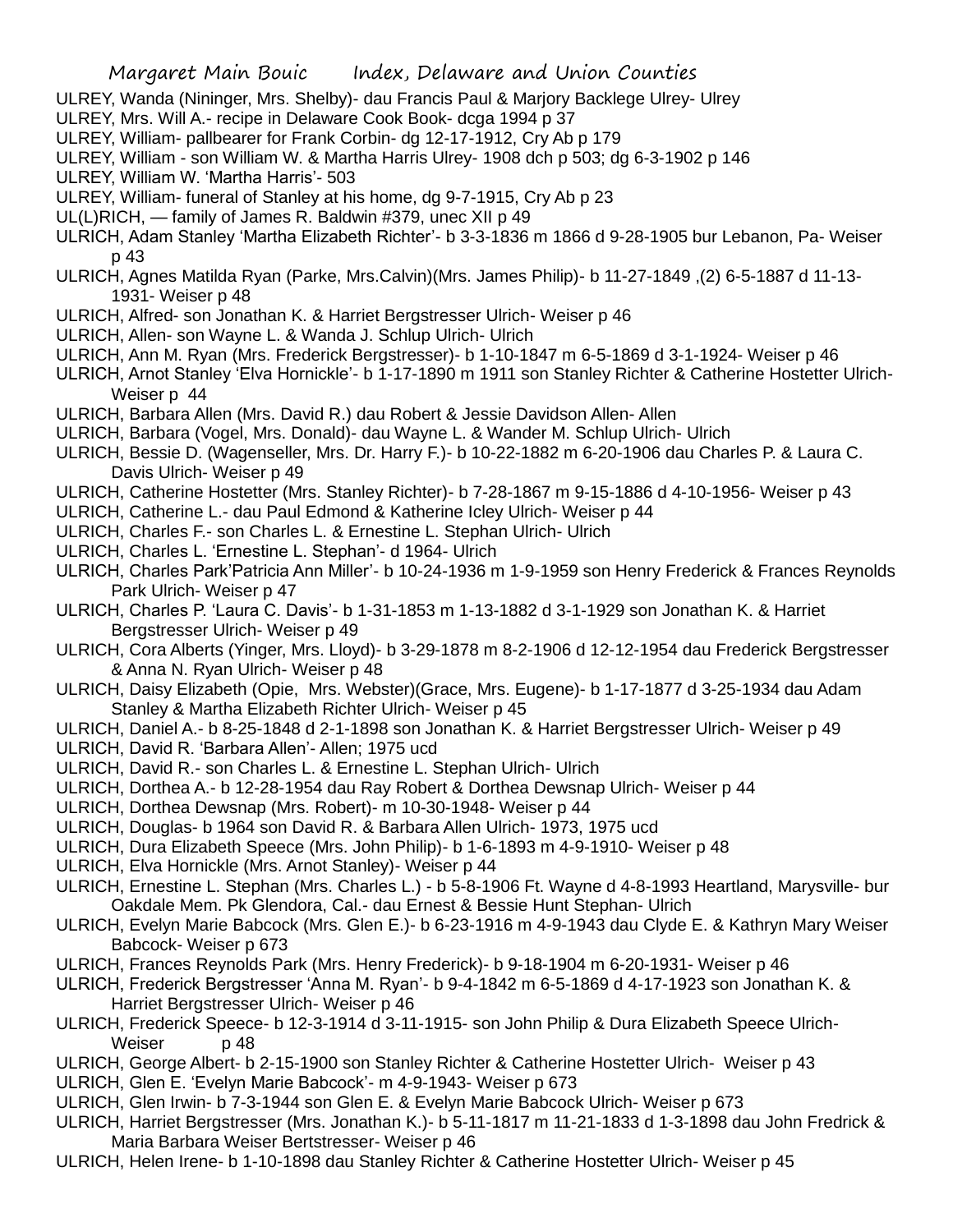- ULRICH, Henry Frederick 'Frances Reynolds Park '- b 5-28-1902 m 6-20-1931 son Wm. Slocum & Sara J. Phillips Ulrich- Weiser p 46
- ULRICH, Hiram 'Rebecca E. Thompson'- b 3-7-1836 m 11-14-1861 d 1910 son Jonathan K. & Harriet Bergstresser Ulrich- Weiser p 46
- ULRICH, Ida Crossen (Mrs. William Burton)- Ulrich 45
- ULRICH, James E.- son Lawrence & Magdalene Brehm Ulrich- Ulrich
- ULRICH, James Philip 'Agnes Matilda Ryan'- b 9-20-1844 m 6-5-1887 d 1-13-1918 son Jonathan K. & Harriet Bergstresser Ulrich- Weiser p 48
- ULRICH, James 'Virginia'- Ulrich
- ULRICH, Jane Lillian (Krecicki, Mrs. Andrew J.)- b 9-8-1927 m 5-17-1952 dau Raymond R. & Lillian M. Thompson Ulrich- Weiser p 44
- ULRICH, Jennie May (Elliott, Mrs. Henry)- b 5-30-1870 d 5-13-1926 dau Frederick Bergstresser & Anna M. Ryan Ulrich- Weiser p 46
- ULRICH, John George 'Maria Catharine Elizabeth Laudenschlager'- Weiser p 46
- ULRICH, John Henry 'Margaret Wendler'- b 6-21-1913 m 11-16-1935 son John Philip & Dura Elizabeth Speece Ulrich- Weiser p 48
- ULRICH, John Philip 'Dura Elizabeth Speece'- b 7-15-1887 m 4-9-1910 son Frederick Bergstresser & Anna M. Ryan Ulrich- Weiser p 48
- ULRICH, Jonathan K. 'Harriet Bergstresser'- b 10-16-1801 m 11-21-1833 d 8-14-1883 son John George & Maria Catharine Elizabeth Laudenschlager Ulrich- Weiser p 46
- ULRICH, Josephine E. Landis (Mrs. Paul Phillips)- m 4-24-1937- Weiser p 46
- ULRICH, Katharine Ickley (Mrs. Paul Edmond)- Weiser p 44
- ULRICH, Kathleen Elizabeth (Downs, Mrs. Merle T.)- b 3-2-1930 m 12-22-1951 dau Raymond R. & Lillian M. Thompson Ulrich- Weiser p 44
- ULRICH, Kurt W.- b 9-14-1958 son Ray Robert & Dorthea Dewsnap Ulrich- Weiser p 44
- ULRICH, Laura Ann- b 12-19-1946 dau Selin David & Margaret Jewel Emery Ulrich- Weiser p 49
- ULRICH, Laura C. David (Mrs. Charles P.)- b 3-9-1858 m 1-3-1882 d 9-16-1949- Weiser p 49
- ULRICH, Lawrence 'Magdalene Brehm'- Ulrich
- ULRICH, Lee Robert- b 9-24-1910 d 3-20-1932 son Stanley Richter & Catherine Hostetter Ulrich- Weiser p 45
- ULRICH, Lillian Bachman (Mrs. Theodore August)- b 5-31-1924 m 2-5-1944- Weiser p 45
- ULRICH, Lillian M. Thompson (Mrs. Raymond R.)- m 6-21-1923- Weiser p 44
- ULRICH, Lois Rice (Mrs. Russell Donald)- b 4-13-1920 m 6-7-1951- Weiser p 48
- ULRICH, Lorraine H.- dau Arnot Stanley & Elva Hornickle Ulrich- Weiser p 44
- ULRICH, Lydia Hester (Mower, Mrs. Asher Morden)- b 4-20-1858 m 9-17-1889 d 4-13-1929 dau Jonathan K. & Harriet Bergstresser Ulrich- Weiser p 49
- ULRICH, Magdalen Brehm (Mrs. Lawrence)- Ulrich
- ULRICH, Margaret Ann (Rockey, Mrs. Frederick Warren)- b 3-24-1911 m 9-14-1930 dau John Philip & Dura Elizabeth Speece Ulrich- Weiser p 48
- ULRICH, Margaret Jewel Emery (Mrs. Selin David)- m 3-14-1946- Weiser p 49
- ULRICH, Maria Catharine Elizabeth Laudenschlager (Mrs. John George)- Weiser p 46
- ULRICH, Martha Elizabeth Richter (Mrs. Adam Stanley)- b 12-25-1844 m 1866 d 2-14-1916 dau Peter & Elizabeth Holstein Richter- Weiser p 43
- ULRICH, Martha Elmira (Ott, Mrs. William)- b 7-30-1875 m 2-25-1903 d 10-12-1958 dau Frederick Bergstresser & Anna M. Ryan Ulrich- Weiser p 47
- ULRICH, Martha Louisa (Kreider, Mrs. Henry Snyder)- b 9-14-1883 dau Adam Stanley & Martha Elizabeth Richter Ulrich- Weiser p 45
- ULRICH, Mary Helen (Hoffman, Mrs. Francis IV)- b 1-11-1905 m 12-25-1929 dau William Slocum & Sarah J. Phillips Ulrich- Weiser p 47
- ULRICH, Mary Katherine- b 12-10-1895 d 3-24-1932 dau Stanley Richter & Catherine Hostetter Ulrich- Weiser p 44
- ULRICH, Mary Magdalene- b 3-18-1874 d 4-30-1876 dau Frederick Bergstresser & Anna M. Ryan Ulrich-Weiser p 47
- ULRICH, Mary Naomi Miller (Mrs. Paul Stewart)- b 3-22-1877 m 1900 d 9-1-1958- Weiser p 45
- ULRICH, Mary- d 2-26-1885 (84y11m) Galena- dcdeaths
- ULRICH, Michelle- b 10-3-1967 dau Stanley & Sharon Saygrover Ulrich- Ulrich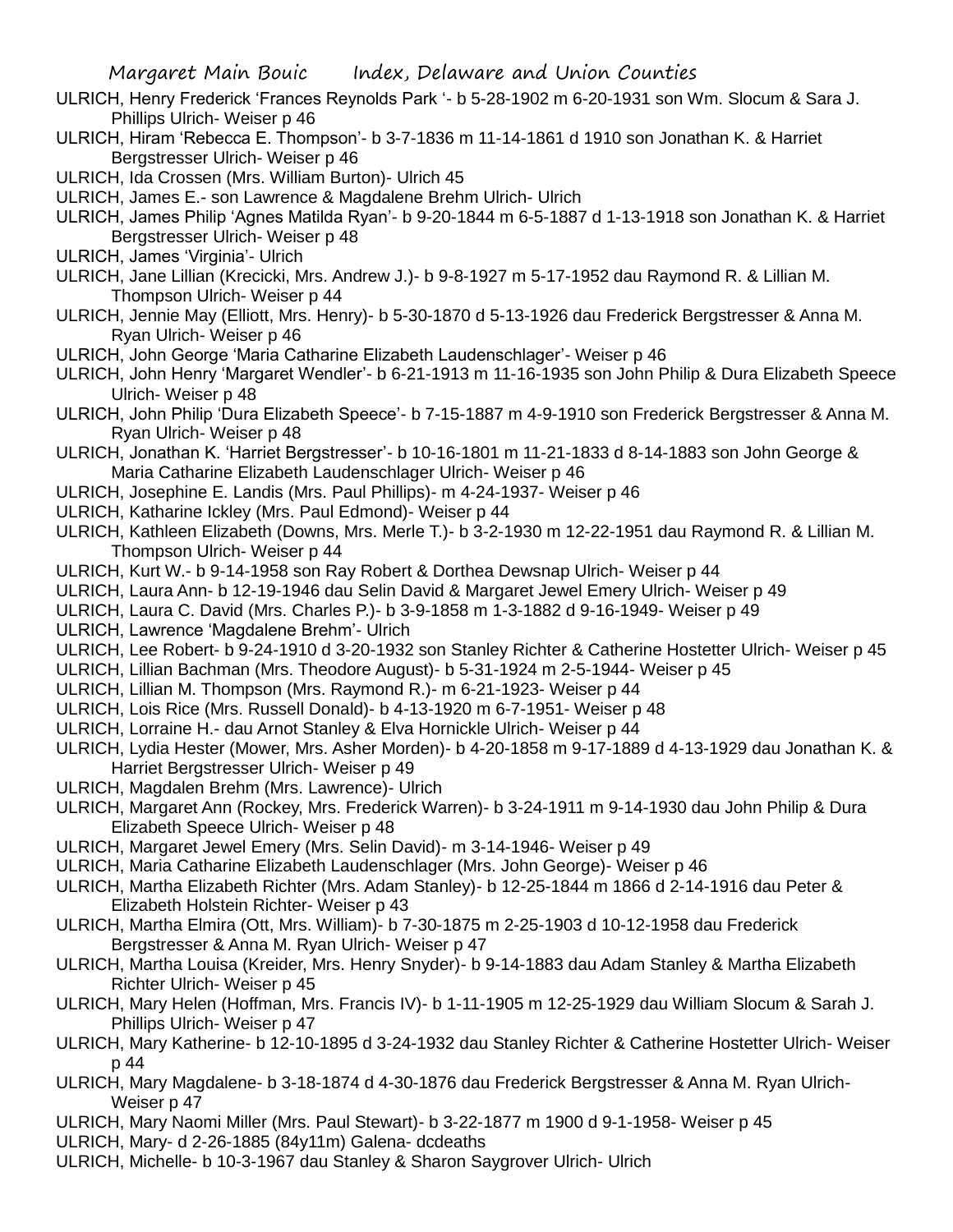- ULRICH, Minnie Agnes (Flickinger, Mrs. Harry Stuard)- b 5-24-1889 m 11-23-1916 dau James Philip & Agnes Matilda Ryan Ulrich- Weiser p 48
- ULRICH, Miriam Cordilla (Barto, Mrs. George W.)- b 10-3-1889 m 1-19-1944 dau Frederick Bergstresser & Anna M. Ryan Ulrich- Weiser p 48
- ULRICH, Nancy Miller (Wood, Mrs. Joseph E.)- b 9-20-1907 m 1933 dau Paul Stewart & Mary Naomi Miller Ulrich- Weiser p 45
- ULRICH, Nancy Stratton (Campbell, Mrs. William E.)- b 12-16-1933 m 8-18-1956 dau Henry Frederick & Frances Reynolds Park Ulrich- Weiser p 47
- ULRICH, Patricia Ann Miller (Mrs. Charles Park)- m 1-9-1959- Weiser p 47
- ULRCH, Patricia Ann (Wright, Mrs. Barry H.)- b 11–16-1959 Chicago m 12-24-1984 d 11-5-1992 (32) Riverside Hospital; St. John's Cem- dau James & Virginia Ulrich- Ulrich
- ULRICH, Paul David- son David R. Ulrich- Ulrich, engaged to Wendy Jean Gaul- Ulrich
- ULRICH, Paul- b 1966 son David R. & Barbara Ulrich- 1973, 1975 ucd
- ULRICH, Paul Edmond 'Katherine Ickley'- b 11-21-1891 son Stanley Richter & Catherine Hostetter Ulrich-Weiser p 44
- ULRICH, Paul Phillips 'Josephine E. Landis'- b 8-14-1909 m 4-24-1937 son William Slocum & Sara J. Phillips Ulrich- Weiser p 47
- ULRICH, Paul S.- son Paul Edmond & Katherine Ickley Ulrich- Weiser p 44
- ULRICH, Paul Stewart 'Mary Naomi Miller'- b 3-26-1870 m 1900 d 1-2-1936 son Adam Stanley & Martha Elizabeth Richter Ulrich- Weiser p 45
- ULRICH, Philip- tax duplicate, Orange Tp 1890/1; dcga 1998 p 33
- ULRICH, Ralph Oviatt- b 3-22-1881 d 8-31-1881 son Adam Stanley & Martha Elizabeth Richter Ulrich- Weiser p 45
- ULRICH, Raymond R. 'Lillian M. Thompson'- b 11-10-1893 m 6-21-1923 son Stanley Richter & Catherine Hostetter Ulrich- Weiser p 44
- ULRICH, Ray Robert 'Dorthea Dewsnap'- b 7-22-1925 m 10-30-1948 son Raymond R. & Lillian M. Thompson Ulrich- Weiser p 44
- ULRICH, Ray Robert- b 8-22-1956 son Ray Robert & Dorthea Dewsnap Ulrich- Weiser p 44
- ULRICH, Rebecca E. Thompson (Mrs. Hiram)- b 10-11-1839 m 11-14-1861 d 1930- Weiser p 46
- ULRICH, Richard- son James & Virginia Ulrich- Ulrich
- ULRICH, Robert ' Welch'- Welch
- ULRICH, ----Welch (Mrs. Robert)- dau C. Sunner & Rose N. Neiderhouse Welch- Welch
- ULRICH, Robert- son Robert & Welch Ulrich- Ulrich
- ULRICH, Robert Thompson- b 1864 d 9-1886 son Hiram & Rebecca E. Thompson Ulrich- Weiser p 46
- ULRICH, Russell Adam- b 2-10-1903 d 6-1920 son Stanley Richter & Catherine Hostetter Ulrich- Weiser p 45
- ULRICH, Russell Donald 'Lois Rice'- b 2-1-1920 m 6-7-1951 son John Philip & Dura Elizabeth Speece Ulrich-Weiser p 48
- ULRICH, Sara Frances (McCracken, Mrs. Dr. Stewart C.)- b 12-1-1932 m 4-13-1957 dau Henry Frederick & Frances Raynolds Park Ulrich- Weiser p 47
- ULRICH, Sara J. Phillips (Mrs. William Slocum)- b 9-10-1873 m 5-2-1900 Weiser p 46
- ULRICH, Sara Margaret (Tollinger, Mrs. William Preston)- b 8-7-1913 m 6-14-1938 dau William Slocum & Sara J. Phillips Ulrich- Weiser p 47
- ULRICH, Sarah Elizabeth (Raymond, Mrs. Eugene, Jr.)- b 4-7-1888 m 4-1-1908 dau Stanley Richter & Catherine Hostetter Ulrich- Weiser p 43
- ULRICH, Scott- b 1962 son David R. & Barbara Ulrich- 1973, 1975 ucd
- ULRICH, Selin Davis 'Margaret Jewel Emery'- b 6-11-1898 m 3-14-1946 d 11-11-1957 son Charles P. & Laura C. Davis Ulrich- Weiser p 49
- ULRICH, Sharon Saygrover (Mrs. Stanley)- dau William Saygrover- Ulrich
- ULRICH, Stanley Richter 'Catherine Hostetter'- b 7-31-1867 m 9-15-1886 d 10-23-1944 son Adam Stanley & Martha Elizabeth Richter Ulrich- Weiser p 43
- ULRICH, Stanley 'Sharon Saygrover'- Ulrich
- ULRICH, Stephen Russell- b 10-9-1955 son Russell Donald & Lois Rice Ulrich- Weiser p 48
- ULRICH, Susan (Knerr, Mrs. )- dau Robert & —Welch Ulrich- Welch
- ULRICH, Theodore August 'Lillian Bachman'- b 8-1-1905 m 2-5-1944 son Stanley Richter & Catherine Hostetter Ulrich- Weiser p 45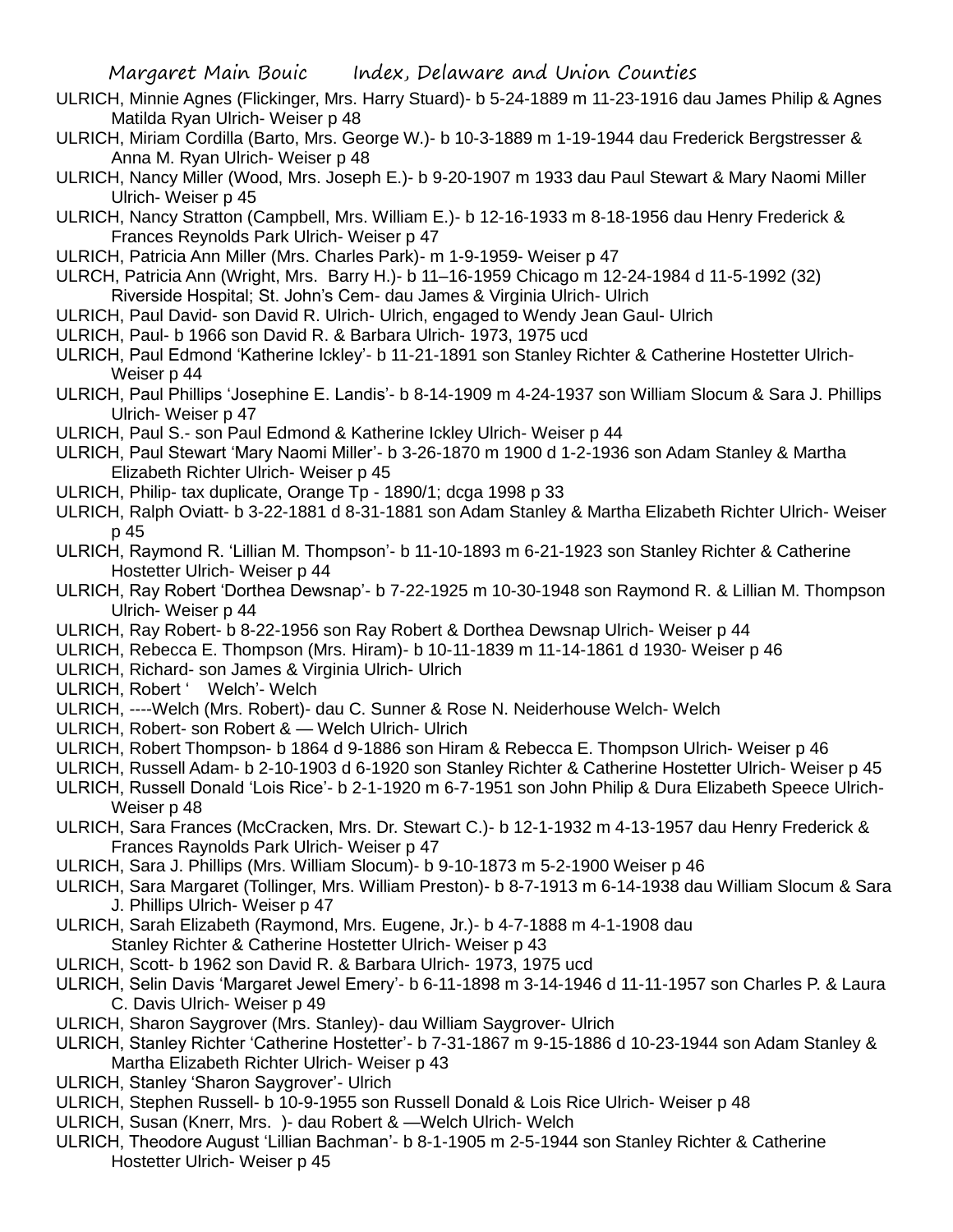- ULRICH, Theodore- d y son Jonathan K. & Harriet Bergstresser Ulrich- Weiser p 46
- ULRICH, Tina- dau Connie M. Ulrich- 1983 ucd
- ULRICH, Virginia (Mrs. James)(Lisiecki, Mrs. Nasuta)- mother of Patricia Ann Wright- Ulrich
- ULRICH, Wanda J. Schlup (Mrs. Wayne L.)- b 3-14-1913 d 4-29-1976 Upper Sandusky. Bur Upper Sanduskydau Samuel & Muriel Smith Schlup- Ulrich
- ULRICH, Wayne L. 'Wanda J. Schlup'- m 31y d 3-9-1967- Ulrich
- ULRICH, William Burton 'Ida Crossen'- b 2-19-1879 d 3-21-1952 son Adam Stanley & Martha Elizabeth Richter Ulrich- Weiser p 45
- ULRICH, William Slocum 'Sara J. Phillips'- b 2-10-1873 m 5-2-1900 d 6-3-1932 son Frederick Bergstresser & Anna M. Ryan Ulrich- Weiser p 46
- ULRICH, William Slocum- b 11-25-1908 son William Slocum & Sarah J. Phillips Ulrich- Weiser p 47
- ULRICK, Bernard C.- d 5-21-1869 (75) dbg p 18
- ULRY, ---- d 1873 (3m21d) Fancher Cem- Powell p 131; dau H. Ulry
- ULRY, b 7-8-1886 Harlem Tp son Jacob & Mary A. Tilson Ulry- dcbirths
- ULRY, Caroline (Mrs. John)- Powell p 127
- ULRY, Charles Wesley- d 2-27-1850 (2,10d Fancher Cem- son John & Caroline Ulry- Powell p 127
- ULRY, Daniel 'Diana Ruggles'- b 4-14-1826 married age 22- son Michael & Elizabeth Shiker Ulry- dumch p 496; Powell p 90
- ULRY, Diana Ruggles (Mrs. Daniel)- dau Samuel & Sally Hoy Ruggles- dumch p 496; Powell p 90
- ULRY, Edward- pallbearer for Michael Eidleman- dg 7-24-1914- Cry Ab p 138
- ULRY, Elizabeth- dau Daniel & Diana Ruggles Ulry- dumch p 496
- ULRY, Elizabeth Shiker (Mrs. Michael)- dumch p 496; Powell p 90
- ULRY, George- son Michael & Elizabeth Shiker Ulry- dumch p 496
- ULRY, Gertrude- b 6-6-1890 dau Jacob & Mary A. Tinsel Ulry- dcbirths
- ULRY, Harriet- dau Michael & Elizabeth Shiker Ulry- dumch p 496
- ULRY, Henry- son Michael & Elizabeth Shiker Ulry- dumch p 496
- ULRY, Hinry- son Daniel & Diana Ruggles Ulry- dumch p 496
- ULRY, Horace E.- b 7-1-1875 Genoa Tp son William T. & Nancy Ulry- dcbirths
- ULRY, Isaac- son Daniel & Diana Ruggles Ulry- dumch p 496
- ULRY Jacob- son Daniel & Diana Ruggles Ulry- dumch p 496
- ULRY, Jesse- son Michael & Elizabeth Shiker Ulry- dumch p 496
- ULRY, John 'Caroline'- d 1-6-1850 (26-3-15) Fancher Cem- Powell p 127
- ULRY, John- son Michel & Elizabeth Shiker Ulry- dumch p 496
- ULRY, Lena A.- dau Daniel & Diana Ruggles Ulry- dumch p 496
- ULRY, Lewis- son Daniel & Diana Ruggles Ulry- 1985 uch p 496
- ULRY, Lu Anna (Watterman, Mrs. D. R.)- ,m 8-17-1979- Ulry
- ULRY, Margaret- dau Michael & Elizabeth Shiker Ulry- 1985 uch p 496
- ULRY, Mary- dau Michael & Eizabeth Shiker Ulry- dumch p 496
- ULRY, Maryann- d 9-25-1847 (1y?) Fancher Cem- Powell p 127
- ULRY, Mary Ann (Bevilhymer, Mrs. George R.)- m 6-24-1847 dcm
- ULRY, Michael 'Elizabeth Shiker'- dumch p 496; Powell p 90
- ULRY, Michael- son Michael & Elizabeth Shiker- dumch p 496;
- ULRY, Minnie- dau Daniel & Dianna Ruggles Ulry- dumch p 496
- ULRY, Odus- b 10-2-1887 Harlem Tp son Jacob & Nary Talson Ulry- dcbirths
- ULRY, Sally- dau Michael & Elizabeth Shiker- dumch p 496
- ULRY, Samuel- son Daniel & Diana Ruggles Ulry- dumch p 496
- ULRY, Stephen- 1880 dch p 611
- ULRIG, Nancy- 1870C Orange Tp 417 (20)
- ULRIG, William F.- 1870C Orange Tp 417 (\*22)
- ULRY, Charly- 1870C Harlem Tp 373 (8)
- ULRY, Daniel 'Diana'- 1870C Harlem Tp 373 (\*46)
- ULRY, Diana (Mrs. Daniel)- 1870C Harlem Tp 373 (42)
- ULRY, Diana (Ivory, Mrs. James)- dau Orval L. & Doris Bevelhymer Ulry- Ulry
- ULRY, Doris Bevelhymer (Mrs. Orval L.)- m 8-29-1939- Ulry
- ULRY, Elizabeth- 1870C Harlem Tp 373 (18)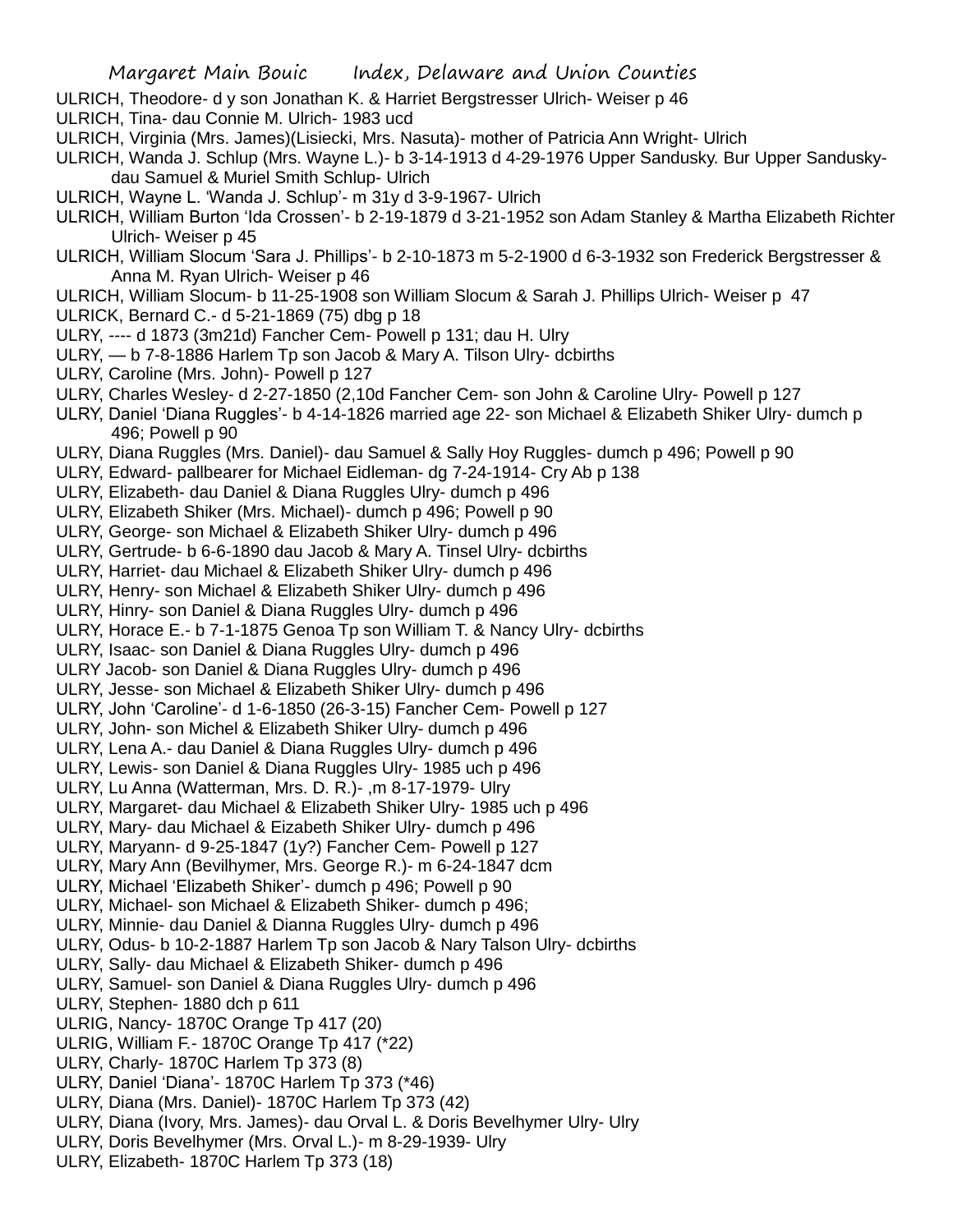ULRY, Isaac- 1870C Harlem Tp 373 (24)

- ULRY, Jacob- son Daniel & Diana Ulry- 1870C Harlem Tp 373 (16)
- ULRY, infant d 7-6-1886 (0-0-0) Harlem Tp ch Jacob & Mary Tilson Ulry- dcdeaths
- ULRY, infant- 9-25-1896 (0-0-0) Genoa Tp ch Fred & Nora Ulry- dcdeaths
- ULRY, Lana A.- dau Daniel & Diana Ulry- 1870C Harlem Tp 373 (14)
- ULRY, Lewis- twin 1870C Harlem Tp 373 (2)
- ULRY, Orval L. 'Doris Bevelhymer'- m 8-29-1949- Ulry
- ULRY, Valorus- twin- 1870C Harlem Tp 373 (2)
- ULSE, Jacob- adm Michael Baughman- Delaware Patron 1825 p 70
- ULSH, Carrie Elizabeth (Cooper, Mrs. Rev. Arthur Eugene)- m 11-15-1894- Weiser p 568
- ULSH, David- son Robert Ulsh- engaged to Debbie Church- Ulsh
- ULSH, George- 1840C Scioto Tp (20-30)
- ULSH, Jacob- exec Alexander Berry, Marion Co Delaware Patron 6-15-1826 p 78
- ULSH, Robert- Ulsh
- ULSHAFFER, Mildred (Weiser, Mrs. Eervin W.)- b 8-30-1902- Weiser p 788
- ULSTAD, Aimee Thorpe (Mrs. David Carl)- b 1-5-1962 m 9-5-1987 dau Owen & Bonnie Mae Gray Thorpe-Thorpe; Bouic 1136121; Lakin 128636121; Kirkland; Trusler 1356121; Wells 11561
- ULSTAD, David Carl 'Aimee Thorpe'- m 9-5-1987 son Carl Ulstad- Ulstad; Bouic (1136121); lakin (128636121); Kirkland; Trusler (1356121); Wells (11561)
- ULSTAD, Renee Elisabeth- b 1-1991 dau David Carl & Aimee Thorpe Ulstad- Bouic 11361211; Lakin 1286361211; Kirkland; Trusler 13561211; Wells 115611
- ULUREY, Sarah- 1880Census (41,O); county Infirmary- dcga 1994 p 71
- ULURY, Charles D.- d 2-23-1892 (30-10-22) Porter Tp b Harlem Tp dcdeaths
- ULURY, John T.- b 9-10-1891 Porter Tp son Charles D. & Mattie J. Lane Ulury- dcbirths
- ULZAHPER, Wilma- 1969, 1971 dcd
- UMBACH, Margaret Clopine (Mrs. Robert William)- m 1-27-1959- McKitrick p 258
- UMBAUGH, Charles Edward- b 11-18-1879 son J. H. & Mary Ann Fisher Umbaugh- Weiser p 297
- UMBAUGH, Clem O.- b 1872 d 1938 son J. H. & Mary Ann Fisher Umbaugh- Weiser p 297
- UMBAUGH, J. H. 'Mary Ann Fisher'- Weiser p 297
- UMBAUGH, Lou (Dickeson, Mrs. William0- dau J. H & Mary Ann Fisher Umbaugh- Weiser p 297
- UMBAUGH, Mary Ann Fisher (Mrs. J. H.)- b 1851 d 3-24-1932 dau Joseph & Jemima Stockberger Fisher-Weiser p 297
- UMBAUGH, Mima Florence (Cloore, Mrs. Robert)- b 1-13-1882 dau J. h. & Mary Ann Fisher Umbaugh- Weiser p 297
- UMBEREIT, Anita (Ruhland, Mrs. )- dau Herbert & Else Urban Umbereit- Germany; Umbereit
- UMBEREIT, Brigitte (Habermann, Mrs. )- dau Herbert & Else Urban Umbereit- Germany- Umbereit
- UMBEREIT, Else Urban (Mrs. Herbert)- Germany; Umbereit
- UMBEREIT, Guenter- son Herbert & Else Urban Ungereit- Germany- Umbereit
- UMBEREIT, Herbert 'Else Urban'- Germany- Umbereit
- UMBEREIT, Marga Schmidt (Mrs. Walter H.)- m 10-21-1950 Germany- Umbereit; 1971 ucd
- UMBEREIT, Maria (Hillbeck, Mrs. )- dau Herbert & Else Urban Unbereit- Germany- Umbereit
- UMBEREIT, Marion (Boggs, Mrs. William)- dau Walter H. & Marga Schmidt Umbereit- Umbereit; 1971 ucd
- UMBEREIT, Walter H. 'Marga Schmidt'- b 6-14-1928 Germany m 10-21-1950 d 11-21-1996 (68) Zanesfield
- Cem- son Herbert & Else Urban Unbereit- Unbereit; 1971 ucd
- UMBERGER, Paul- Umberger
- UMBERGER, Paula Dean- dau Paul Umberger- Umberger- engaged to Richard S. Dinovo
- UMBLE, Catherine (Jones, Mrs. Thomas)- m 5-9-1841 dcm
- UMBLE, D. Alice (Mrs. Martin)- b 1862 d 1942- Newhouse Cem p 2
- UMBLE, Martin V. 'D. Alice'- b 1852 d 1915 Newhouse Cem p 2; dg 3-5-1915, Cry Ab p 21, 23
- UMBLE, ----(Detwiler, Mrs. George)- dau Martin V. Umble- dg 3-2-1915, Cry Ab p 21
- UMBLE, Nancy- b 1818 d 1901 Newhouse Cem p 2
- UMBLEBY, Jennifer- b 1968 dau John C. & Susan Umbleby- 1980 dcd
- UMBLEBY, John C. 'Susan'- 1980 dcd
- UMBLEBY, Julie- b 1965 dau John C. & Susan Umbleby- 1980 dcd
- UMBLEBY, Susan (Mrs. John C.)- 1980 dcd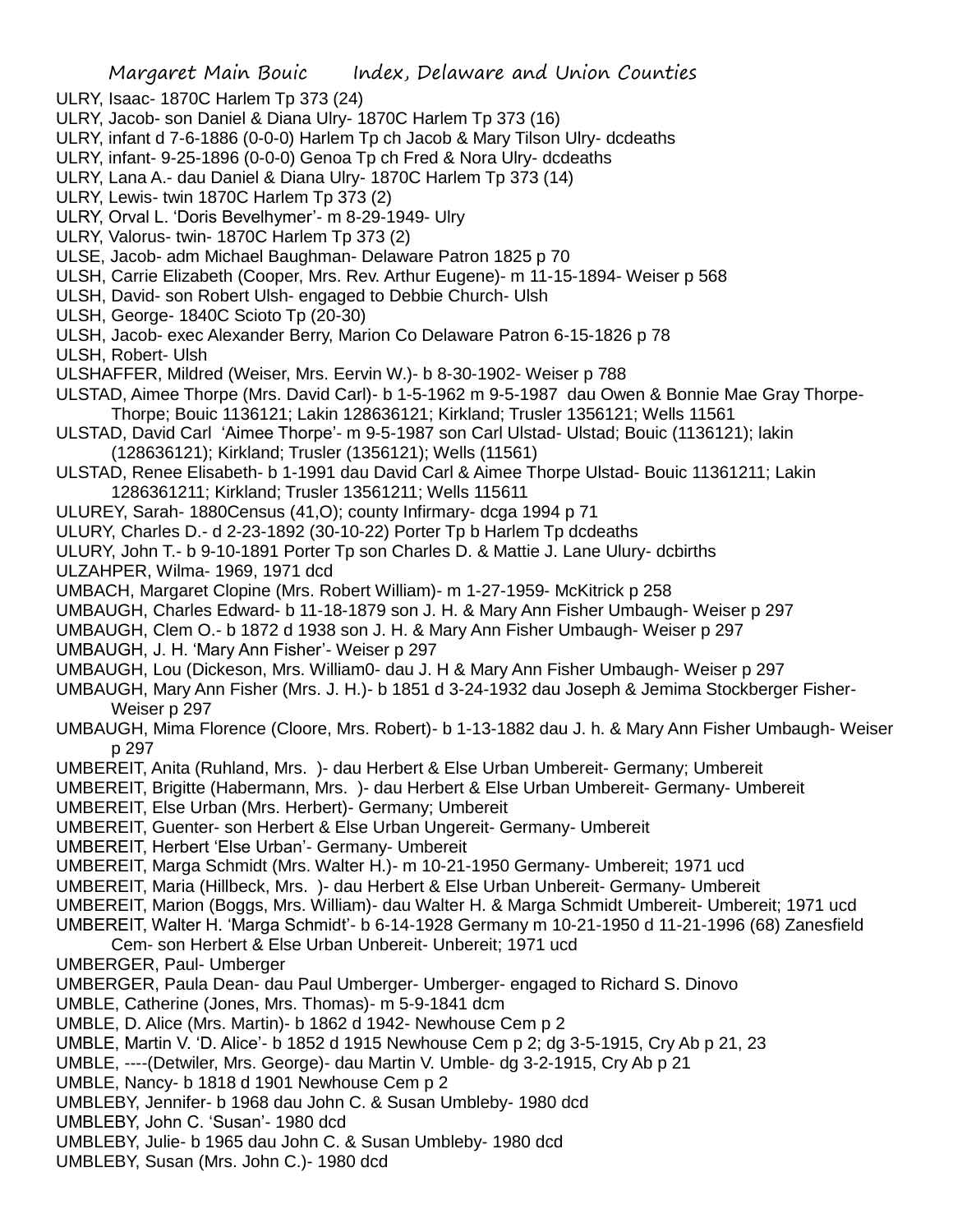- UMBS, Ada A.- d 6-8-1969 (83) bur Defiance- Umbs
- UMBS, Alberta (Snider, Mrs. )- sister James A. Umbs- Umbs
- UMBS, Don- brother James A. Umbs- Umbs
- UMBS, James A. d 12-3-1986 (71) Grady Hosp. St. Mary's Cem- Umbs
- UMBS, John- brother James A. Umbs- Umbs
- UMBS, Mabel (Ward, Mrs. )- dau Ada A. Umbs, sister James A. Umbs- Umbs
- UMBS, Margaret C. b Defiance- d 9-24-1982 (74) St. Mary Cem- sister James A. Umbs; Umbs
- UMBS, Paul R.- b 7-29-1934- 1976 dch p 389
- UMBS, Rosemary (Williamson, Mrs. )- sister James A. Umbs- Umbs
- UMBSTAETTER, Alice L. (Mrs. Donald S.)- 1969, 1971, 1980 dcd
- UMBSTAETTER, Beth- b 1967 dau Donald S. & Alice L. Umbstaetter- 1969, 1971, 1980 dcd
- UMBSTAETTER, Donald S. 'Alice L.'- 1969, 1971, 1980 dcd
- UMBSTAETTER, Eric- b 1973 son Donald S. & Alice L. Umbstaetter- 1980 dcd
- UMHOLTZ, Eva Ester (Cook, Mrs. Charles William)- b 2-22-1882 d 10-10-1952 bur Pa.- Weiser p 301
- UMMEL, Ella Lambert (Mrs. John)- b 11-29-1874 m 11-23-1895 d 11-27-1951 dau George & Amanda Gehman Lambert- ped Helen Lucille Harness 5; unec XIX p 69
- UMMEL, Helen Lucille ((Harness, Mrs. Joseph)- b 8-3-1932 m 6-14-1958- ped 1- dau Paul & Phoebe Brenneman Ummel- unec XIX p 69
- UMMEL, John 'Ella Lambert'- b 11-24-1861 Ind. m 11-23-1895 d 10-8-1942 Ind. son Joseph & Susanna Coughman Ummel- ped Helen Lucille Harness 4; unec XIX p 69
- UMMEL, John 'Magdalene Naftzger;- b 5-13-1776 d 2-13-1839- ped Helen Lucille Harness 16; unec XIX p 69
- UMMEL, Joseph 'Susanna Coughman'- b 11-1-1811 Pa m 11-27-1860 d 4-18-1883 Ind son John & Magdalene Naftzger Ummel- ped Helen Lucille Harness 8; unec XIX p 69
- UMMEL, Magdalene Naftzger (Mrs. John)- b 2-22-1786 d 9-13-1863- ped Helen Lucille Harness 17; unec XIX p 69
- UMMEL, Paul 'Phoebe Brenneman'- b 3-24-1900 m 5-18-1928 d 3-18-1969 Ind.- son John & Ella Lambert Ummel- ped Helen Lucille Harness, 2; unec XIX p 69
- UMMEL, Phoebe Brenneman (Mrs. Paul)- b 2-1-1905 m 5-18-1928 d 7-9-1970 Ind.- dau Josiah L. & Rebecca Herber Brenneman- ped Helen Lucille Harness 3; unec XIX p 69
- UMMEL, Susanna Coughamn (Mrs. Joseph)- b 3-13-1829 m 11-27-1860 d 6-20-1908 Ind- dau Joseph & Elizabeth Brumbaugh Coughman- ped Helen Lucille Harness 9; unec XIX p 69
- UMPHARY, Eben- 1835 men p 36 # 28 p 63 Liberty Tp Delaware Co
- UMPHARY, Lemuael- 1835 men p 36 # 27 p 63 Liberty Tp Delaware Co
- UMPHERS, Susan J.- 1850C Allen Tp 1448-1466 p 216 (4,O) lived with Atlantac Haines
- UMPHERY, Aaron C.- 1835 men p 36 # 23 p 63 Liberty Tp, Delaware Co
- UMPHERYS, Hugh- 1835 men p 52 # 26 p 95 Radnor Tp
- UMPHERYS, Thomas- 1835 men p 63 # 117 p 117 Troy Tp
- UMPHERYS, Umphery- 1835 men p 52 #52 o 96 Radnor Tp
- UMPLEBEE, Carol- dau Curtis & Glenwyn V. Bell Umplebee- Weiser p 511
- UMPLEBEE, Curtis- son Curtis & Glenwyn V. Bell Umplebee- Weiser p 571
- UMPLEBEE, Curtis 'Glenwyn V. Bell'- Weiser p 571
- UMPLEBEE, Glenwyn V. Bell (Mrs. Burtis)- dau Charles Shafer Bell- Weiser p 571
- UMPHREY, Carolyn Alice Meyer (Mrs. Kenneth Frederick)- b 4-7-1934 m 7-14-1956 dau Emil & Lucretia Katherine Mary Gruenbaum- Rausch 132112
- UMPHREY, Clarissa E.- 1850C Liberty Tp Delaware Co 1538 p 104 (2/12,O)
- UMPHREY, Eber 'Laura'- 1850C Liberty Tp Delaware Co 1534 p 104 (39,O)
- UMPHREY, Harvey A.- son Eber & Laura Umphrey- 1850C Liberty Tp Del. Co 1534 p 104 (9,O)
- UMPHREY Janet Y.- dau Eber & Laura Umphrey- 1850C Liberty Tp Del Co 1534 p 104 (5,O)
- UMPHREY, Carla Marie- b 11-2-1959 dau Kenneth Frederick & Carolyn Alice Meyer Umphrey- Rausch 1321121
- UMPHREY, Kenneth Frederick 'Carolyn Alice Meyer'- b 7-9-1933 m 7-14-1956- Rausch 132112
- UMPHREY, Laura (Mrs. Eber)- 1850C Liberty Tp Delaware C0 1534 p 104 (39,O)
- UMPHREY, Lori Anne- b 4-30-1961 dau Kenneth Frederick & Alice Meyer Umphrey- Rausch 1321122
- UMPHREY, Samuel- son Eber & Laura Umphrey- 1850C Liberty Tp Del. Co 1534 p 104 (2,O); Broadway M. E. ch- unec XVI p 57a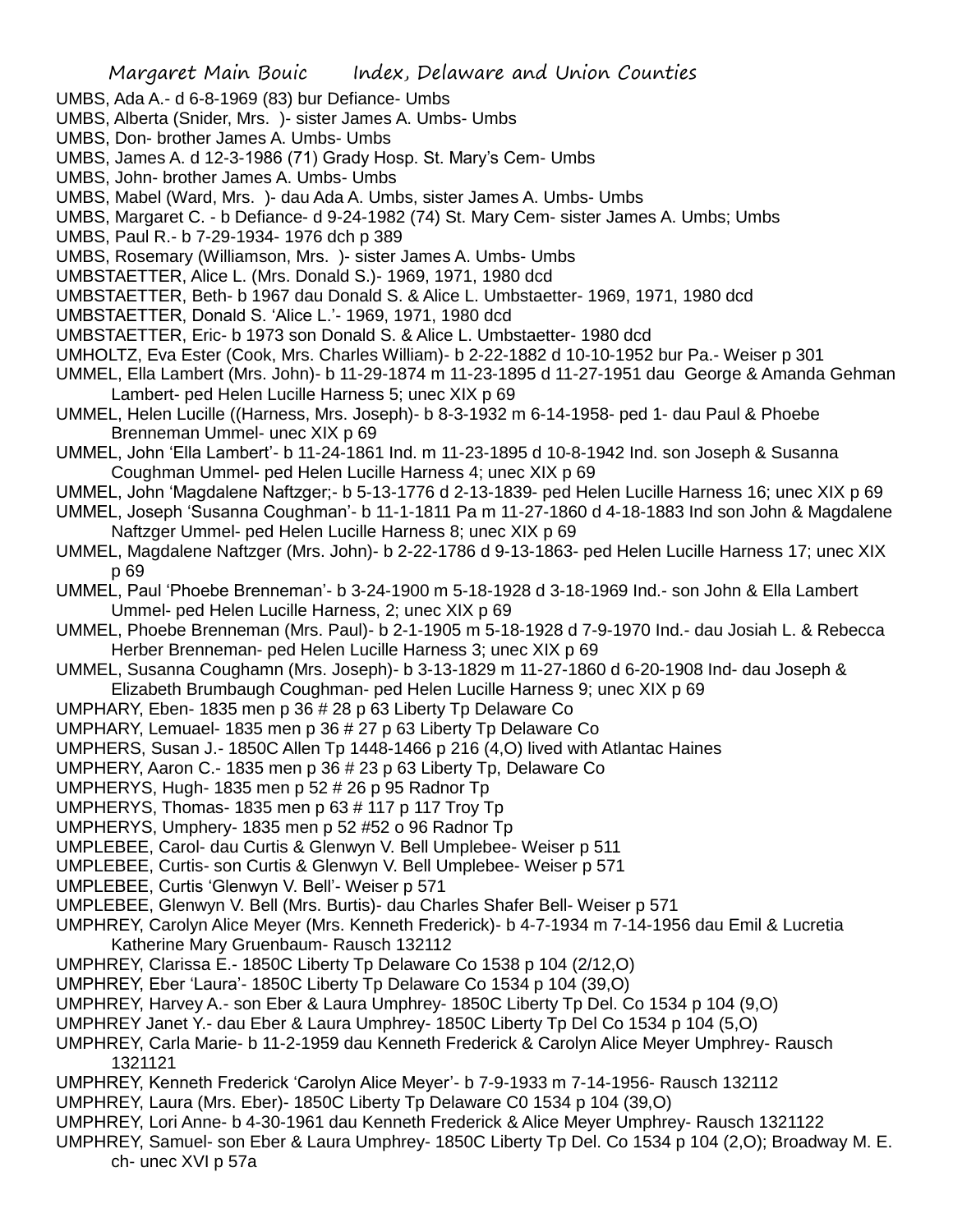UMPHREY, Uriah K.- son Ever & Laura Umphrey- 1850C Liberty Tp Del. Co 1534 p 104 (7,O)

UMPHREY, Victory- Broadway M. E. ch- unec XVI p 57a

UMSTAT, Mary Ann (Dayton, Mrs. Garrett)- ped Margaret McFadden Markley #20 27; unec III p 25

UMSTEAD, Burt F. Jr. 'Shirley Louis Willey'- b 7-31-1928 m 9-29-1956 Weiser p 25

UMSTEAD, Burt F. III b 5-29-1958 son Burt F. Jr. & Shirley Louis Willey Umstead- Weiser p 25

UMSTEAD, Daisy (Mrs. Walter)- d 3-31-1977 (92) Oak Grove Cem- Umstead

UMSTEAD, Frances Case (Wright, Mrs. Ralph)(Mrs. Wesley Bradley)- b 11-26-1904 d 10-18-1978 bur New

Union Cem, Columbus- Umstead

UMSTEAD, Roy- brother Walter Umstead- Umstead

UMSTEAD, Sanford- d Toledo, Monday, (77) bright's disease- bur Green Mound Cem- dg 6-29-1906, Cry Ab p 106 1 son, 1 dau survives

- UMSTEAD, Shirley Louis Willey (Mrs. Burt F., Jr.)- b 12-2-1934 m 9-29-1956 dau Samuel Arthur & Louise Nelson Willey- Weiser p 25
- UMSTEAD, Walter 'Daisy'- d 11-19-1970 (96) Oak Grove Cem- Umstead

UMSTEAD, Wesley Bradley 'Frances Case'- d 1974- Umstead

- UMSTOT, Mary Ann (Dayton, Mrs. Garrett)- ped Margaret McFadden Markley #20 27 unec III p 25
- UNANGST, Catherine (Lambert, Mrs. David C.)- b 2-10-1826 d 4-23-1891- ped Helen Lucille Ummel Harness 21; unec XIX p 69
- UNARTL, Daisy Eva- d Friday at home of sister Mrs. WalTer Decker- Bokes Creek Cem- dg 9-18-1917, Cry Ab p 90
- UNARTL, Mary Elizabeth- dau Daisy Eva Unartl (4 mo) dg 9-18-1917, Cry Ab p 90
- UNARTL, Stephen (13mo)- son Daisy Eva Unartl- dg 9-18-1917, Cry Ab p 90
- UNARTL, —'Daisy Eva'- d 5-2-1916- Cry Ab p 90

UNBEREIT, Anita (Ruhland, Mrs. )- dau Herbert & Else Urban Unbereit- Unbereit

- UNBEREIT, Brigitte 9Habermann, Mrs. )- dau Herbert & Else Urban Unbereit- Unbereit
- UNBEREIT, Else Urban (Mrs. Herbert)- Unbereit
- UNBEREIT, Guenter- son Herbert & Else Urban Unbereit- Unbereit
- UNBEREIT, Herbert 'Else Urban'- Unbereit
- UNBEREIT, Marge Schmidt (Mrs. Walter H.)- m 10-21-1950 Unbereit
- UNBEREIT, Maria (Hillbeck, Mrs. )- dau Herbert & Else Urban Unbereit- Unbereit
- UNBEREIT, Marion (Boggs, Mrs. William)- dau Walter H. & Marge Schmidt Unbereit- Unbereit
- UNBEREIT, Walter H. 'Marge Schmidt'- b 6-14-1928 m 10-21-1950 d 11-21-1996 Zanesfield Cem- son Herbert & Else Urban Unbereit- Unbereit

UNCAPER, Adam- hmp p 105

- UNCAPHER, Adam- hmp p 99; member Pr es Ch, dcga 1985 p 112
- UNCAPHER, Anna Jean (Duhl, Mrs. )- dau Ernest L. & Marie Uncapher- Uncapher
- UNCAPHER, Cora Mae (McWilliams, Mrs. )- dau Ernest L. & Marie Uncapher- Uncapher
- UNCAPHER, Effie- dau Abraham Mayfield- dg 6-29-1917, Cry Ab p 63
- UNCAPHER, Emma (Mrs. )(Schofield, Mrs. Thomas)- m 4-24-1879 ucm 6475 (Hearl)- Uncapher
- UNCAPHER, Ernest L. 'Marie Wolbert'- d 1966- Uncapher; 1964 dcd
- UNCAPHER, Hannah- Member Pres Ch, p 121, dcga 1985 p 30
- UNCAPHER, Ida J. Kenyon (Mrs. Thomas)- lic m 8-10-1881 ucm (Hearl) ucm 7000
- UNCAPHER, John- Pabst p 8 p 3; member Pres Ch p 114, dcga 1985 p 29
- UNCAPHER, John- member Pres. Ch p 125, dcga p 30
- UNCAPHER, Marrah- member Pres Cjh p 126; dcga 1985 p 30
- UNCAPHER, Marie Wolbert (Mrs. Ernest L.)- b 8-7-1906 Kingston Tp, Del. Co, d 7-20-1993 Piqua -Green Hill Cem, Johnstown, Ohio.- dau William & Myrtle Baker Wolbert- Uncapher
- UNCAPHER, Mary- hmp p 99; Member Pres Ch p 115, 124; dcga 1985 p 30
- UNCAPHER, Robert- son Ernest L. & Marie Uncapher- Uncapher
- UNCAPHER, Rolland- son Ernest L. & Marie Uncapher- Uncapher
- UNCAPHER, Solomon- Member Pres Ch p 113, dcga 1985 p 29
- UNCAPHER, Susan- hmp p 99
- UNCAPHER, Susanna(h)- Pabst p 8 p 3; member Pres Ch p 111; dcga 1985 p 29
- UNCAPHER, Thomas 'Ida J. Kenyon'- lic m 8-10-1881 ucm (Hearl) 7000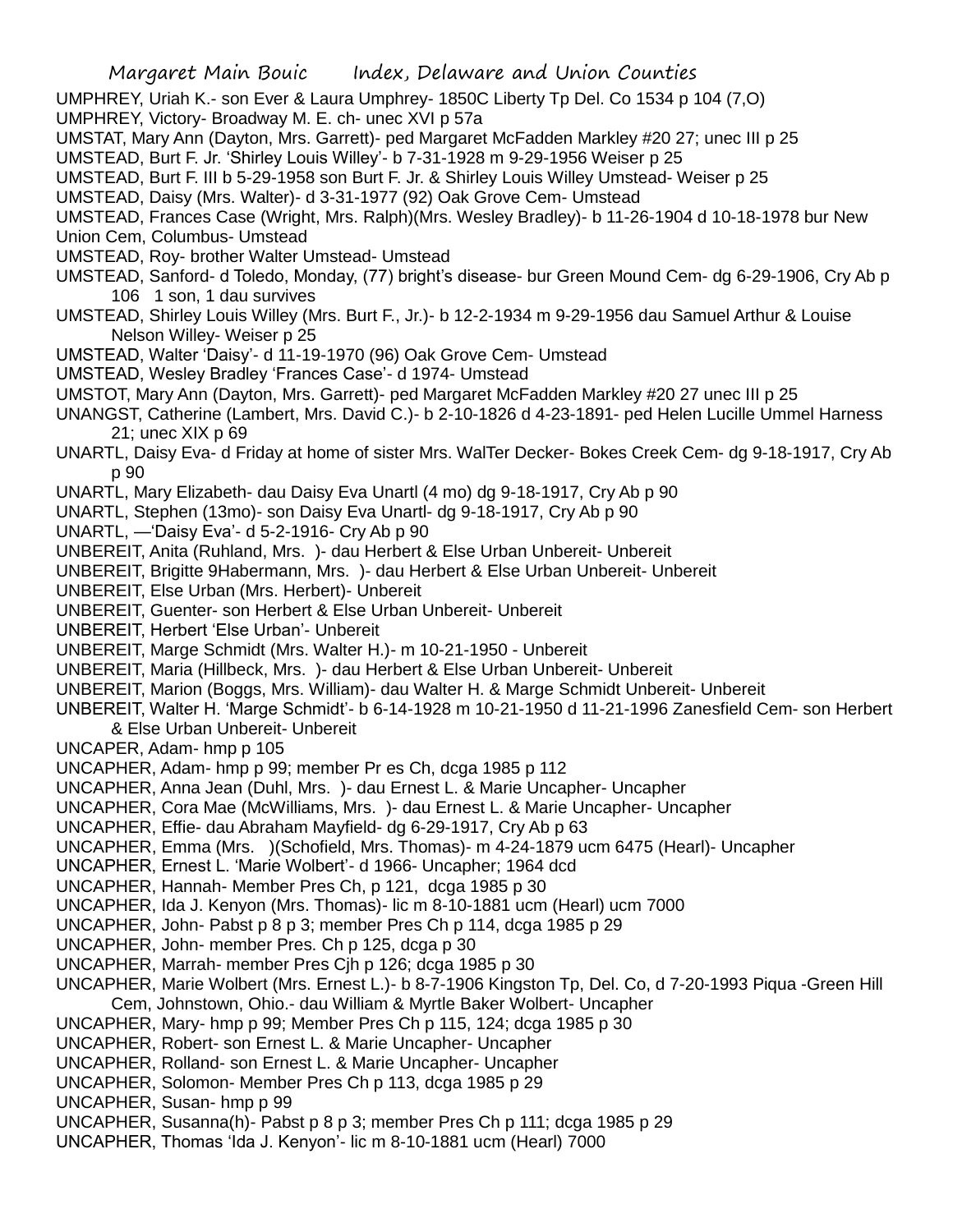UNCKS, Eleanor Lawrence (Bean, Mrs. Hiram)(Mrs. )- b 12-20-1828 d 2-16-1917 New Millcreek Cem p 1; opc 309, 459; 1908 dch p 522; Lawrence 4,5; dcq Doris Richey Johnson 15

- UNDEGRAFF, Asa- 1850C Berkshire Tp 144 p 15 (16,O)
- UNDERFELDER, Sigmund- hmp p 224
- UNDERHILL, Amanda Sellers (Mrs. Thomas)- b 2-1859 Underhill- 1900C Liberty Tp 136-139 p 6B (41,O,O,O) m 12y 1 ch; unec X p 26 query
- UNDERHILL, Annabel (Johnson, Mrs. )- dau Charles L. & Grace Hicks Underhill- Underhill
- UNDERHILL, Barbara (Cordial, Mrs. )- dau John W. & Zelma Mitchell Underhill- Underhill
- UNDERHILL, Charles A.- son Charles & Grace E. Hicks Underhill- 1910C Liberty Tp Un Co 27 p 2A (7,O,O,O)
- UNDERHILL, Charles 'Lorna Mayer' b 5-16-1905 m 11-15-1927 d 5-4-1941- St. Paul p 80
- UNDERHILL, Charles R. 'Grace E. Hicks'- b 12-1876 m 8-6-1894 ucm (Hearl)- son Thomas C. & Lucinda Underhill- parents of Daisy Lavern Cook- Underhill; unec IV p 27; 1880C Liberty Tp Un Co 233-243 p 25 (2,O,O,O); 1900C Lib Tp 131-13 4 p 6B (23,O,O,O); 1910C Liberty Tp 27 p 1A (33,O,O,O) m 15y
- UNDERHILL, Daisy Lavern (Cook, Mrs. Robert Arthur, Sr.)- b 4-17-1917 m 1-13-1934 d 2-11-1986 (68) dau Charles L. & Grace Hicks Underhill- Underhill
- UNDERHILL, David E.- son Harry C. & Sylvia McCarty Underhill- Underhill
- UNDERHILL, Debora J. sister Mr. and Mrs. Robert L. Conner- engaged to Timothy P. Beekman- Underhill
- UNDERHILL, Don 'Lorna Mayer'- m 2-13-1928- Rausch (15242), (11342) II p 282
- UNDERHILL, Emma (Shuler, Mrs. Clarence)- parents of Mary Ann Nelson- Underhill
- UNDERHILL, Esther M. (Watts, Mrs. ) dau John I. & Stella F. Benton Underhill- Underhill; 1910C Liberty Tp Un Co 257 p 11A (2,O,O O)
- UNDERHILL, Florence (Paver, Mrs. ) b 7-1897 dau Charles L. & Grace Hicks Underhill- Underhill; 1900C Liberty Tp Un Co 131-1134 p 6B (2,O,O,O); 1910C Liberty Tp 27 p 2A (12,O,O,O)
- UNDERHILL, Gary D.- son John W. & Zelma Mitchell Underhill- Underhill
- UNDERHILL, Grace E. Hicks (Mrs. Charles R. )- b 9-1878 m 8-6-1894 ucm (Hearl)- parents of Daisy Lavern Cook- Underhill; unec IV p 27; 1900C Liberty Tp Un Co 1 31-134 p 6B (21,O,O,O) m 6y 3 ch; 1910C Liberty Tp 27 p 2A (32,O,O,?)
- UNDERHILL, Hannah (Bell, Mrs. Daniel)- pedigree Ella E. Wells 25
- UNDERHILL, Harry- 1962 ucd
- UNDERHILL, Harry C. 'Sylvia McCarty'- b 3-6-1915 m 1933 d 7-2-1966 son Charles L. & Grace Hicks Underhill- Underhill
- UNDERHILL, Harry Wayne- d 7-26-1959 (14) son Harry C. & Sylvia McCarty Underhill- Underhill
- UNDERHILL, Ida M. (Farley, Mrs. A. Vale)- b 2-2-1892 m 12-24-1912 d 10-8-1980 (88) Raymond Cem- dau Thomas & Amanda Sellers or Lucinda Underhill- Underhill; 1900C Liberty Tp 136-139 p 6B (8,O,O,O)
- UNDERHILL, J.- 1857 Lincoln, Peru Tp, Morrow Co. dcga 1989 p 300
- UNDERHILL, Jane (Gale, Mrs. )- sister Thomas Underhill- query unec X p 26
- UNDERHILL, John I. 'Stella F. Benton'- b 9-17-1885 m 11-8-1906 d 1-18-1970 Raymond Cem- son Thomas & Lucinda Underhill- Underhill; 1910C Liberty T Un Co 257 p 11A (25,O,O,O) m 3y, farmer
- UNDERHILL, John M.- son Charles & Grace Underhill- 1910C Liberty Tp Un Co 27 p 1A (1 9/12,O,O,O)
- UNDERHILL, John 'Mary Wilson'- b 1811 Pa m 1832 Powell p 334
- UNDERHILL, John 'Patty Lewis'- George Hodges 10
- UNDERHILL, John S.- b 9-1885 son Thomas Underhill- 1900C Liberty Tp 136-139 p 6B (14,O,O,O)
- UNDERHILL, John T.- son Zelma Lucile Mitchell Underhill- Underhill
- UNDERHILL, John W. 'Zelma Mitchell'- Underhill
- UNDERHILL, Julia (Proctor, Mrs. )- dau Harry C & Sylvia McCarty Underhill- Underhill
- UNDERHILL, June (Adams, Mrs. ) b 6-11-1935 Logan Co d 11-20-1995 (60) Plumwood Cem- dau John W. & Zelma Mitchell Underhill- Underhill
- UNDERHILL, Laura A. (Baxter, Mrs. H. J., Jr.)- m 4-3-1982 dau Gary Underhill- Underhill
- UNDERHILL, Lorna Mayer, (Mrs. Charles)- b 112-2-1910 m 11-15-1927 d 2-5-1994 dau George & Emma Rausch Mayer- St,. Paul p 80
- UNDERHILL, Lucinda (Mrs. Thomas C.)- d Monday, measles, bur Cardington, mt 3-2-1887 p 3c5; 1880C Liberty Tp Un Co 233-243 p 25 (25,O,O,O)
- UNDERHILL, Marcella (Kronk, Mrs. )- dau John W. & Zelma Mitchell Underhill- Underhill
- UNDERHILL, Mary (Mrs. Thomas)- 1962 ucd
- UNDERHILL, Mary Wilson (Mrs. John)- m 1832- Powell p 334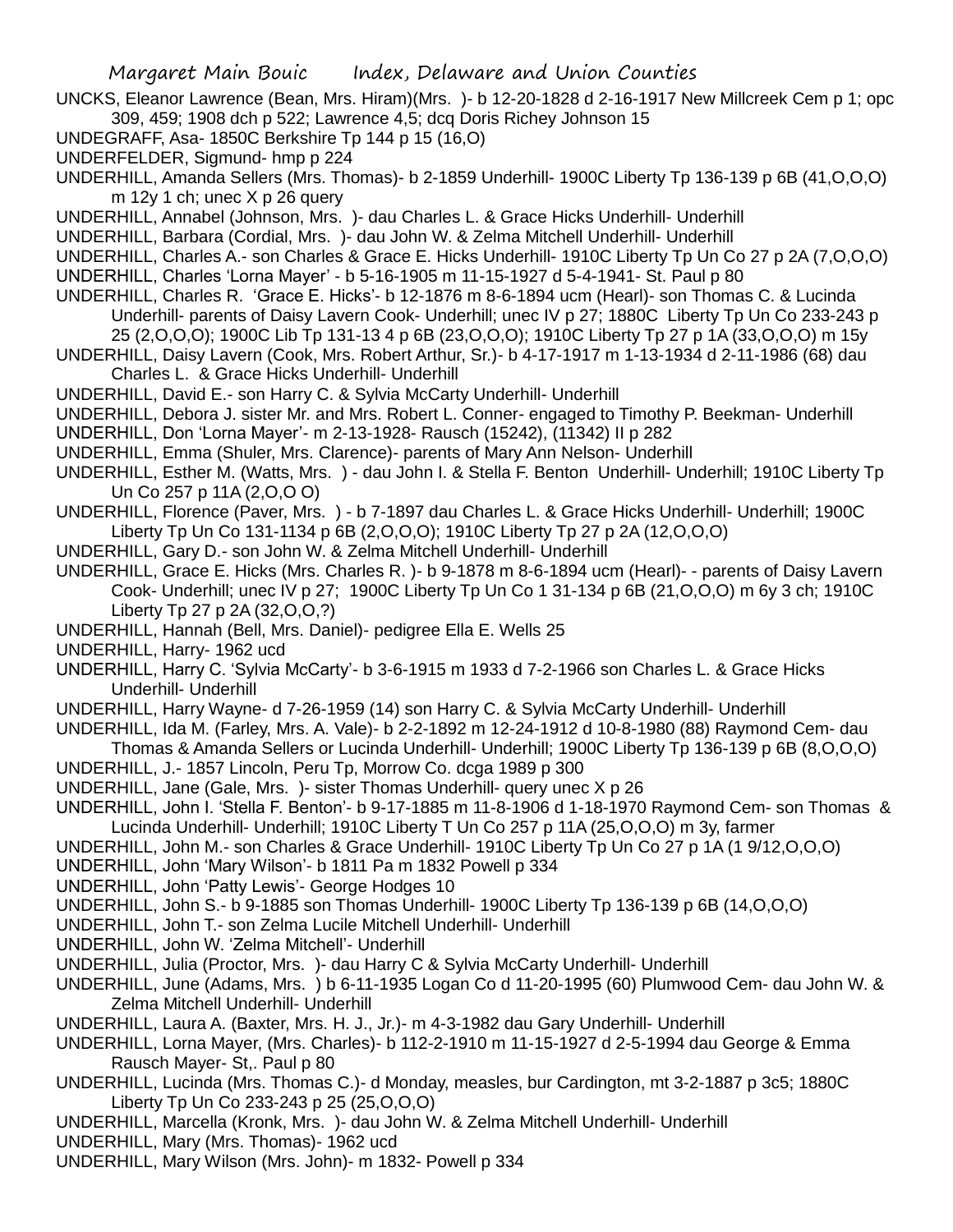- UNDERHILL, Michael C.- son Zelma Lucile Mitchell Underhill- Underhill
- UNDERHILL, Myrtle M. (Smith, Mrs. William M.)- b 8-15-1899 d 5-25-1984 (84) Raymond Cem- dau Charles & Grace Hicks Underhill- Underhill; 1900C Liberty Tp 131-134 p 6B (9/12,O,O,O); 1910C Liberty Tp 27 p 2A (10,O,O,O)
- UNDERHILL, Nellie (Shamblin, Mrs. Dennis)- dau harry C. & Sylvia McCarty Underhill- Underhill
- UNDERHILL, Opal- b 5-1895 dau Charles & Gace Hicks Underhill- 1900C Liberty Tp Un Co 131-134 p 6B (5,O,O,O); 1910C Liberty Tp p 2A (14,O,O,O)
- UNDERHILL, Patricia (Nixon, Mrs. )- dau John W. & Zelma Mitchell Underhill- Underhill
- UNDERHILL, Parry Lewis (Mrs. John)- dcq George Hodges 11
- UNDERHILL, Rose (Andrews, Mrs. Roy)- b 8-30-1930 m 7-4-1928 dau Charles & Lorna Mayer Underhill- St. Paul p 80
- UNDERHILL, Sally Ann (Hodges, Mrs. Nathaniel Willard)- dau John & Patty Lewis Underhill- dcq George Hodges 5
- UNDERHILL, Stella Benton (Mrs. John W.)- m 11-8-196 d 12-14-1961 Raymond Cem- dau Samuel F. & Anna Hoover Benton- Underhill
- UNDERHILL, Stella F. (Mrs. John I.)- 1910C Liberty Tp Un Co 257 p 11A (24,o,o,O) m 3y, 1 ch
- UNDERHILL, Sylvia McCarty (Mrs. Harry C.)(Henson, Mrs. Clarence A.)- m (1) 1933 (2) 8-17-1968- Underhill-1967 ucd
- UNDERHILL, Thomas 'Amanda Sellers'- b 3-1857 Underhill; 1900C Liberty Tp 136-139 p 6B (43,O,Pa,Pa) m 12y, farmer; unec X p 26, query (b 3-6-1852)
- UNDERHILL, Thomas C.'Lucinda' -1880C Liberty Tp Un Co 233-243 p 25 (29,O,O,O); 1910C Liberty Tp 237 p 10a (59,O,Pa,Pa) m2 34y, farmer
- UNDERHILL, Thomas- son Charles & Grace Underhill- 1910C Liberty Tp 27 p 2A (8,O,O,O)
- UNDERHILL, (Mrs. Thomas C.)- 1910C Liberty Tp un Co 237 p 10A (52,O,Pa,Pa) m 45y 1 ch
- UNDERHILL, ch Thomas C. 1910C Liberty Tp un Co 237 p 10A (18,O,O,O)
- UNDERHILL, Timothy Jr.- son Tim & Maxine Underhill- Underhill engaged to Angela Shrock
- UNDERHILL, Tim 'Maxine''Marilyn'- Underhill
- UNDERHILL, Vada (Chrisman, Mrs. )(Herd, Mrs. )- dau Charles & Grace Hicks Underhill- Underhill
- UNDERHILL, Zelma Lucille Mitchell (Mrs. John W.)- d 8-15-1964 (50) Underhill
- UNDERKOFFLER, Donald 'Fairlee Muggio'- Weiser p 828
- UNDERKOFFLER, Donna- b 10-24-1955 dau Donald & Fairlee Muggio Underkoffler- Weiser p 828
- UNDERKOFFLER, Donna Lee- b 2-13-1947 dau Floyd Harper & Dorothy Virginia Lenker Underkoffler- Weiser p 236
- UNDERKOFFLER, Dorothy Virginia Lenker (Mrs. Floyd Harper)- b 3-3-1924 m 8-14-1943- Weiser p 326
- UNDERKOFFLER, Eilene Yvonne- b 11-3-1942 dau Mark William & Helen Irene Herman Underkoffler- Weiser p 307
- UNDERKOFFLER, Elura Hoffman (Mrs. J. lincoln)- b 5-27-1863 d 12-8-1904 dau William & Lydia Willier Hoffman- Weiser p 404
- UNDERKOFFLER, Fairlee Muggio (Mrs. Donald)- b 1-26-1936 dau Cataldo & Violet Dressler Muggio- Weiser p 828
- UNDERKOFFLER, Floyd Harper 'Dorothy Virginia Lenker'- b 5-12-1921 m 8-14-1943- Weiser p 326
- UNDERKOFFLER, Helen Irene Herman (Mrs. Mark William)- b 10-8-1921 m 10-28-1939 dau Harry Allen & Sadie Eleanore Rowe Herman- Weiser p 307
- UNDERKOFFLER, J. Lincoln 'Elura Hoffman'- b 1865 d 10-24-1930- Weiser p 404
- UNDERKOFFLER, Kenneth Mark- b 6-17-1940 son Mark William & Helen Irene Herman Underkoffler- Weiser p 307
- UNDERKOFFLER, Mark William 'Helen Irene Herman'- b 10-27-1919 m 10-28-1939- Weiser p 307
- UNDERKOFFLER, Mark William, Jr. b 5-16-1959 son Mark William & Helen Irene Herman Underkoffler-Weiser p 307
- UNDERKOFFLER, Patti "Jo"- b 3-17-1956 dau Floyd Harper & Dorothy Virginia Lendker Underkoffler- Weiser p 326
- UNDERKOFFLER, Robert William- b 3-19-1948 son Mark William & Helen Irene Herman Underkoffler- Weiser p 307
- UNDERKOFFLER, Rodney Floyd- b 6-2-1952 son Floyd Harper & Dorothy Virgini Lenker Underkoffler- Weiser p 326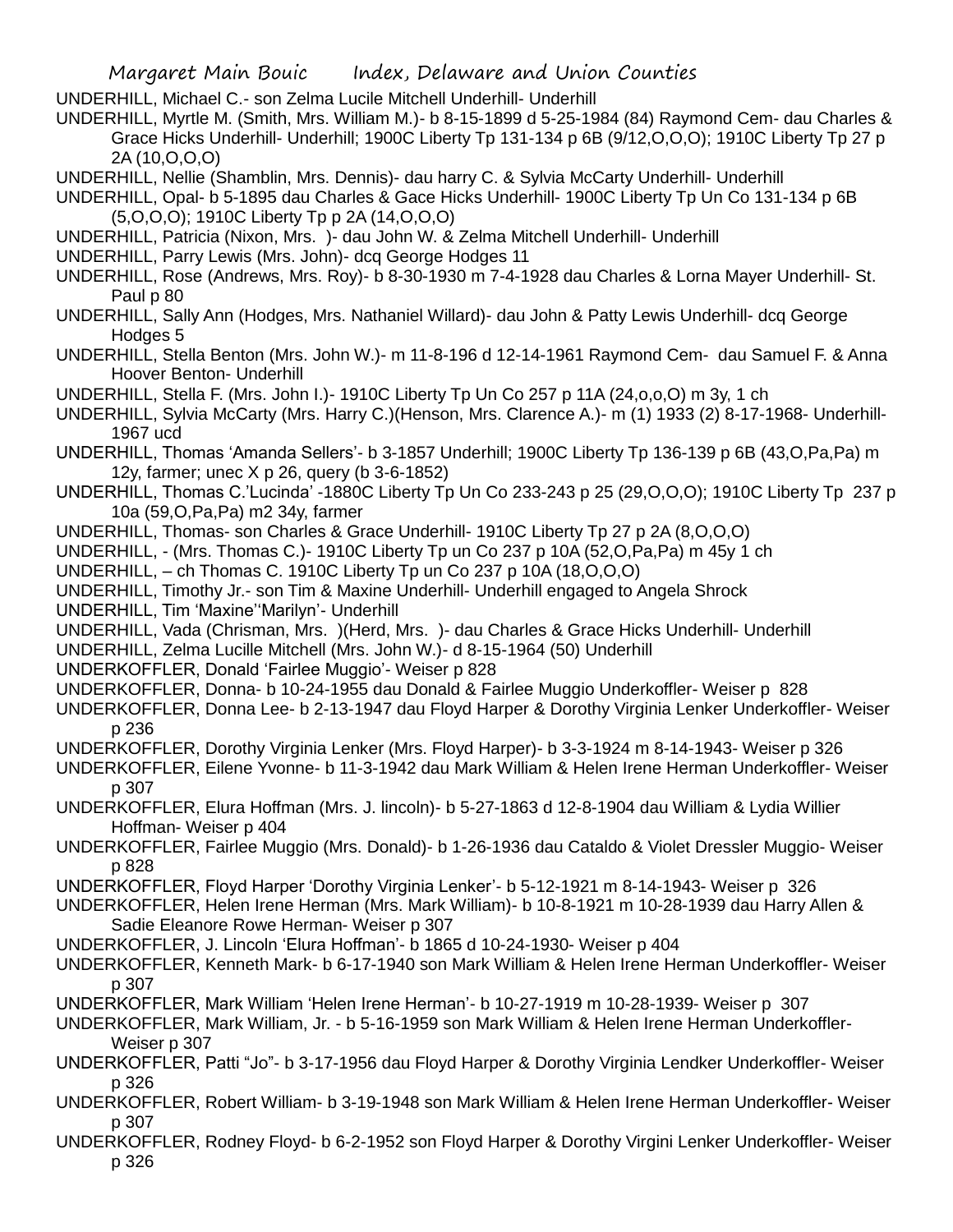- UNDERWOOD, ----(Mrs. )- dau Lawrence Raines- dg 6-1-1915. Cry Ab p 55
- UNDERWOOD, Ada V.- d 10-18-1880 (4-11-29) Harmony Chapel Cem, Powell p 318; dau C. M.
- UNDERWOOD, Alice Guy (Mrs. )- MR-DAR p 7
- UNDERWOOD, Amos- 1908 dch p 407
- UNDERWOOD, Amos 'Mary E.'- Old Eden Cem, Powell p 64; 1850C York Tp 370-375 (48,O)
- UNDERWOOD, Benjamin F. 'Mary'- b Washington Co, Pa 8-1825 d 12-30-1905 (80y4m) Oakdale 2018 (68F); unec XIX p 6; 1880C Allen Tp 41-45 p 5 (54,Pa,Pa,Pa); 1900C Allen Tp 99-103 p 5B (74,Pa,Pa,Pa)
- UNDERWOOD, Benjamin 'Mary'- 1840C Liberty Tp Un Co 390 (40-50); 1850C Liberty Tp Un Co (49,Pa) farmer
- UNDERWOOD, Blanche- sister Hattie Underwood Fish- 1985 uch p 50
- UNDERWOOD, Carl 'Clarabelle Hamilton'- Hamilton (1538); Graham (14538), (18168); Bouic (1368); Lakin (1286268)
- UNDERWOOD, Carol J. (Mrs. Louis)- 1969 dcd
- UNDERWOOD, Charles A. 'Maud L.'- 1900C York Tp 147-147 p 6B (33,O,O,O) m 7y, farmer
- UNDERWOOD, Chris- b 1964 ch Louis & Carol J. Underwood- 1969 dcd; visitor register, dcga 1991 p 83
- UNDERWOOD, Christine (Somerlot, Mrs. Gary E.)- m 11-28-1992 Marion- Underwood
- UNDERWOOD, Clara Belle Hamilton (Mrs. Carl)- b 7-25-1906 dau William & Clarissa Ann Bouic Hamilton-Hamilton 1538; Bouic 1368; Graham 14538, 18168; Lakin 1286268
- UNDERWOOD, Cocella J. (?) d 8-19-1860 (2m5d) Harmony Chapel Cem, Powell p 318
- UNDERWOOD, Dale- son Floyd & Dorothy A. Sparks Underwood- Underwood
- UNDERWOOD. Della- sister Hattie Underwood Fish- 1985 uch p 50
- UNDERWOOD, Doris (Jenkins, Mrs. )- dau Thomas & Octavia Miles Underwood- Underwood
- UNDERWOOD, Dorothy A. Sparks (Mrs. Floyd)- b 7-14-1911 m 6-1-1932 d 3-21- (75) Cardington; Glendale Cem- dau George & Gladys Landon Spaarks- Underwood
- UNDERWOOD, Edmund- son Thomas & Octavia Miles Underwood- Underwood
- UNDERWOOD, Emma- d 3-18-1888 (16y) Oakdale Cem 376
- UNDERWOOD, Ephraim- son Benjamin & Mary Underwood- 1850C Liberty Tp Un Co (49,Va)
- UNDERWOOD, Etta (Mrs., )- half-sister of William Madison Raines- dg 9-8-1902 Cry Ab p 152
- UNDERWOOD, Eunice- dau Amos & Mary Underwood- 1850C York Tp 370-375 (7,O)
- UNDERWOOD, Eva S.- dau Hiram & Rachael Underwood- 1900C York Tp 146-146 p 6B (42,O,O,O)
- UNDERWOOD, Evelyn S. (Mrs.Louis J.)- 1980 dcd
- UNDERWOOD, Flora- b 3-1-1877 Delaware Town colored- dau James & Melinda Underwood- dcbirths
- UNDERWOOD, Floyd B. 'Dorothy A. Sparks'- m 6-1-1932 d 11-29-1972 (68)- Underwood
- UNDERWOOD, Forest 'Lois Eloise Pollock'- m 7-5-1937- Freshwater o 177
- UNDERWOOD, Franklin- son Amos & Mary Underwood- 1850C York Tp 370-375 (2,O)
- UNDERWOOD, Gail (Ell, Mrs. James L. )- b 7-23-1941 m 7-26-1958- Rausch (11341) III p 260; or m 12-24- 1965 St. Paul p 79
- UNDERWOOD, Gladys W. Harvey' (Mrs. John E).- Underhill
- UNDERWOOD, Grace Marie b 1-2-1989 dau Scott & Holly Stefanyk Underwood- Underwood
- UNDERWOOD, Grant Matthew- b 10-31-1986 son Scott & Holly Underwood- Underwood
- UNDERWOOD, Hannah (Wilson, Mrs. Joseph)- m 1823- Pabst p 8 p 86
- UNDERWOOD, Harriet E. (Fish, Mrs. David Felix)- b 1861 m 4-10-1890 ucm (Hearl) d 1935; 1985 uch p 50
- UNDERWOOD, Harry Wayne- b 11-10-1938 son Forest & Lois Eloise Pollock Underwood- Freshwater p 177
- UNDERWOOD, Hiram 'Rachael'- 1900C York Tp 146-146 p 6B (72,O,O,O) m 49y
- UNDERWOOD, Holly Stefanyk (Mrs. Scott)- m 10-5-1985 dau Harry G. Stefanyk- Underwood
- UNDERWOOD, Ida B. (Lake, Mrs. Alfred L.)- m 9-2-1896 ucm (Hearl)
- UNDERWOOD, Isabel Alden (Mrs. John)- dau Uriah Stotts & Hattie Apple Alden- 1915 uch p 1068
- UNDERWOOD, Isabelle Sargant (Mrs. Jesse)- b 6-21-1814 m 4-20-1880 d 5-28-1884- ped Juanita Belle Plotner 19; unec XVII p 46
- UNDERWOOD, Jadqueline "Jackie" A. Dow (Mrs. Noel D.)- m 6-9-1956 Defiance- Underwood ; 1971, 1973, 1975, 1979, 1981, 1983 ucd
- UNDERWOOD, Janet- b 8-17-1937 dau Carl & Clarabelle Hamilton Underwood- Hamilton 15382; Graham 145382, 181682; Bouic 13682; Lakin 12862682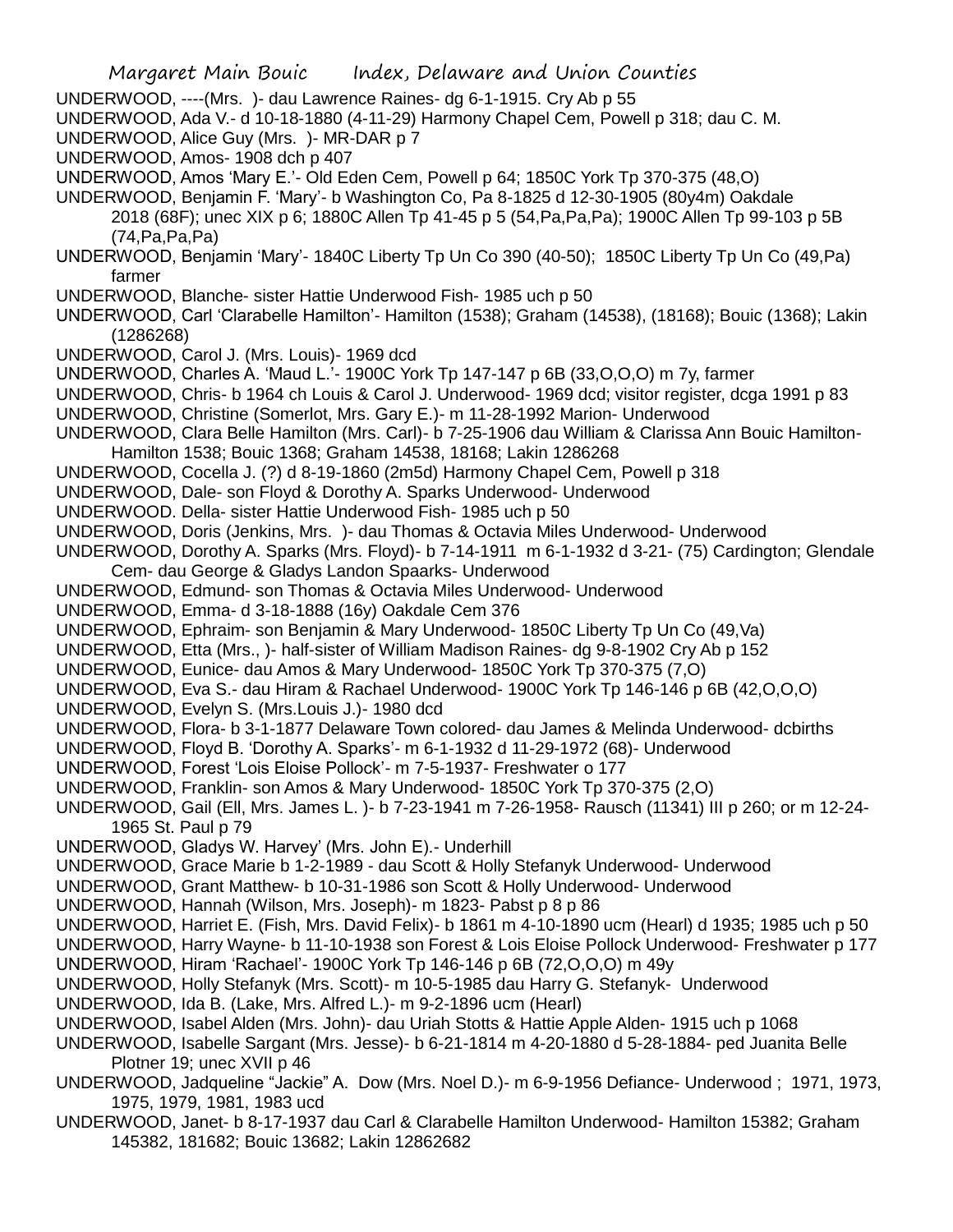UNDERWOOD, Jesse 'Isabelle Sargant' -b2-223-1803 m 4-20-1830 d 1-5-1880- ped Juanita Belle Plotner 18; unec XVII p 46

- UNDERWOOD. Jessie (Holloway, Mrs. Harold)- 1985 uch p 75
- UNDERWOOD, John- son Benjamin & Mary Underwood- 1850C Liberty Tp Un Co 936- 953 p 140 (10,O)

UNDERWOOD, John- b 11-20- son Carl & Clarabelle Hamilton Underwood- Hamilton 15383; Graham 145383, 181683; Bouic 13683; Lakin 12862683

UNDERWOOD, John Edward, Jr. 'Leslie Runion'- b 9-5-1963 d 6-27-1991 (27) motorcyle accident- son John E. & Gladys W. Harvey Underwood- Underwood

UNDERWOOD, John E. 'Gladys W. Harvey'- Underwood

UNDERWOOD, John E. 'Wahneta Harvey)- Underwood

UNDERWOOD, John- brother Hattie Underwood Fish- 1985 uch p 50

- UNDERWOOD, John 'Isabel Alden'- 1915 uch p 1068
- UNDERWOOD, Joni Lee dau Noel D. & Jacqueline A. Dow Underwood- Underwood- 1971, 1973, 1975, 1979, 1981 ucd; engaged to Charles Anthony Scipione

UNDERWOOD, John Raymond- b 3-31-1903 Delaware Tp son John & Della Downey Underwood- dcbirths

UNDERWOOD, Joyce B. (Weber, Mrs. Frederick H. II- )Underwood

UNDERWOOD, Karin- visitor register, dcga 1995 p 83

UNDERWOOD, Kate (Baxley, Mrs. W. H. H.)- m 12-31-1867 ucm 4314 (Hearl); unec XXIII p 78

UNDERWOOD, Kenny- b 1960 son Louis J. & Evelyn S. Underwood- 1980 dcd

- UNDERWOOD, Lawrence E.- son Charles A. & Maud L. Underwood- 1900C York Tp 147-147 p 6B (5,O,O,Ind); 1980 dcd
- UNDERWOOD, Lee Carl- son Carl & Clarabelle Hamilton Underwood- Bouic 13684; Graham 145384, 181684; Hamilton 15384; Lakin 1286284
- UNDERWOOD, Leslie Runion (Mrs. John Edward, Jr.)- Underwood
- UNDERWOOD, Levina- sister Hattie Underwood Fish- 1985 uch p 50
- UNDERWOOD, Lois Eloise Pollock (Mrs. Forest)- b 10-1-1914 m 7-5-1937 son Harry W. & Ella Elizabeth Wright Pollock- Freshwater 177
- UNDERWOOD, Louis 'Carol J.'- 1969 dcd
- UNDERWOOD, Louis J. 'Evelyn S.'- 1980 dcd
- UNDERWOOD, Mallory Kathleen- b 12-27-1991 dau Scott & Helly Stefanyk Underwood-Underwood
- UNDERWOOD, Margaret Ann- dau John E. & Gladys W. Harvey Underwood- Underwood
- UNDERWOOD, Margaret (Ray, Mrs. Michael)- b 3-22-1961 m 6-14-1992 Marysville, d 2-14-1995 (33) bur Pa.

house fire-dau John & Gladys Wahnetta Harvey Underwood, Sr.- parents of Angel N. Ray- Underwood UNDERWOOD, Mary (Mrs. Amos)- 1850C York Tp 370-375 p 56 (40,O)

UNDERWOOD, Mary A.- dau Amos & Mary Underwood- Old Eden Cem, Powell p 64- 1850C York Tp 370-375 (5,O)

- UNDERWOOD, Mary (Mrs. Benjamin)- 1850C Liberty Tp Un Co 936-953 p 140 (49,Va)
- UNDERWOOD, Mary- dau Benjamin & Mary Underwood- 1850C Liberty Tp Un Co 936-953 p 140 (12,O)

UNDERWOOD, Mary- dau Benjamin & Mary Underwood- 1880C Allen Tp 41-45 p 5 (17,Ind, Pa,O)

- UNDERWOOD, Mary Elizabeth- dau Carl & Clarabelle Hamilton Underwood- Bouic 13685; Graham 145385, 181685; Hamilton 15385; Lakin 12862685
- UNDERWOOD, Mary Elizabeth (Plotner, Mrs. Ervin L. M.)- b 5-9-1837 m 3-8-1855 d 5-2-1923 dau Jesse & Isabelle Sargent Underwood- ped Juanita Belle Plotner 9; unec XVII p 46

UNDERWOOD, Mary- sister Elizabeth Sprague-1900C Allen Tp 66-67 (71,O,Va,Pa) wid, no ch

- UNDERWOOD, Mary M. (Mrs. Benjamin F.)- b 5-1838 d 6-5-1912 (74) Oakdale 2462 (24F); 1880C Allen Tp 41-45 p 5 (43,O,Va,O); 1900C Allen Tp 99-103 p 5B (62,O,Va,O)
- UNDERWOOD, Mary (Mrs. Thomas)- 1962 ucd
- UNDERWOOD, Mary- dau Thomas & Mary Underwood- 1962 ucd

UNDERWOOD, Maud L. (Mrs. Charles A.)- 1900C York Tp 147-147 p 6B (28,Ind,Ind,NY) m 7y, 1 ch

- UNDERWOOD, May- d 9-4-1877 (3-10-3) Brown Tp, b York, Pa,- dcdeaths- dau Amos W. & Mary C.
- Underwood- Old Eden (Kilbourne) Cem, p 7; Powell p 64
- UNDERWOOD, Meriel Latham- owns Kilbury Bible, unec VII p 61
- UNDERWOOD, Mildred (Wright, Mrs. )- dau Thomas & Octavia Miles Underwood- Underwood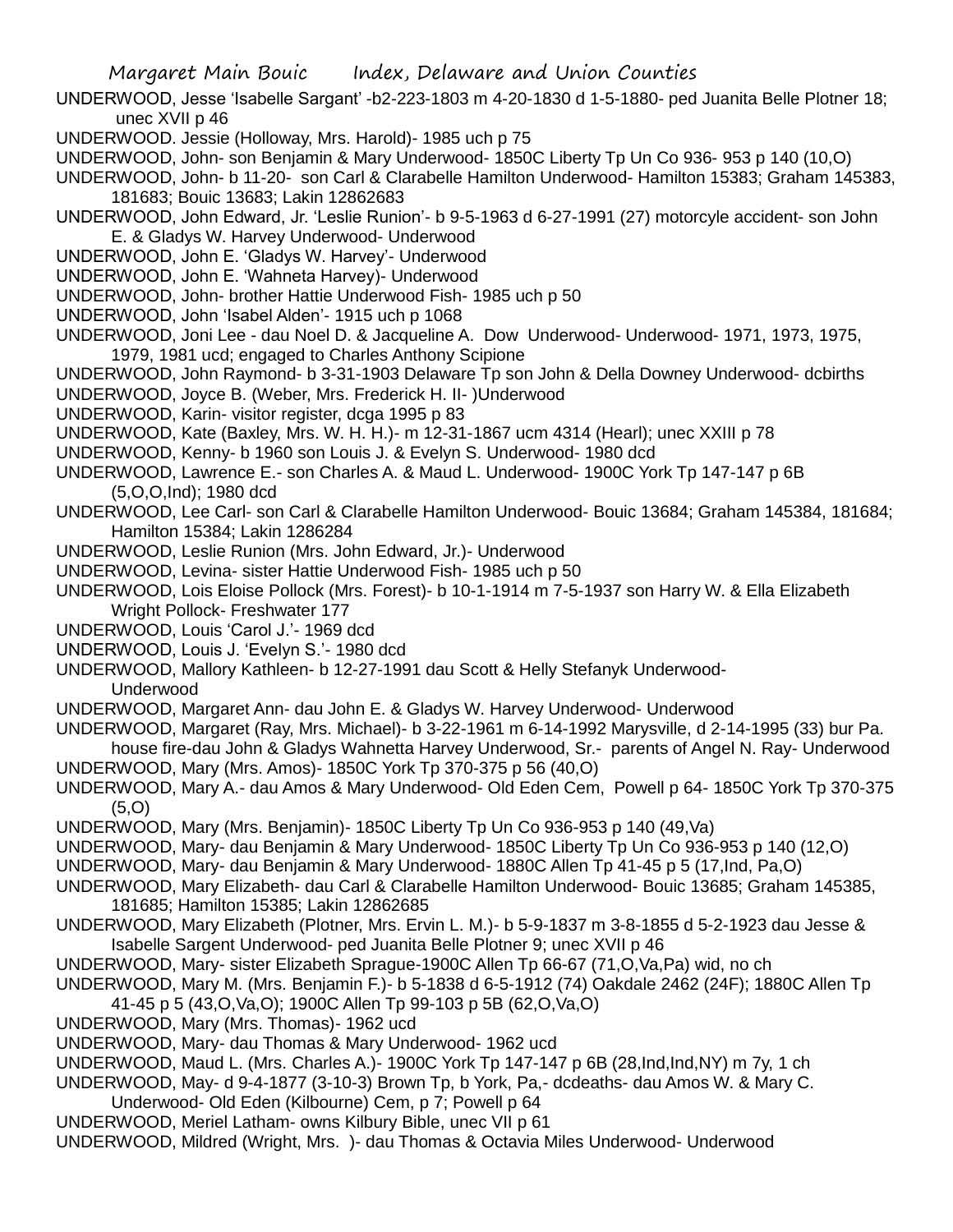UNDERWOOD, Noel D. 'Jacqueline A. Dow'- m 6-9-1856 Defiance- son Floyd & Dorothy A. Sparks Underwood- Underwood; 1971, 1973, 1975, 1979, 1981, 1981 ucd

UNDERWOOD, Noel- mt 8-2-2002

UNDERWOOD, Octavia Miles (Mrs. Thomas)- Underwood

UNDERWOOD, Opal (Terry, Mrs. Gail N.)- b 4-14-1905 d 6-15-1987 (82) Milford Center- dau Thomas & Octavia Miles Underwood- Underwood

UNDERWOOD, Patricia- dau Thomas & Mary Underwood- 1962 (11) ucd

UNDERWOOD, Patrick Lee- query, Porterfield; dcga 1999 p 49

UNDERWOOD, Rachael- dau Amos & Mary Underwood- 1850C York Tp 370-375 (11,O)

UNDERWOOD, Rachael (Mrs. Hiram)- 1900C York Tp 146-146 p 6B (72,O,O,O) m 49y, 8 ch

UNDERWOOD, Rick- son Noel & Jacqueline A. Dow Underwood- Underwood 1971, 1973, 1975, 1979, 1981, 1983 ucd

UNDERWOOD, Sarah- 1880C Union Tp 1-1 p 1 (18, Ind, Pa,Va)

UNDERWOOD, Sarah- b 12-1884 wid. 1900C Claibourne Tp 83-88 p 4A (65,Va,Va,Va) no ch

UNDERWOOD, Sarah- dau Amos & Mary Underwood- 1850C York Tp 370-375 (15,O)

UNDERWOOD, Sarah E. (Gibson, Mrs. William P.)- m 12-21-1882 ucm (Hearl)

UNDERWOOD, Sarah (Smith, Mrs. Henry H.)- m 11-24-1898 ucm (Hearl)

UNDERWOOD, Scott 'Holly Stefanyk'- m 10-5-1985 son Noel D. & Jacqueline A. Dow Underwood-

Underwood; mt 3-26-1990; 1971, 1973, 1975, 1979, 1983 ucd

UNDERWOOD, Sheryl- 1971 dcd

UNDERWOOD, Stephen- son Amos & Mary Underwood- 1850C York Tp 370-375 (17,O)

UNDERWOOD, Susanna- dau Benjamin & Mary Underwood- 1850C Liberty Tp Un Co 936-953 p 140 (14,O)

UNDERWOOD, Suzanne (Richards, Mrs. Robert)- b 11-18-1935 dau Carl & Clarabelle Hamilton Underwood-

Bouic 13681; Hamilton 15381; Graham 145381181681; Lakin 12862681

UNDERWOOD, Thomas 'Mary'- 1962 ucd

UNDERWOOD, Thomas 'Octavia Miles'- Underwood

UNDERWOOD, Toni Lynn (Black, Mrs. Charles Jay)- b 1959 m 6-29-1980 dau Noel D. & Jacqueline A. Dow

Underwood- Underwood; parents of Laura Lee b 9-30-1981 & C. Caleb Black, b 2-17-1985; 1971, 1973, 1975, 1979 ucd

UNDERWOOD, Wahneta Harvey (Shekerko, Joseph)(Mrs. John E.)(Conley, Mrs. John)- b 4-7-1923 Pa d 6-21- 1989 (66) bur Graysville Pa.- dau James E. & Anna J. Gunday Harvey- Underwood

UNGAR, Debra D. (Mrs. Matthew G.)- 1975 ucd

UNGAR, Matthew G. 'Debra D.'- 1975 ucd

UNGAR, Silas- b 1975 son Matthew G. & Debra D. Unger- 1975 ucd

UNGARD, Betty Louise (Cook, Mrs. Ned Ceylon)- b 6-17-1921 m 12-25-1941- Weiser p 302

UNGASHICK, Amanda Morgan (Mrs Charles)- Ungashick

UNGASHICK, Candita- b 10-20-1970 dau Thomas Ungashick- Ungashick

UNGASHICK, Charles 'Amanda Morgan'- Ungashick

UNGASHICK, Frederick Charles 'Lois Johnson'- b 8-31-1916 Pa d 6-21-2000 Grady Hospital- son Charles & Amanda Morgan Ungashick- Ungashick; WWII Navy

UNGASHICK, Fred Charles- son Frederick Charles & Lois Johnson Ungashick- unashick

UNGASHICK, Lois Johnson (Mrs. Fred)- b 11-19-1922 d 4-7-1994 (71) Oak Grove Cem- dau Otho & Lelia Dennis Johnson- Ungashick

UNGASHICK, Michele V. (Mrs. Thomas)- Ungashick

UNGASHICK, Norma (Marolt, Mrs. )- dau Frederick Charles & Lois Johnson

UNGASHICK, Stacey- volley ball- dg 11-10-1988

UNGASHICK, Thomas 'Michele V.'- son Fred & Lois Johnson Ungashick- Ungashick

UNGBYk Mary (Porter, Mrs. James)- m 7-2-1834 Madison Co, unec VIII p 67

UNGEMACH, I. Funeral 4-12-1889 Plain City- mt 4-17-1889 p 3

UNGER, Alda (Renn, Mrs. Ralph Jacob)- m 3-16-1935- Weiser p 556

UNGER, Alma Lydia Emrick (Mrs. Warren)- b 10-25-1880 m 2-18-1919 d 4-25-1957 dau John & Sarah E Hoffman Emrick- Weiser p 403

UNGER, Aluri (Mrs. De Brula L.)- 1975 ucd

UNGER, David Le Roy- b 2-12-1953 son & Vera Elouise Snyder Unger- Weiser p 387

UNGER, DeBrula L. 'Aluri' 1975 ucd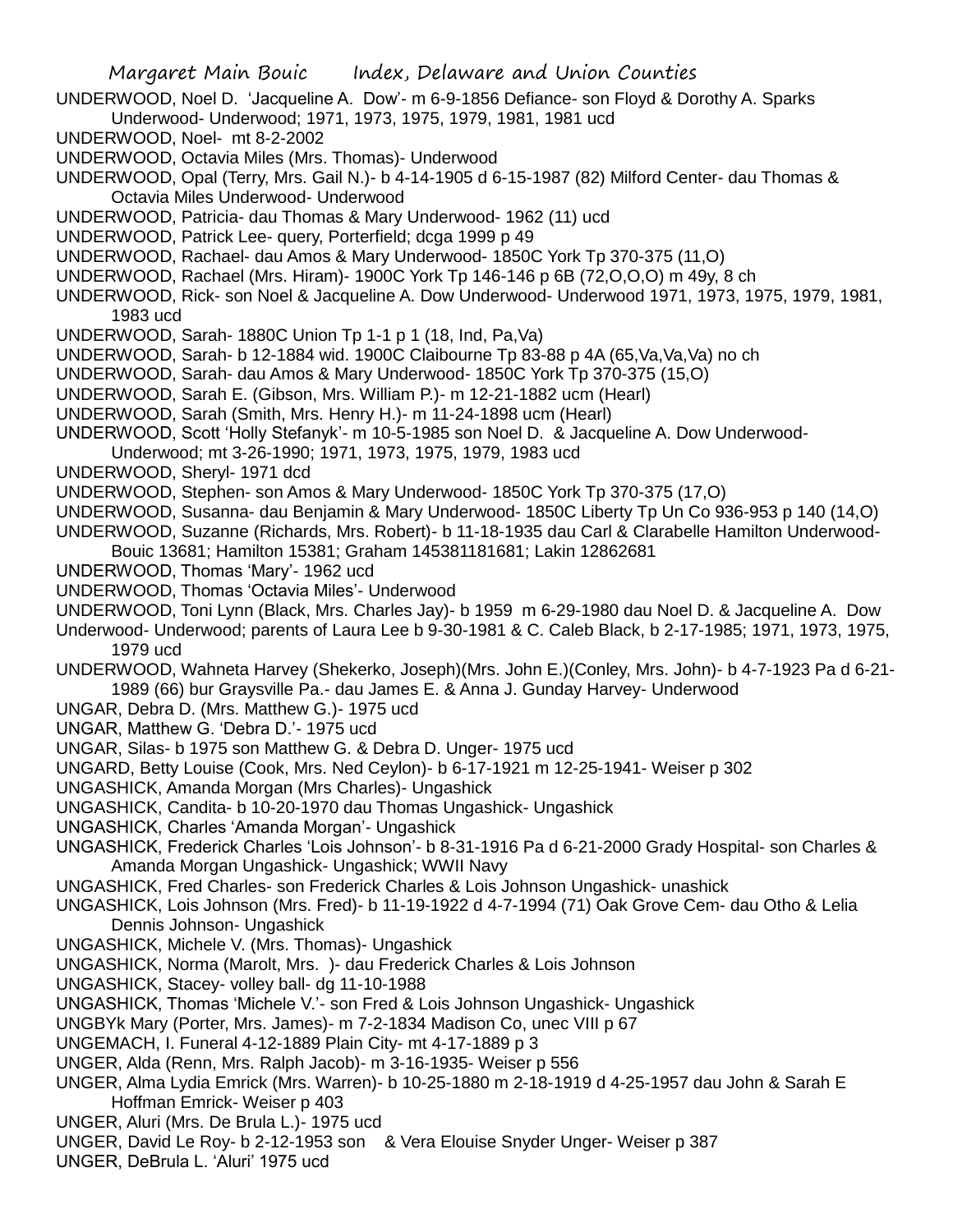Margaret Main Bouic Index, Delaware and Union Counties UNGER, Dora Elizabeth (Eister, Mrs. William Webster)- b 3-19-1885 m 9-8-1904- Weiser p 391 UNGER, Vera Elouise Snyder (Mrs. )- b 9-8-1926 dau Walter Albert & Harriet Elizabeth Adams Unger- Weiser p 387 UNGER, Warren 'Alma Lydia Emrick'- Weiser p 556 UNGLESBY, Thomas- Leesburg Tp, 640 acres; The Argus, 12-14-1844; unec XI p 10 UNGRICH, John- uccp p 30 NAT, JB 3 p 255 UNGVARSKY, Ann Coolick (Mrs. David J.)- 1985 uch p 34 UNGVARSKY, David J. "Ann Coolick'- Ungvarsky' 1985 uch p 34 UNGVARSKY, Mary Catherine (Cowgill, Mrs. Keith David)- m 4-30-1983 dau David J. & Ann Coolick Ungvarsky- Ungvarsky; 1985 uch p 34 UNISON, Isabella- Pabst p 8 p 1' UNKART, Edna W. Smith (Mrs. Veryl G.)- Unkart UNKART, Sylvester- brotner Veryl G. Unkart- Unkarat UNKART, Veryl G. 'Edna W. Smith'- d 1-31-1980 bur Grove Cem, Kenton- son Eula Belle Unker- Unkart UNKER, Andrew- 1850C Allen Tp 1515-1534 p 225 (17,O) UNKLE, Georgiana (Mrs. John)- d 4-5-1971 Oak Grove Cem, Unkle; Pabst p 8 p 40. 42 UNKLE, John 'Georgiana'- Unkle UNKNOWN, female- 1870C Delaware Town 299 (\*40) UNKS, Martha Estella (Alspach, Mrs. Clarence)- b 5-8-1912 m 5-13-1931- Weiser p 648 UNLAND, Annamae- dau Bernard & Delia J. Unland- Unland UNLAND, Bernard 'Delia J. Kearney'- Unland UNLAND, Bernard- son Bernard & Delia Kearney Unland- Unland UNLAND, Delia J. Kearney (Mrs. Bernard)- d 2-12-1964 (71) bur Cleveland- Unland UNLAND, Jack- 1980 dcd UNLAND, John- b 9-22-1925 d 8-7-1998 (72) Ashley son Bernard & Delia J. Kearney Unland- Unland; WWII Navy UNLAND, John J.- 1969 dcd UNRUE, — owned Ford Touring Car- dcga 2003 p 6 UNRUE, Loretta Baughman (Miller, Mrs. John)(Mrs. John Lewis)- b 11-7-1870 d 3-30-1963 dau Anthony & Mary Henderickson Baughman- Unrue UNTERBRINK, Dan, Jenny, Ben query on Charles Dickens- dcga 2003 p A9; UNVERZAGT, Maxine Prosser- Gold Pioineer dcga 2001 p B1, B2 UPCHURCH, Anna (Siddons, Mrs. Doug)- b 1958 dau Claude & Pearl Doss Upchurch- Upchurch; 1961, 1964, 1969, 1971 dcd UPCHURCH, Ben 'Michaela'- b 1978 son Samuel & Gennie L. Upchurch, Sr.- Upchurch; 1980 dcd UPCHURCH, Bonnie (Hill, Mrs. Ted)- dau Joseph Edwin & Molly May Slagle Upchurch- Upchurch UPCHURCH, Carol (Weatherall, Mrs. )- dau Claude & Pearl Doss Upchurch- Upchurch UPCHURCH, Claude "Pappy" R. 'Pearl Doss'- b 12-24-1913 Ky d 10-9-1993 Grady Hosp.- Green Mound Cem, Kilbourne- son Joseph Edwin & Mally May Slagle Upchurch- Upchurch; 1961, 1964, 1969, 1971, 1980

UPCHURCH, Connie (Mrs. Jerry)- Upchurch

dcd

- UPCHURCH, Effie Mae (Tuller, Mrs. Doc)- dau Claude & Pearl Doss Upchurch- Upchurch; 1961 (13), 1964 dcd
- UPCHURCH, Donald Ray- son Claude & Pearl Doss Upchurch- Upchurch
- UPCHURCH, Ellison 'Emily Seay' b 11-23-1912 Milford center d 5-20-1982 Chicago (69) Woodstock Cem- son Joseph & Ethel Davis Upchurch- Upchurch; brother Matthew J.
- UPCHURCH, Elmer Glenn 'Maxine Walton'- b 1-20-1939 Ky 42y d 7-2-2001 (62) Greenmound Cem- son Claude & Pearl Doss Upchurch- Upchurch
- UPCHURCH, Emily Seay (Mrs. Ellison)- Upchurch
- UPCHURCH, Esther Fay "Bobo" (Hall, Mrs. Joe)- b 1956 dau Claude & Pearl Doss Upchurch- Upchurch; 1961, 1964, 1969, 1971 dcd
- UPCHURCH, Ethel Davis (Mrs. Joseph)- Upchurch; mulatto; 1910C Milford Center 24-27 p (19, Ind,Ky,O) m 3y 1 ch.
- UPCHURCH, Frances E. Crosby (Mrs. Matthew J.)- d 2-2-1975 bur Union Cem- Upchurch
- UPCHURCH, Frances West (Mrs. Mathhew)- query by Louise R. Howison, dcga 1988 p 74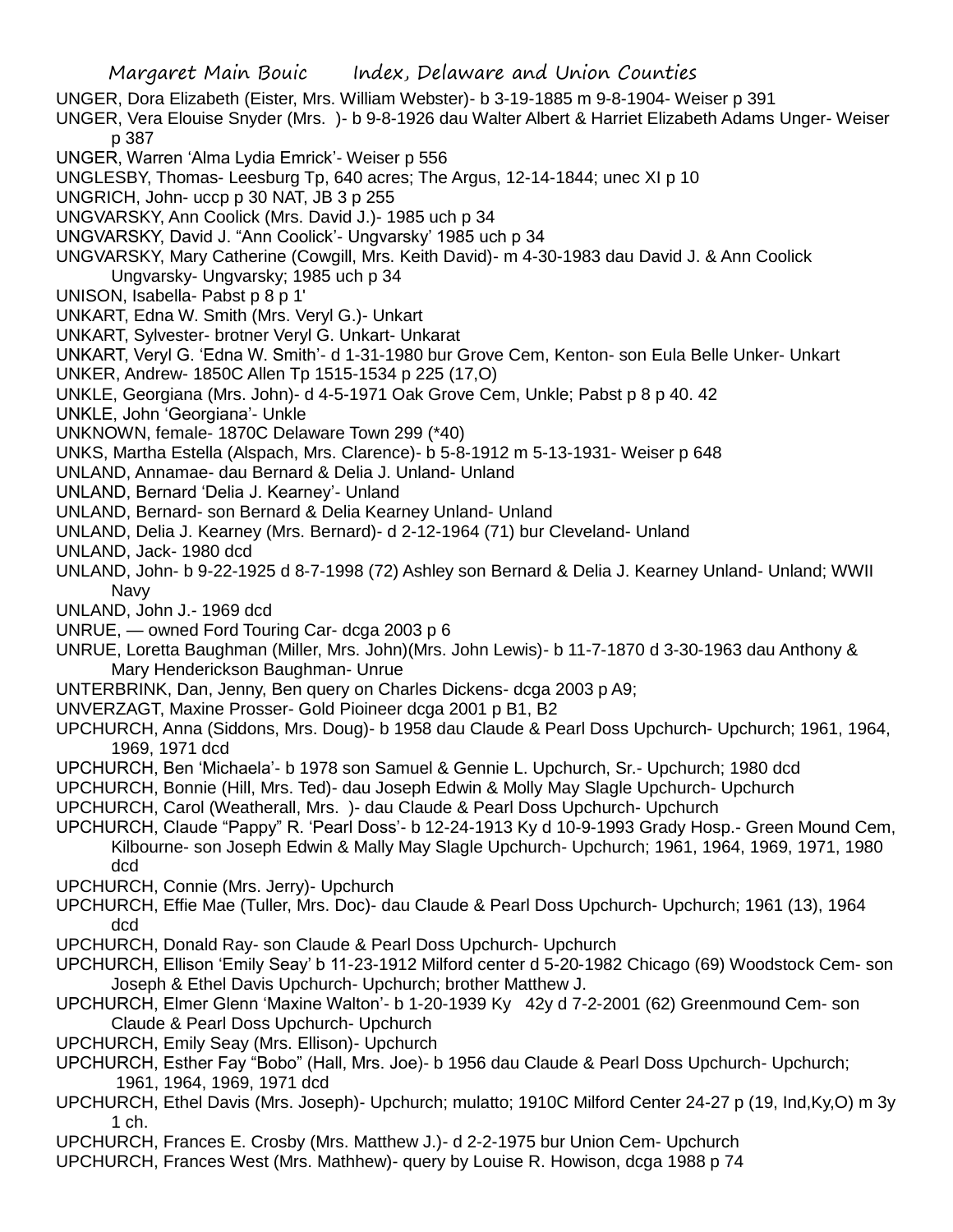UPCHURCH, Gary- b 1962 son Glenn E. & Maxine E. Upchurch- 1961, 1969 dcd

- UPCHURCH, Gennie L. (Mrs. Sam)- 1980 dcd
- UPCHURCH, Gina (Mrs. Lynn)- Upchurch
- UPCHURCH, Glenn Elmer, Jr.- b 1959 son Glenn E. & Maxine E. Upchurch- 1961, 1969, 1980 dcd
- UPCHURCH, Glenn E. 'Maxine E.'- 1961, 1969, 1980 dcd
- UPCHURCH, Harold- b 1960 son Glenn E. & Maxine E. Upchurch- 1961, 1969, 1980 dcd
- UPCHURCH, Ho(l)bert 'Juanita'- son Joseph Edwin & Molly May Slagle Upchurch- Upchurch
- UPCHURCH, Homer C. 'Wanda'- d 5-10-1983 (40) Burnside Cem- son Claude & Pearl Doss Upchurch-Upchurch; 1980 dcd
- UPCHURCH, Jeremy Lynn- b 3-10-1995 son Lynn & Regina Stutler Upchurch- Upchurch
- UPCHURCH, Jerry 'Connie'- son Claude & Pearl Doss Upchurch- Upchurch; 1964 (4) dcd
- UPCHURCH, Joe- son Claude & Pearl Doss Upchurch- Upchurch; 1961 (16), 1969 dcd
- UPCHURCH, Joseph- 1915 uch p 401
- UPCHURCH, Jody Lynn (Hudson, Mrs. Daniel J.)- m 6-13-1992 dau Homer C. & Carol Weatherall Upchurch-Upchurch
- UPCHURCH, Jordon L.- b 8-2-6-1996 son Lynn & Regina Stutler Upchurch- Upchurch
- UPCHURCH, Joseph Edwin 'Molly May Slagle'- Upchurch
- UPCHURCH, Joseph 'Ethel Davis'- Upchurch; mulatto; 1910C Milford Center 24-27 (26,Ky,Ky,Ky); m 3y; shoemaker, own shop
- UPCHURCH, Juanita (Mrs. Holbert)- Upchurch
- UPCHURCH, Karl C.- son Matthew & Frances E. Crosby Upchurch- Upchurch
- UPCHURCH, Kimberly- b 1964 dau Glenn E. & Maxine E. Upchurch- 1969, 1980 dcd
- UPCHURCH, Laura Summons (Mrs. William)- m 1897 d 12-27-1960 dau Edward & Nancy Summons-Upchurch
- UPCHURCH, Laura (Wells, Mrs. John)- dau Samuel Upchurch, Sr.- Upchurch
- UPCHURCH, Lori- b 1971dau Sam & Gennie L. Upchurch- 1980 dcd
- UPCHURCH, Lynn 'Regina Stutler''- b 1975 son Samuel & Gennie L. Upchurch, Sr.- Upchurch; 1980 dcd
- UPCHURCH, Lythann- dau Joseph Edwin & Molly May Slagle Upchurch- Upchurch
- UPCHURCH, Matthew 'Frances West'- query by Louise R. Howison, dcga 1988 p 74
- UPCHURCH, Mathew- son Joseph & Ethel Davis Upchurch- 1910C Milford Ceneeter 24–27 (1,O,Ky, Ind)
- UPCHURCH, Matthew J. 'Frances E. Crosby'- d 8-30-1980 (72) Union Cem- Upchurch
- UPCHURCH, Maxine E. Walton (Mrs, Elmer Glenn)- m 42y Upchurch; 1961, 1969, 1980 dcd
- UPCHURCH, Molly May Slagle (Mrs. Joseph Edwin)- Upchurch
- UPCHURCH, Ollie(Yeck, Mrs. Ink)- dau Joseph Edwin & Molly May Slagle Upchurch- Upchurch
- UPC HURCH, Pattie (Mrs. Sam, Jr.)- Upchurch
- UPCHURCH, Pearl Doss (Mrs. Claude)- b 6-17-1921 Ky d 10-19-1993 (72) Greenmound Cem- dau Elmer & Mary Abbott Doss- Upchurch; 1961, 1964, 1969, 1971, 1980 dcd
- UPCHURCh, Samuel "Sam", Sr b 6-12-1950 Ind d 2-19-2004 Ashley (53) son Claude & Pearl Doss Upchurch- Upchurch; 1961 (10), 1964 dcd
- UPCHURCH, Sam, Jr. 'Pattie'- son Samuel Upchurch, Sr.- Upchurch
- UPCHURCH, Sherry (Lambert, Mrs. Monti)- b 1970 dau Samuel & Gennie L. Upchurch, Sr.- Upchurch; 1980 dcd
- UPCHURCH, Susan Kay (Colwell, Mrs. Tom)- b 1954 dau Claude & Pearl Doss Upchurch- Upchurch; 1961, 1964, 1969, 1971 dcd
- UPCHURCH, Terry/Jerry- b 1960 ch Claude & Pearl Upchurch- 1961, 1969, 1971 dcd
- UPCHURCH, Trinka (Glenn, Mrs. Matt)- b 1973 dau Samuel Gennie L. Upchurch, Sr.- Upchurch; 1980 dcd
- UPCHURCH, William- m 1897 d 1954- Upchurch
- UPDEGRAFF, Atha- ch Cintha Updegraff- 1850C Porter Tp 3162 p 169 (16,O)
- UPDEGRAFF, Barbara (Mrs. Ross)- Updegraff
- UPDEGRAFF, Cintha- 1850C Porter Tp 3162 p 169 (40,Pa)
- UPDEGRAFF, Cornelius- son Cintha Updegraff- 1850C Porter Tp 3162 p 169 (5,O)
- UPDEGRAFF, Crystal- dau Terry & Kris Updegraff- Updegraff
- UPDEGRAFF, Dale 'Michelle'- twin son Ross & Barbara Updegraff- Updegraff
- UPDEGRAFF, Dean Keith- twin son Ross & Barbara Updegraff- Updegraff- engaged to Shirley Jean Webbdau Herbert Webb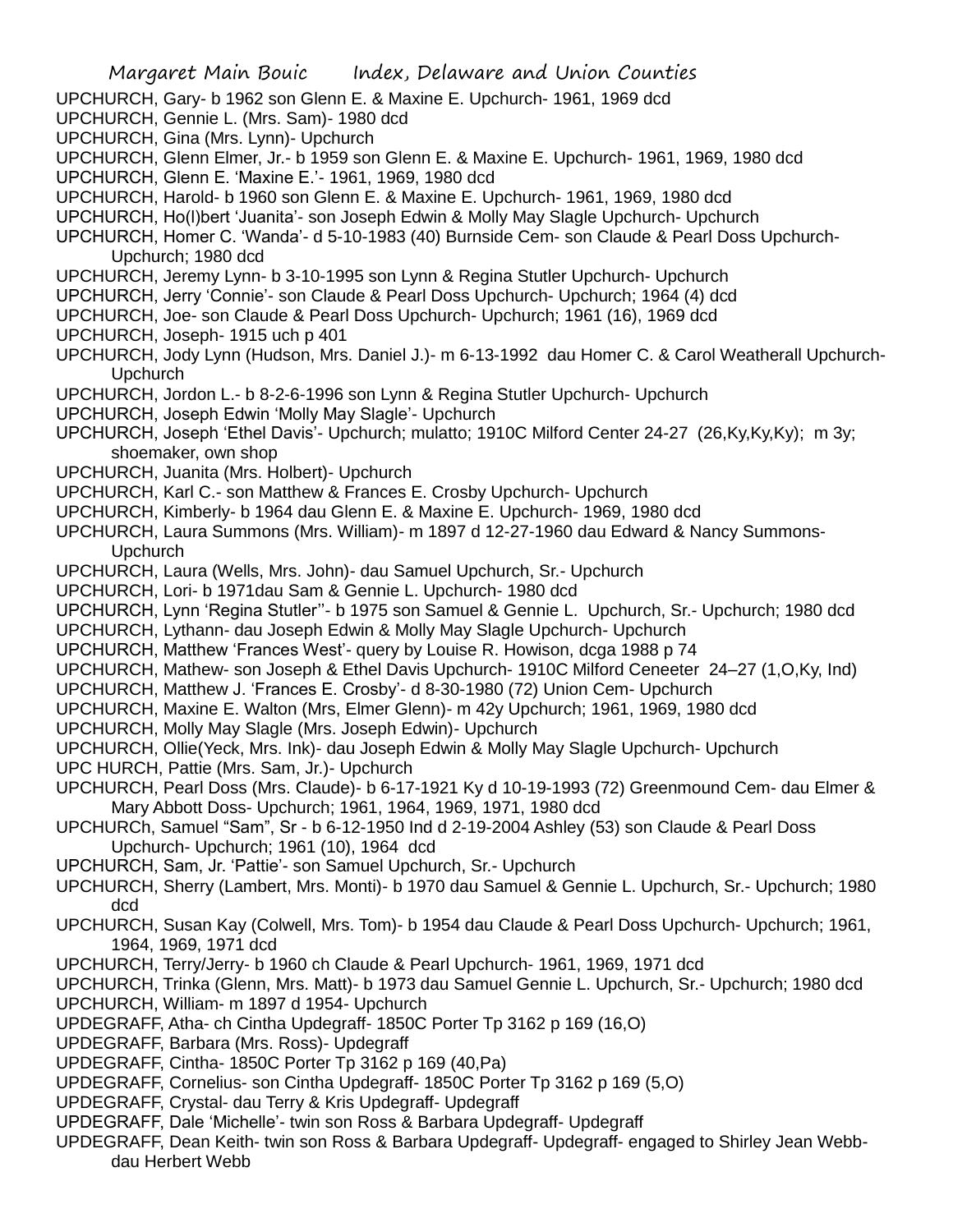UPDEGRAFF, Donna (Olendorf, Mrs. Polk)- dau Truman & Helen Shuster Updegraff- Updegraff

- UPDEGRAFF, Doris (Wonder, Mrs. Paul)- dau Truman & Helen Shuster Updegraff- Updegraff
- UPDEGRAFF, Emeline- dau Cintha Updegraff- 1850C Porter Tp 3162 p 169 (10.O)

UPDEGRAFF, Gene 'Rae'- son Truman & Helen Shuster Updegraff- Updegraff

UPDEGRAFF, Helen Shuster (Mrs. Truman)- Updegraff

UPDEGRAAFF, J. T. d Thursday (60) b Jefferson Co 1872; dg 12-7-1882, Cry Ab p p 74

- UPDEGRAFF, Kris (Mrs. Terry)- Updegraff
- UPDEGRAFF, Larry- son Ross & Barbara Updegraff- Updegraff
- UPDEGRAFF, Louise (Mrs. Bob)- Updegraff
- UPDEGRAFF, Margo (Okpal, Mrs. )- dau Ross & Barbara Updegraff- Updegraff
- UPDEGRAFF, Melanie- dau Terry & Kris Updegraff- Updegraff
- UPDEGRAFF, Michelle (Mrs. Dale)- Updegraff
- UPDEGRAFF, Misty- dau Terry & Kris Updegraff- Updegraff
- UPDEGRAFF, Dr. Ralph kinsey- 1908 dch p 235
- UPDEGRAFF, Rae (Mrs. Gene)- Updegraff
- UPDEGRAFF, Bob 'Louise' -Updegraff
- UPDEGRAFF, Ross A. 'Barbara'- b 6-7-1929 Hancock Co d 4-14-2003 (73) son Truman & Helen Shuster Updegraff- Updegraff

UPDEGRAFF, Terry 'Kris'- b 9-28-1949 d 10-21-1992 (43) Ga- son Ross & Barbara Updegraff- Updegraff

- UPDEGRAFF, Truman 'Helen Shuster'- Updegraff
- UPDIKE, Enos K.- 1870C Kingston Tp 383 (\*58)
- UPDIKE, John M. 'Nancy'- 1860C Scioto Tp 869 (25,Va)
- UPDIKE, Lois G. (Mrs. Raymond H.)- 1961, 1964, 1969, 1971, 1980 dcd
- UPDIKE, Mary- dau John M. & Nancy Updike- 1860C Scioto Tp 869 (1,O)
- UPDIKE, Matilda Caroline (Ross, Mrs. Robert Andrew)- b 1844 d 1884 ped Sandra Sue Morris Lowther #211 23; unec X p 58
- UPDIKE, Nancy (Mrs. John M.)- 1860C Scioto Tp 869 (31,Pa)
- UPDIKE, Raymond H. 'Lois G.'- 1961, 1964, 1969, 1971, 1980 dcd
- UPDYKE, Catherine Davis (Mrs. Lt. Robert P.)- m 6-27-1905 d 4-28-1906; dg 5-11-1906 Cry Ab p 98
- UPDYKE, Mary Ann (Potts, Mrs. Charles)- 1908 dch p 555
- UPDYKE, ----Pumphrey (Mrs. )- dau Fleming & Mary Jane Pumphrey- dg 2-5-1901 Cry Ab p 62
- UPDYKE, Robert Davis- son Lt. Robert P. & Catherine Davis Updyke (1 mo) dg 5-11-1906 Cry Ab p 98
- UPDYKE, Lt. Robert P. 'Catherine Davis'- m 6-27-1905 dg 5-11-1906, Cry Ab p 98
- UPDYKE, Mrs. T. D.- sister J. R. Pumphrey- dg 1-4-1918, Cry Ab p 3
- UPFOLD, Dane- b 1883 d 1888 Row 16 Plain City Cem p 62, unec VII
- UPFOLD, Fred- b 1887 d 1888 Row 16 Plain City Cem, p 62; unec VII
- UPHOLD, Edna J. (Hutt, Mrs. )- sister Frank Uphold- Uphold
- UPHOLD, Elmer J.- d 1-7-1967 (83) bur Greenlawn Cem- Uphold; 1964 dcd
- UPHOLD, Frank A. 'Marie'- d 4-1-1978 (93) Oak Grove ; Uphold; 1961, 1964, 1969 dcd
- UPHOLD, Harriet N. (Deppen, Mrs. Samuel Weiser)- b 1850 m 2-21-1908 d 1927 bur Delaware Weiser p 78
- UPHOLD, Harry- brother Frank Uphold- Uphold
- UPHOLD, Herbert E.- brother Elmer J. Uphold- Uphold
- UPHOLD, John- son Frank & Marie Uphold- Uphold
- UPHOLD, Marie (Mrs. Frank)- d 1-24-1968 (72) Oak Grove Cem.- Uphold; 1964 dcd
- UPHOLD, Mildred (Reed, Mrs. )- dau Frank & Marie Uphold- Uphold
- UPHOLD, Ralph G.- brother Elmer J. Uphold- Uphold
- UPP, Becky (Mrs. Mike)- Upp
- UPP, Betsey Bell (Mrs. Dan)- Upp
- UPP, Carol (Lauer, Mrs. Tom)- dau Paul E. & Freda L. Sams Upp- Upp
- UPP, Cheryl (VanHouten, Mrs. Dewey)- dau Paul E. & Freda L. Sams Upp- Upp
- UPP, Dan 'Betsey Bell'- son Paul E. & Freda L. Sams Upp- Upp
- UPP, Freda L. Sams (Mrs. Paul E. )- b 2-25-1919 Brownsville d 6-6-2004 bur Brownsville- dau James & Carrie Sams
- UPP, Mary Jane (Weiser, Mrs. John A.)- b 9-26-1839 m 12-14-1858 d 3-7-1914- Weiser p 803
- UPP, Melanie (Kelley, Mrs. Tim)- dau Paul E. & Fred L. Sams Upp- Upp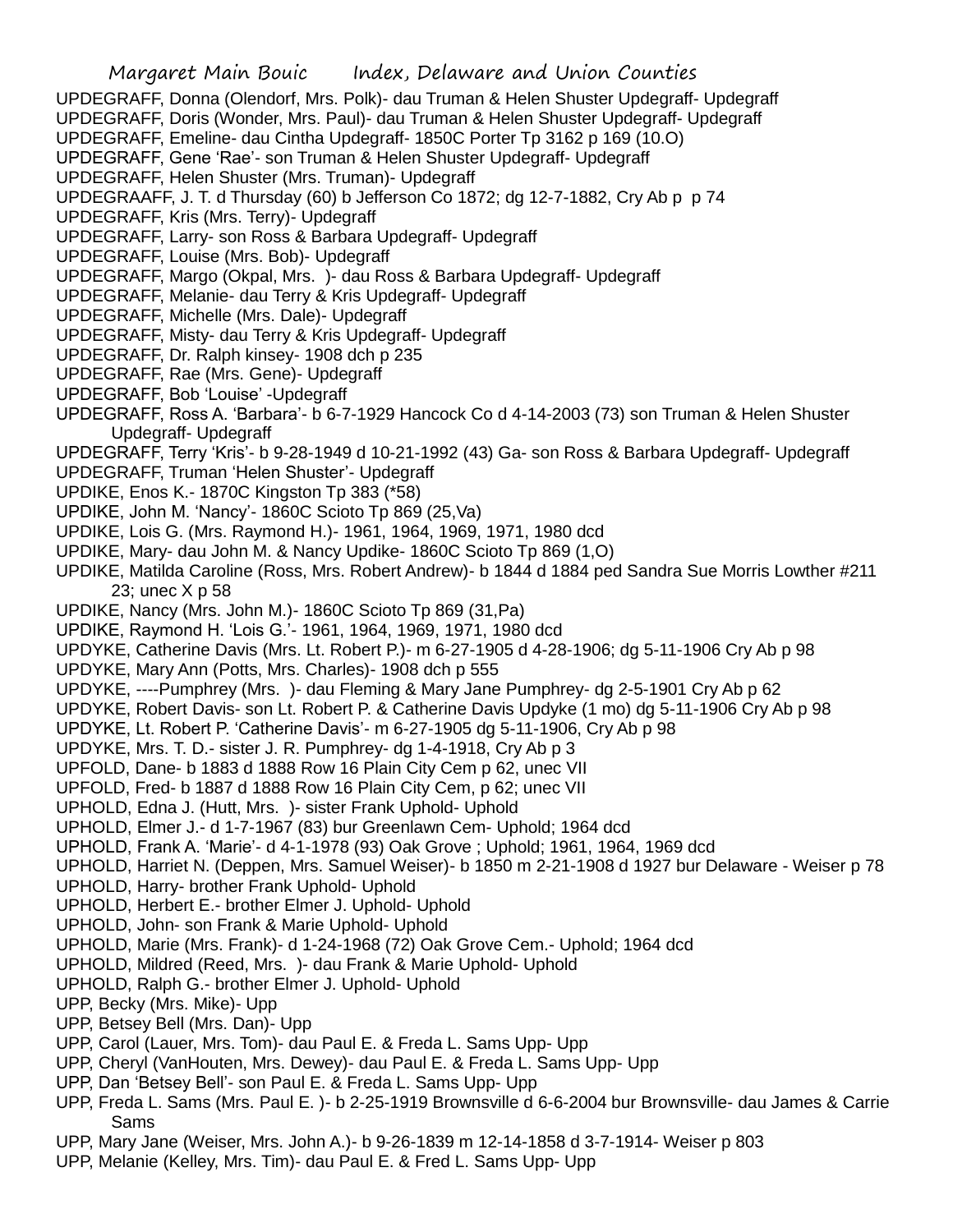UPP, Mike 'Becky'- son Paul E. & Freda L. Sams Upp- Upp

UPP, Patrick 'Shay'- son Paul E. & Freda L. Sams Upp- Upp

UPP, Paul E. 'Freda L. Sams'- Upp

UPP, Ralph- Upp

UPP, Shay (Mrs. Patrick)- Upp

UPP, Tammie W.- dau Ralph Upp- Upp

UPP, Wanda Laurene (Smith, Mrs. Roger Paul)- m 11-19-1983 dau Ralph Upp- Upp

UPPENKAMP, Aloys J. 'Cora C. Schumacher'- d 1977- Uppenkamp

UPPENKAMP, Cora C. Schumacher (Mrs. Aloys, J.)- b 3-1-1905 Darke Co d 2-21-1991 (85) bur Wapakonetadau Frederick & Ida Leiser Schumacker- Uppenkamp

UPPENKAMP, Mary Lou (Gardner, Mrs. )- dau Aloys J. & Cora C. Schumacher Uppenkamp- Uppenkamp

UPPENKAMP, Richard- son Aloys J. & Cora C. Schumacher Uppenkamp- Uppenkamp

UPPENKAMP, Thomas J.- son Aloys J. & Cora C. Schumacher Uppenkamp- Uppenkamp

UPPERMAN, Abie (Chapman, Mrs. Albert)- sister Archie W. Upperman- Upperman

UPPERMAN, Alice May (Boerger, Mrs. Emerson)- b 5-6-1926 Columbus m 8-4- 1955 d 8-27-1993 Doctor's Hosp-St. Paul's Cem- dau Henry "Jack" & Grace O'Neil Upperman- Upperman; Rausch (14811); III p 288; St. Paul p 105, 115

UPPERMAN, Archie W.- d 4-28-1976 (62) bur Greenlawn- Upperman

UPPERMAN, Betty (Mrs. Dallas)- Upperman

UPPERMAN, Dallas 'Betty'- son Henry & Grace O'Neil Upperman- Upperman

UPPERMAN, Dorothy (Mrs. Jack)- Upperman

UPPERMAN, Edward 'Evangeline'- 1959 ucd

UPPERMAN, Erdine (Kearney, Mrs. Bill)- dau Henry & Grace O'Neil Upperman- Upperman

UPPERMAN, Evangeline (Mrs. Edward) 1959 ucd

UPPERMAN, Grace O'Neil (Mrs. Henry)- Upperman

UPPERMAN, Henry "Jack" 'Grace O'Neil'- Upperman

UPPERMAN, Jack- son Henry & Grace O'Neil Upperman- Upperman

UPPERMAN, Lisa (Smallwood, Mrs. Paul Anthony)- Upperman

UPPERMAN, Minnie (Shaver, Mrs. Melvin)- dau Henry & Grace O'Neil Upperman- Upperman

UPPERMAN, Phyllis- dau Archie W. Upperman- Upperman

UPPOLE, Darrel 'Jodi McKee'- parents of John Robert- Uppole

UPPOLE, Jodi McKee (Mrs. Darrel)- dau Robert & Barbara McKee- Uppole

UPPOLE, John Robert- b 7-28-1990 son Darrel & Jodi McKee Uppole- Uppole

UPSON, Alfred- d New Orleans, yellow fever- Franklin Chronicle 12-4-1820 p 37 (1821-1857)

UPSON, Dr. Daniel- uncle of Albert S. Chapman- dumch p 392; 1883 uch V p 85

UPSON, Daniel- adm of Joseph Pool- dcga p 13 Franklin Chronicle; 10-23-1820 p 36 (1821-1857)

UPSON, Daniel- estate Wm. Robe, Delaware Patron & Franklin Chronicle 2-3-1823 p 11, 4-9-1823 Cry Ab p 57 (1821-1857); common pleas court 3-21-1838, dcga 1988 p 55

UPSON, Delia Chapman (Mrs.Dr. Francis)- dau Rossell R. & Phoebe Stansbery Chapman- dumch p 392

UPSON, Dr. Francis- dumch p 392

UPSON, Hannah Hopkins (Mrs. Thomas)- dau Timothy & Mary Judd Hopkins- Fisher p 6

UPSON, Henry- two infant ch d yesterday; St. Mary's Cem- dg 2-4-1887 p 150 (1875-1889)

UPSON, Hulda (Ashman, Mrs. Reuben)- Asp p 108

UPSON, Jesse- query from Mrs. John Juhn- dcga 1985 p 5

UPSON, Julia (or Foote) (Moore, Mrs. Roswell) b ca 1789 ped Luman Gordon Moore 19; dcga 1988 p 51

UPSON, — O'Leary (Mrs. )- dau John O'Leary- dg 5-2-1905, Cry Ab p 23

UPSON, Silvia (Chapman, Mrs. Benjamin)- b 10-12-1773- dumch p 392

UPSON, Thomas 'Hannah Hopkins'- Fisher p 6

UPTEGROVE, John- Uptegrove

UPTEGROVE, Lise N.- dau John Uptegrove- Uptegrove- engaged to Peter C. Chase

UPTON, Ann W. , Quaker Collection- unec XIX p 41

UPTON, Mary (Hunt, Mrs. Ely)- b 1803 ped Harrison Scott Baker #386 29; unec VIII p 11

UPTON, Rebecca (Mrs. Robert)- Upton

UPTON, Robert 'Rebecca- Upton

UPTON, Robert Travis 'Shannon Kay Kelley'- m 7-17----- son Robert & Rebecca Upton- Upton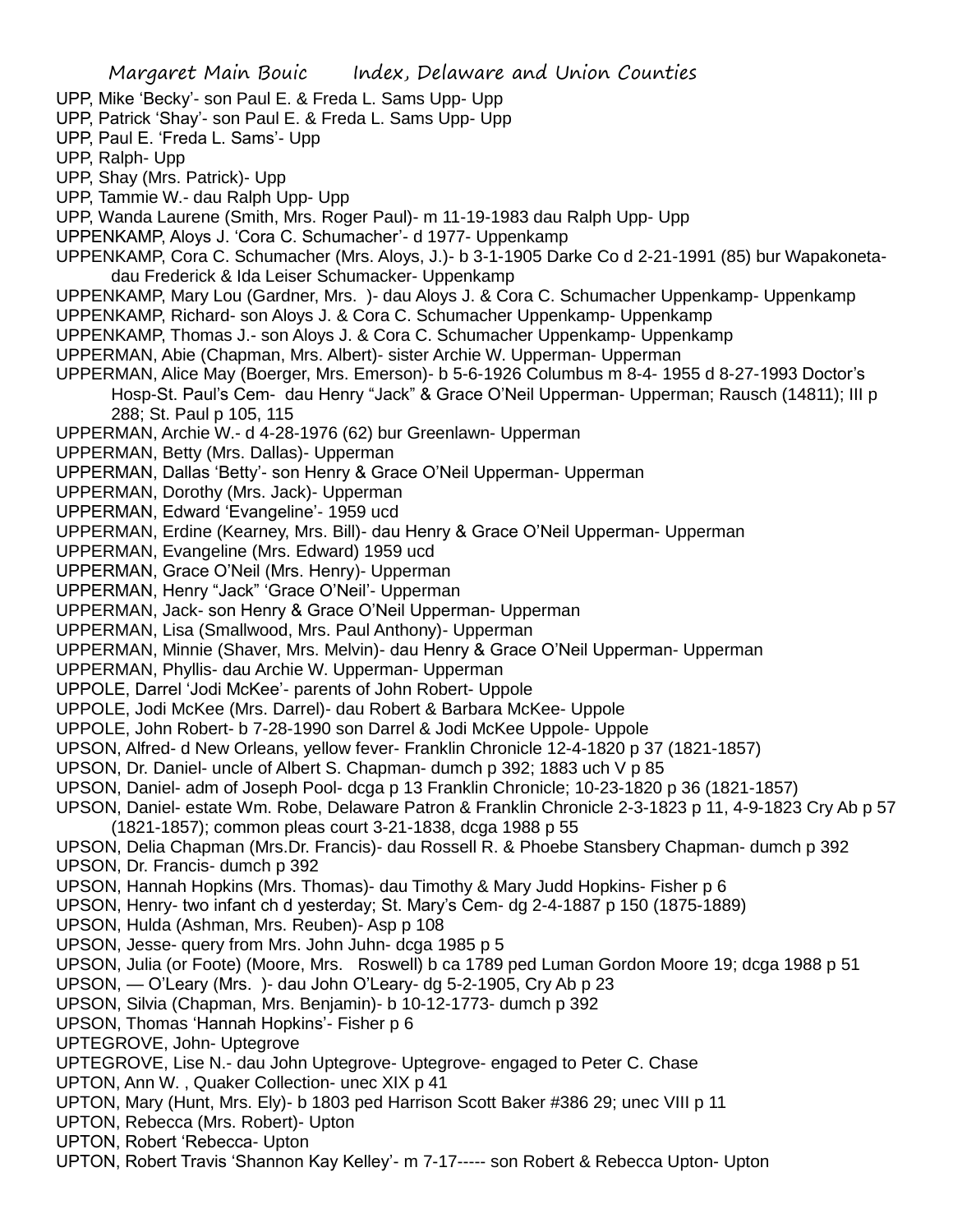- UPTON, Shannon Kay Kelley (Mrs. Robert Travis)- m 7 -17----dau Bill & Sharon Kelley- Upton
- UPTON, Mrs. Thomas (Scott, Mrs. Edmund)- dcq Roy Scott 257
- URAY, Elizabeth- d 2-7-1887 (76-4-7)- Liberty Tp b Maryland- dcdeaths
- URAY, Phebe Bell- b 11-6-1870 Oxford Tp dau James L. & Susan Corbitt Uray- dcbirths

URAY, Thomas- hit p 195

- URBAN, Andrew Allan "Hap" 'Pauline Davis'- m 12-14-1935 Findlay d 2-18-1987 Delaware bur Findlay- -
- Urban; 1969 dcd; 1940 draft- dcga; 1995 p 82
- URBAN, Era- brother Andrew A. Urban- Urban
- URBAN, Helen (Brown, Mrs. )- dau Andrew Allen & Pauline L. Davis Urban- Urban
- URBAN, Keith- magician- mt 8-6-1990- Urban
- URBAN, Maxine Elizabeth (Smith, Mrs. Donald G. )- m 9-22-1963 dau Allan Andrew & Pauline Davis Urban-Urban
- URBAN, Pauline L. Davis (Mrs. Andrew Allen)- b 8-29-1912 Hancock Co m 12-14-1935 Findlay-d 1-4-2002
- (89) bur Findlay- dau Arthur & Clara Helberg Davis- Urban; 1969 dcd
- URBAN, Zoa (Dorney, Mrs. )- sister Andrew A. Urban- Urban
- URBANSKY, Aaron- d Piqua- mt 5-2-1900 p 1c3 Hub Clothing store, unec XIV p 15, XVII p 5
- URBANSKY, Saul- mt 10-4-1899 p 5c2, returned wallet Dr. Shields lost
- URCH, F. W. 'Hattie May Tanner'- m 9-11-1893 Asp (1557
- URCH, Francis Walter- b 8-19-1904 son F. W. & Hattie May Tanner Urch- Asp 1557-5
- URCH, Grace Wellington- b 2-18-1895 dau F. W. & Hattie May Tanner Urch- Asp 1557-1
- URCH, Hattie May Tanner (Mrs. F. W.)- b 9-25-1870 m 9-11-1893 dau James H. & Harriet Maine Tanner- Asp 1557
- URCH, Harriet Lucille- b 9-7-1896 dau F. W. & Hattie May Tanner Urch- Asp 1557-3
- URCH, Katherine Elizabeth- b 5-20-1901 dau F. W. & Hattie May Tanner Urch- Asp 1557-5
- URCH, Wellington Tanner- b 3-25-1899 son F. W. & Hattie May Tanner Urch- Asp 1557-4
- URGHARD, Catharine (Maine, Mrs. Charles C.)- Asp (679)
- URHAMMER, Emma Hailey- b 2-5-2000 dau Todd & Holly Urhammer- Urhammer
- URHAMMER, Holley (Mrs. Todd)- Urhammer
- URHAMMER, Todd 'Holley'- Urhammer
- URHSMAN, Mary (Kaline, Mrs. Henry)- m 10-27-1870 ucm (Hearl)
- URI, Jesse 'Mary'- 1850C Delaware Tp 1453 p 101 (36,Md)
- URI, Josephine- dau Jesse & Mary Uri- 1850C Delaware Tp 1453 p 101 (9,O)
- URI, Mary (Mrs. Jesse)- 1850C Delaware Tp 1453 p 101 (30,Pa)
- URICH, Eurecah- Pabst p 8 p 61
- URICH, Michael vs W. Riley & Edward Norris, sheriff sale- unec XII p 64
- URIE, Samuel- Powers p 28
- URKWQITZ, Dorothy (Oakley, Mrs. Chester F.)- b 4-20-1925 m 4-14-1951- Weiser p 69
- URLEY, John- 1880 dch p 302
- URLEY, Robert D.- 1967 ucd
- URLLEY, Arthur- b 3-1-1870 Troy Tp son Samuel & Ellis E. Silverwood Urlley- dcbirths
- URMSTON, Craig William 'Kathleen Ann McAdams'- m 3-27-1976 -son David Urmston- Urmston
- URMSTON, Kathleen Ann McAdams (Mrs. Craig William)- m 3-27-1976 dau Robert W. McAdams- Urmston URNAKE, Henry- land- dcga 1987 p 47
- URSCHEL, Cordie May Rabold (Mrs. John Henry) b 1-1-1885 m 2-5-1903 dau Franklin Jacob & Lydia Ann Fox Rabold- Weiser p 711
- URSCHEL, Esther Elizabeth- b 1-28-1904 d y dau John Henry & Cordie May Rabold Urschel- Weiser p 711
- URSCHEL, Helen Irene (Pickle, Mrs. Edgar Joseph)- b 4-3-1905 m 6-17-1922 d 1-14-1952- dau John Henry & Cordie May Rabold Urschel- Weiser p 711
- URSCHEL, John Henry 'Cordie May Rabold'- b 5-11-1876 m 2-5-1903- Weiser p 711
- URSHEL, Adelia- b 2-8-1898 d 4-5-1898 dau Daniel F. & Mary Alice Pounds Urchel- Pounds 4, 12631
- URSHEL, Daniel F. 'Mary Alice Pounds- Pounds 3,4 (1263)
- URSHEL, Lester b.- b 7-26-1900 son Daniel F. & Mary Alice Pounds Urschel- Pounds 12632
- URSHEL, Mary Alice Pounds (Mrs. Daniel F.)- b 2-19-1863 dau Thomas & Rebecca Johnson Pounds- Pounds 1263
- URMSTON, Craig William 'Kathleen Ann McAdams'- m 3-27-1976 St. Mary;s Ch- son David Urmston- Urmston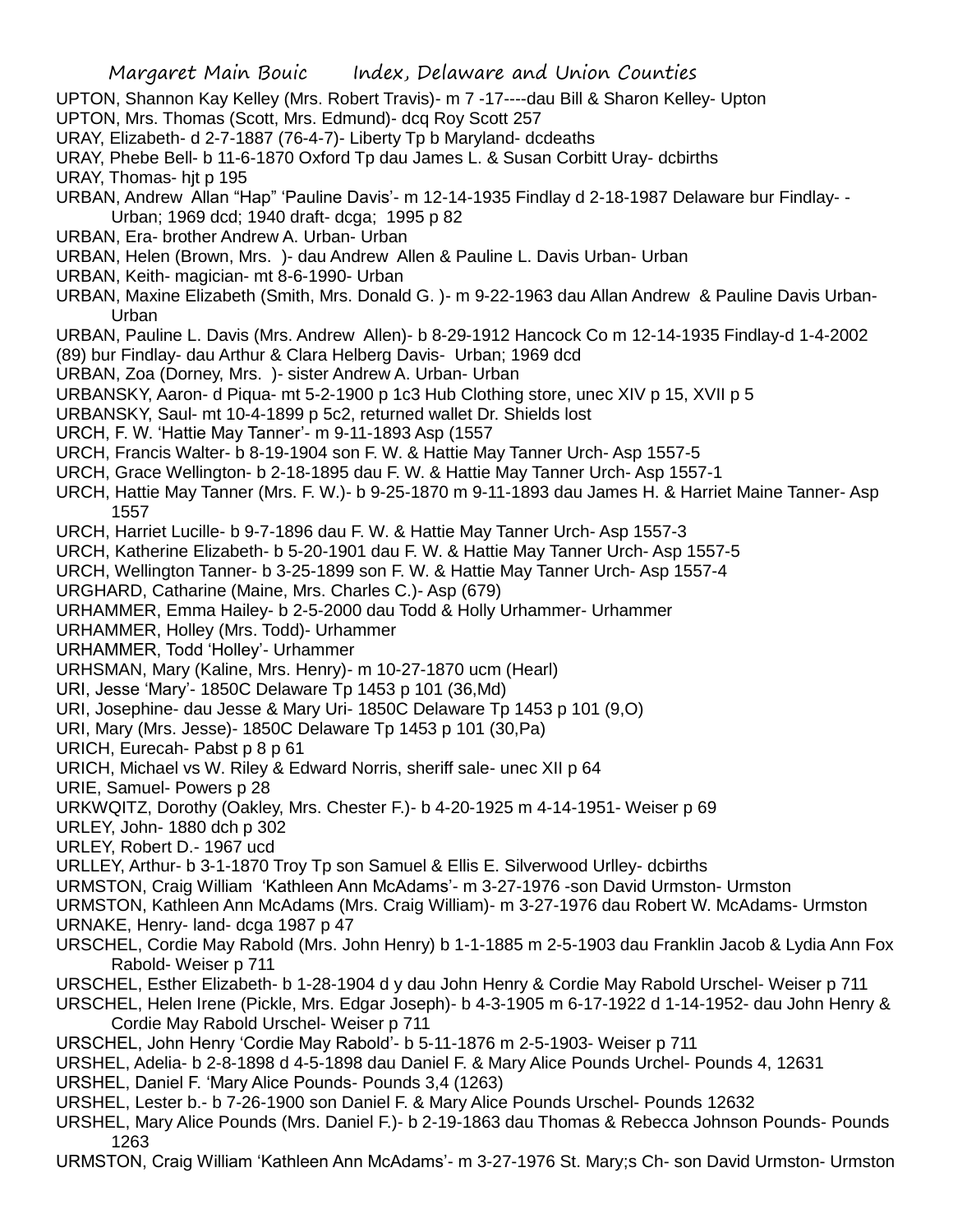URMSTON, David- Urmston

- URMSTON, Kathleen McAdams (Mrs. Craig)- m 3-27-1976 dau Robert W. McAdams- Urmston
- URSCHEL, Anna May Kuhn (Mrs. Charles Irvin)- b 2-8-1933 m 3-7-1951- Weiser p 712
- URSCHEL, Brenda Jean- b 4-28-1953 dau Clarence Elwood & Marcell May Payne Urschel- Weiser p 712
- URSCHEL, Charles Irvin 'Anna May Kuhn'- b 7-19-1932 m 3-7-1951 son Edgar Wilson & Vera Corine Reiling Urschel- Weiser p 712

URSCHEL, Clarence Elwood 'Ellen Irene Ewing''Marcella May Payne'- b 9-11-1910 m(1) 2-22-1936- son John Henry & Cordie May Rabold Urschel- Weiser p 712

- URSCHEL, Debra Ann- b 2-18-1954 dau Charles Irvin & Anna May Kuhn Urschel- Weiser p 712
- URSCHEL, Edgar Wilson 'Vera Corine Reiling'- b 2-10-1908 m 11-24-1927 son John Henry & Cordie May Rabold Urschel- Weiser p 712
- URSCHEL, Ellen Irene Ewing (Mrs. Clarence Elwood)- b 4-4-1916 m 2-22-1936- Weiser p 712
- URSCHEL, Emma Jeane Jones (Mrs. Harry Wilbur)- b 3-14-1920 m 3-21-1941- Weiser p 713
- URSCHEL, Ethel Louise (DeHart, Mrs. Theodore Roosevelt)- b 10-26-1917 m 8-18-1946 dau John Henry & Codie May Rabold Urschel- Weiser p 713
- URSCHEL, Harry Wilbur 'Emma Jeane Jones'- b 8-16-1920 m 3-21-1941 son John Henry & Codie May Rabold Urschel- Weiser p 713
- URSCHEL, Harry Wilbur, Jr.- b 12-10-1943 son Harry Wilbur & Emma Jeane Jones Urschel- Weiser p 713
- URSCHEL, John Thomas- b 2-3-1952 son Harry Wilbur & Emma Jeane Jones Urschel- Weiser p 713
- URSCHEL, Kathryn louise- b 6-4-1956 dau Harry Wilbur & Emma Jean Jones Urschel- Weiser p 713
- URSCHEL, Larry Alan- b 8-28-1947 d 7-3-1949 son Clarence Elwood & Marcella May Payne Urschel- Weiser p 712
- URSCHEL. Marcella May Payne (Mrs. Clarence Elwood)- b 4-12-1919 m 2-1-1947- Weiser p 712
- URSCHEL, Phyllis Ann (Howard, Mrs. Beru;l Harrison)- b 12-16-1928 m 9-23-1945- dau Edgar Wilson & Vera Corine Reiling Urschel- Weiser p 712
- URSCHEL, Richard Eugene- b 2-3-1952 son Harry Wilbur & Emma Jeane Jones Urschel- Weiser p 713 URSCHEL, Ruby Christine (Snyder, Mrs. Charles Byron)- b 5-26-1914 m 5-30-1936 d 12-26-1936 dau John Henry & Codie May Rabold Urschel- Weiser p 713
- URSCHEL, Shirley Ann- b 3-29-1935 dau Edgar Wilson & Vera Corine Reiling Urschel- Weiser p 712
- URSCHEL, Stephen Charles- b 10-8-1955 son Charles Irvin & Anna May Kuhn Urschel- Weiser p 712
- URSCHEL Susan Dianne- b 12-21-1957 dau Charles Irvin & Anna May Kuhn Utley- Weiser p 712
- URSCHEL, Vera Corine Reiling (Mrs. Edgar Wilson)- b 8-8-191- m 11-24-1927- Weiser p 712

URSHER?, Elisha- d 6-14-1872 (81-4-10) Trenton Tp b Va- dcdeaths

- URTHZMAN ?, Mary (Kaline, Mrs. Henry)- m 10-27-1870 ucm 4807
- URTON, –family of Julia Yoder- unec V p 3, VI p 2
- URTON, Albert J.- nephew of Mary Louise Urton- Urton
- URTON, Betty (Mrs. Starling L.)- Urton
- URTON, Emily j. (Black, Mrs. Israel)- b 4-7-1826 m 4-6-1848 dau John & Keziah Bishop Urton- 1883 uch V p 144; mt 12-2-1896, Abs p 13
- URTON, John 'Keziah Bishop'- m 1820 d 1-4-1855; dcc Julia Fry Yoder 26; 1883 uch V p 144, 322; unec XXIII p 67
- URTON, Keziah Bishop (Mrs. John) m 1820 d 10-4-1852- dcc Julia Fry Yoder 27; 1883 uch V p 144, 322; unec XXIII p 67
- URTON, Leona (Bale, Mrs. Wayland)- dau Starling L. & Betty Urton- Urton; dcq FLa:1
- URTON, Louise- sister Starling L. Urton- Urton
- URTON, Malinda Ann (Fairbanks, Mrs. Joel Franklin)- b 2-5-1841 m 3-29-1859 ucm 2862 d 4-21-1926- dau John & Keziah Bishop Urton- dcc Julia Fry Yoder 13 ; unec V p 9, XXIII p 67
- URTON, Maria L. (McKitrick , Mrs. Hiram)- b 12-25-1830 m 2-20-1850 dau John & Keziah Bishop Urton-McKitrick p 268; 1883 uch V p 322
- URTON, Marleah (Nichols, Mrs. )- dau Starling L. & Betty Urton- Urton
- URTON, Mary Louise- d 12-28-1983 (76)- Forest Grove Cem- Urton
- URTON, Melinda A. (Fairbanks, Mrs. Joel F.)- m 3-29-1859 ucm 2862 (Hearl); unec XIX p 7
- URTON, Sarah (Price, Mrs. Christopher)- query from Melba Clark- unec ix p 3, XI p 39
- URTON, Starling L. 'Betty'- d 4-12-1983 Heartland, Marysville- Forest Grove Cem- Urton; WWI
- URTON, Thomas- 1883 uch IV p 454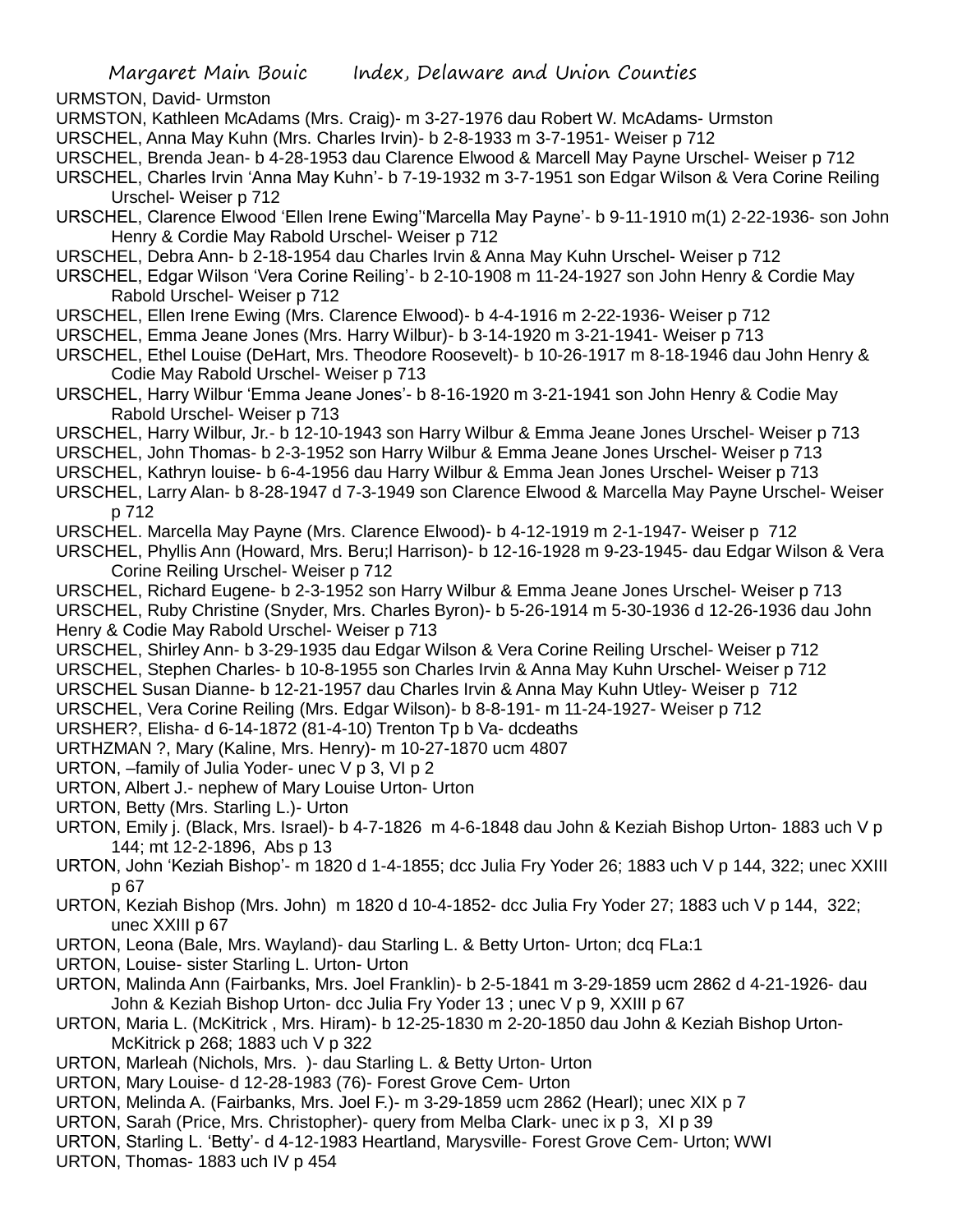Margaret Main Bouic Index, Delaware and Union Counties URTON, Thompson P.- d 6-27-1864; uca p 108; hjt p 194, 204; 1883 uch IV p 468, 535 URTON, Vienna (Brown, Mrs. Davis)- m 2-18-1858 ucm 2685 (Hearl) ; ped Lynn Baldwin #344 19; unec XII p 7. XVIII p 56 USHER, Hezekiah- Powers Pat p 47 USLEMAN, Elenor (Redden, Mrs. John)- b 1823 Ky- ped Eula Lorraine Poe Hummel- 19; unec XXI p 19 USSHER, James- b 1954/3 son Jerry & Mary Ussher- 1967, 1971 ucd USSHER, Jerry G. 'Mary'- 1967, 1971 ucd USSHER, Kim- b 1961 ch Jerry & Mary Ussher- 1967, 1971 ucd USSHER, Mary (Mrs. Jerry)- 1967, 1971 ucd USSHER, Stephen- b 1959 son Jerry G. & Mary Ussher- 1967 ucd USSHER, William- b 1955- son Jerry G. & Mary Ussher- 1967 ucd USTASZEWSKI, Al 'Phyllis'- Ustaszewski USTASZEWSKI, Alexa Nicole- b 4-29-1999 - dau John & Tamara Gilliland Ustaszewski- Ustaszewski USTASZEWSKI, John 'Tamara Gilliland'- son Al & Phyllis Ustaszewski- Ustaszewski USTASZEWSKI, Jordan Alex- b 4-22-1997 son John & Tamara Ustaszewshi- Ustaszewski USTASZEWSKI, Natasha Renee- b 5-9-1995 dau John & Tamara Ustaszewski- Ustaszewski USTASZEWSKI, Phyllis (Mrs. Al)- Ustaszewski USTASZEWSKI, Tamara Gillilan (Mrs. John)- dau Bob & Barbara Gillilan- Ustaszewski USTICK, Cynthia (Mitchell, Mrs. Ephraim)- b 1817 m 4-1837 Jed Mitchell letter USTICK, Judge Henry- hmp p 228 USTICK, Henry 'Nancy Smiley 'm 1812 'Abigail Young'- Jed Mitchell letter USTICK, John- son Judge Henry Ustick- hmp p 110. 167, 228 UTENDORF, Cletus J. 'Dorothy'- 1980 dcd UTENDORF, Dorothy (Mrs. Cletus J.)- 1980 dcd UTHER, Diana Sue Leopard (Mrs. Henry Howard)- m 8-29-1987 dau Charles Leopard- Uther UTHER, George- Uther UTHER, Henry Howard 'Diana Sue Leopard'- m 8-29-1987 son George Uther- Uther UTHSMAN, Christina (Kealine, Mrs. Frederick)- m 4-22-1869 ucm 4540 (Hearl) UTICK, Abigail- hmp p 109 UTICK, Henry- hmp p 109 UTICK, John- hmp p 109 UTLEY, -Pabst p 6 p 18 UTLEY, Alice (Decker, Mrs. James P.)- m 12-30-1860 dcm dau Jared & Polly Fisher Utley- 1850C Porter Tp 3052 p 165 (18,O); Pabst 6 p 23 UTLEY, Alice (Saunders, Mrs. Edwin P)- m 1856 dg 3-26-1915 Cry Ab p 32 UTLEY, Alvira-d 1-31-1842 (1m16d) dau Jared & Polly Fisher Utley-Berkshire Cem,Powell p 10 UTLEY, Amos 'Sarah Stark'- b 6-16-1793 m 1821 d 6-24/26-1882 (89y8d) Sunbury Cem, Powell p 29; 1880 dch p 212, 218, 704; 1908 dch p 83, 90, 100, 164, 424; Pabst 6 p 41; Pabst Pion I p 18, 29, 97; dg 7- 20-1882 p 69 (1875-1884); hadc p 16; CCC p 52 (1849 Berkshire); adm estate Timothy Farrer, Del Patron 11-24-1823 p 62, 130; adm Jacob C. Rosecran, Olentangy Gaz- p 130; 1835 men p 7 #129 p 6 Berkshire Tp; 1840C Bk Tp 181 (40-50); 1850C Bk Tp 146 p 15 (50,Conn); 1870C Berkshire Tp 209 (77\*); heir of Jacob Rosecrans; dcw p 422 (44) Bk 3 p 58; dcw Bk 4 p 207 (230 wit, p 347 (36) wit; appointed by commissioners tp purchase land and buildings for the poor.; dcga 1994 p 68; dcga 1995 p 72

- UTLEY, Andrew J.- son Festus & Anna Utley- Pabst p 3 p 24; 1908 dch p 424; 1850C Genoa Tp 343 p 36 (17,Pa)
- UTLEY, Anna Finn (Mrs. Festus)- d 11-11-1874 (64y8m25d) Sunbury Cem, Powell p 32;; dcga 1995 p 84; 1850C Genoa Tp 343 p 36 (40,Pa); 1870C Berkshire Tp 209 (60)
- UTLEY/ULREY, Bernice (Webb, Mfrs. W. T.)- b 1-6-1903 Scioto Tp m 8-12-1933 dau Milton & Grace Shafer Utley- dcbirths; Sunbury p 137; dcq Bernice Utley Webb 1
- UTLEY, Carrie (Johnson, Mrs. )- dau George Harrison & Mary E. Huddleston Utley- Utley
- UTLEY, Celinda (Searls, Mrs. George Dennison)- query, dcga 1996 p 36; dcga 1995 p 84
- UTLEY, Charles William 'Lydia Ellen Chapman/Chapin'- b 9-25-1868 d 8-3-1947 Sunbury p 140; enumeration 19; dcga 1990 p 49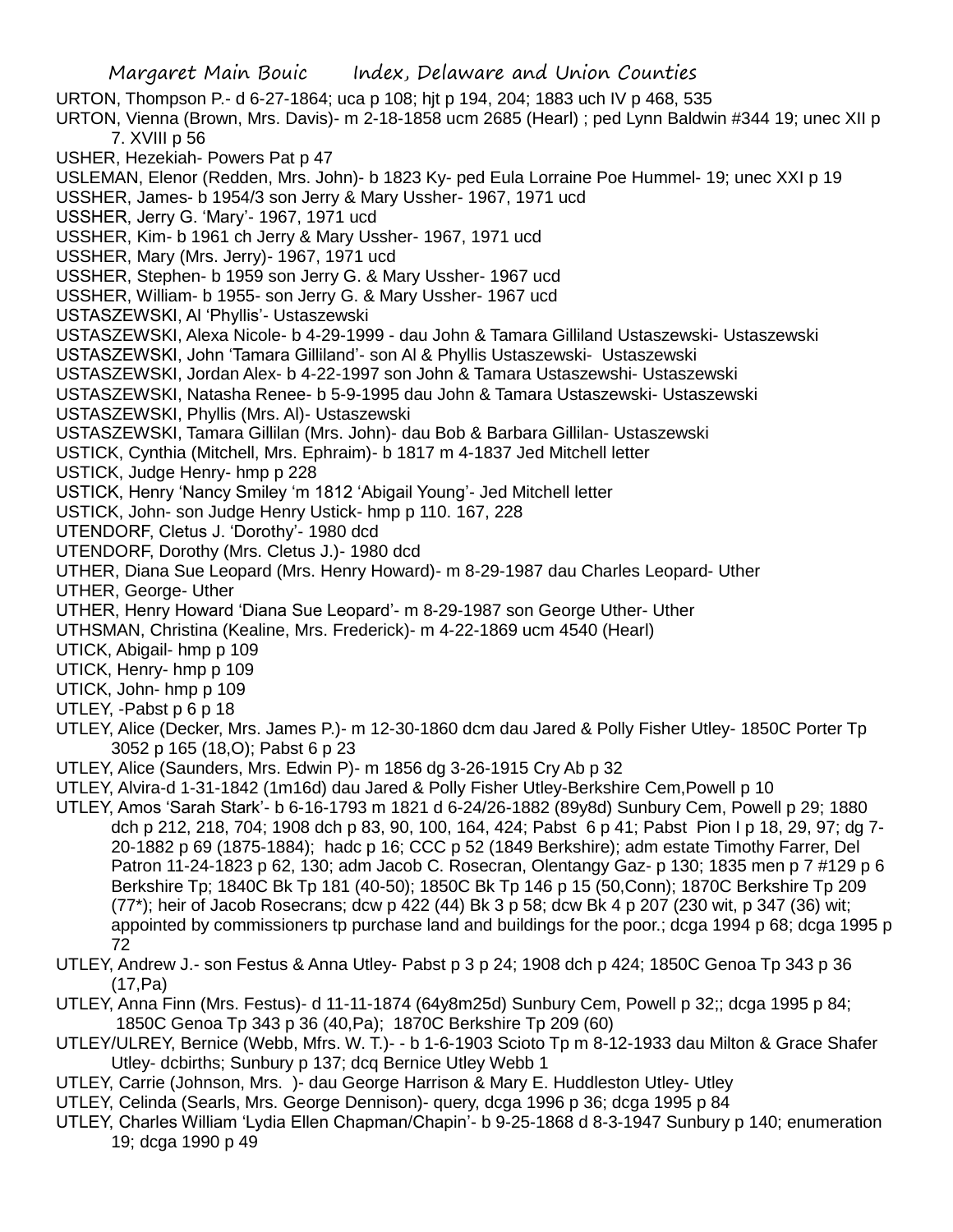- UTLEY, Clarence Van DeLeer 'Marjorie'- d 11-16-1983 (89) WWI- son Charles & Lydia Ellen Chapman/Chapin Utley- Utley; Sunbury p 140; Utley
- UTLEY, Mrs. C. W.- Pabst p 8 p 31
- UTLEY, Clifford 'Gertrude Sackett'- dg 8-25-1893 p 131 (1890-1894)
- UTLEY, —Sackett (Mrs. Clinton)- dau Guy & Eliza Sackett- dg 12-29-1903, 1-11-1904 Cry Ab p 212, 215
- UTLEY, Delia (Stockwell, Mrs. Hosea)- m 8-19-1848 dcm; Pabst p 6 p 23
- UTLEY, Elizabeth (Bell, Mrs. )- b 6-13-1900 Berkshire Tp dau Charles William & Lydia Ella Chapin/Chapman Utley- dcbirths; Sunbury p 140
- UTLEY, Mary Elizabeth Huddleston (Mrs. George)- b 9-4-1837 d 1914 bur Knox Co.- dau John & Sarah Butcher Huddleston- 1880 dch p 823; dcq Bernice Utley Webb 5
- UTLEY, Ella- 1870C Trenton Tp 512 (4)
- UTLEY, Ellen- 1870C Trenton Tp 512 (34)
- UTLEY, Ellen (Rose, Mrs. Henry N.)- m 12-23-1869 dcm; dcga 1999 p 40
- UTLEY, Ellen Davis (Mrs. Milton)- m 2-14-1858 dcm
- UTLEY, Elvira- (3,O)
- UTLEY, Esquire- father of Mrs. Slack who d 9th near Cheshire- dg 2-11-1887 p 150 (1875-1889)
- UTLEY, Festus 'Anna Finn'- d 8-18-1872 (69y5m10d) Sunbury Cem, Powell p 32; Sunbury p 1, 6; hadc p 26; dcw Bk 4 p 217(24) witness; 1850C Genoa Tp 343 p 36 (47,Conn); 1870C Berkshire Tp 206 (67\*); query by Pat Burtch, dcga 1995 p 84
- UTLEY, George A.- 1870C Trenton Tp 512 (10); dcga 1999 p 79 Trenton Tp tax duplicate
- UTLEY, George Harrison 'Mary Elizabeth Huddleston'- b 10-9-1836 d 1912 bur Knox Co. son Jared & Polly Fisher Utley- 1880 dch p 823; dcq Bernice Utley Webb 4; 1850C Porter Tp 3052 p 165 (14,O); dcga 1999 p 24 Porter Tp tax duplicate
- UTLEY, George Leonard 'Ruth Stanforth'- b 6-17-1887 Porter Tp d 3-4-1968 (81) Sunbury Cem- son George Harrison & Mary Elizabeth Huddleston Utley- dcbirths; Utley; 1969 dcd; dcga 2003 p 55 (teacher)
- UTLEY, b 3-31-1879 Porter Tp son George & Mary E. Utley- dcbirths
- UTLEY, ---- b 3-14-1883 Porter Tp dau George & Elizabeth Huddleston Utley- dcbirths
- UTLEY, George Russel- b 3-1-1905 Trenton Tp son Jay & Lena Belle Day Utley- dcbirths
- UTLEY, George- 1860C Claibourne Tp 844-825 p 111 (25,\_)
- UTLEY, Gertrude Sackett (Mrs. Clifford)- dau Guy & Eliza Hubbard Sackett- dg 8-25-1893 Cry Ab p 131 (1890- 1894)
- UTLEY, Gladdis- b 2-9-1892 Berkshire Tp dau Judson & Ida Kinmann Utley- dcbirths
- UTLEY, Grace Shaver (Mrs. Milton)- b 6-2-1876 m 12-7-1901 d 7-20-1952 dau William Henry & Rosa A. Walker Shaver- Sunbury p 137; obit Del museum; dcq Bernice Utley Webb 3; dcga 2003 p 53
- UTLEY, Harrison- d 2-4-1878 (6y) Porter Tp b Trenton Tp- dcdeaths
- UTLEY, Ida K.- b 1856 Galena Cem, Powell p 21
- UTLEY, J.- 1908 dch p 407
- UTLEY, Jared 'Polly Fisher'- b 7-23-1805 m 8-25-1829 d 5-21-1884 Berkshire Cem, Powell p 10; dcq Bernice Utley Webb 8; 1883 uch V p 448; Fisher p 2; brother Amos Utley, Sunbury p 6; 1835 men p 5 # 15 p 1 Berkshire Tp; 1840C Berkhisre Tp p 179 (30-40); 1850C Porter Tp 3052 p 165 (46,Conn)
- UTLEY, Jay- Mt. Pleasant, visitor; dcga 2003 p 53; L. S. exam, dg semi 2-22-1901 p5c4 dcga p 1996 p 44 UTLEY, Jay 'Lena Day'- Utley; enumeration (19), dcga 1990 p 49
- UTLEY, Jean (Mason, Mrs. )- dau Clarence V. & Marjorie Utley- Utley
- UTLEY, Jerry- d 5-21-1884 (79) funeral at Baptist Ch, Cheshire; dg 5-28-1884 p 97 (1875-1884)
- UTLEY, Jerusha (Greene, Mrs. Joseph)- b about 1755; ped Hannah Harrington 15 by Louise Harshfield Betsch #465; unec XVII p 31
- UTLEY, JoAnn (Curtis, Mrs. )- dau Clarence V. & Marjorie Utley- Utley
- UTLEY, (Rieck, Mrs. James)- sister Clarence V. Utley- Utley
- UTLEY, (Conrad, Mrs. Guy)- sister Clarence V. Utley- Utley
- UTLEY, Dr. John A.- b 1843 d 1924 Galena Cem p 10; 1908 dch p 366; Fowler p 97
- UTLEY, John H.- b 6-1-1887 Porter Tp- son John & Rosa Fisher Utley- dcbirths
- UTLEY, John J.- d 9-1-1856 (21-3-250 Sunbury Cem, Powell p 32- son Festus & Anna Utley- 1850C Genoa Tp 343 p 36 (15,Pa)
- UTLEY, John W. Jr.- Concord Tp- Utley
- UTLEY, Jordon- 1860C Claibourne Tp 844-824 p 111 (60,O)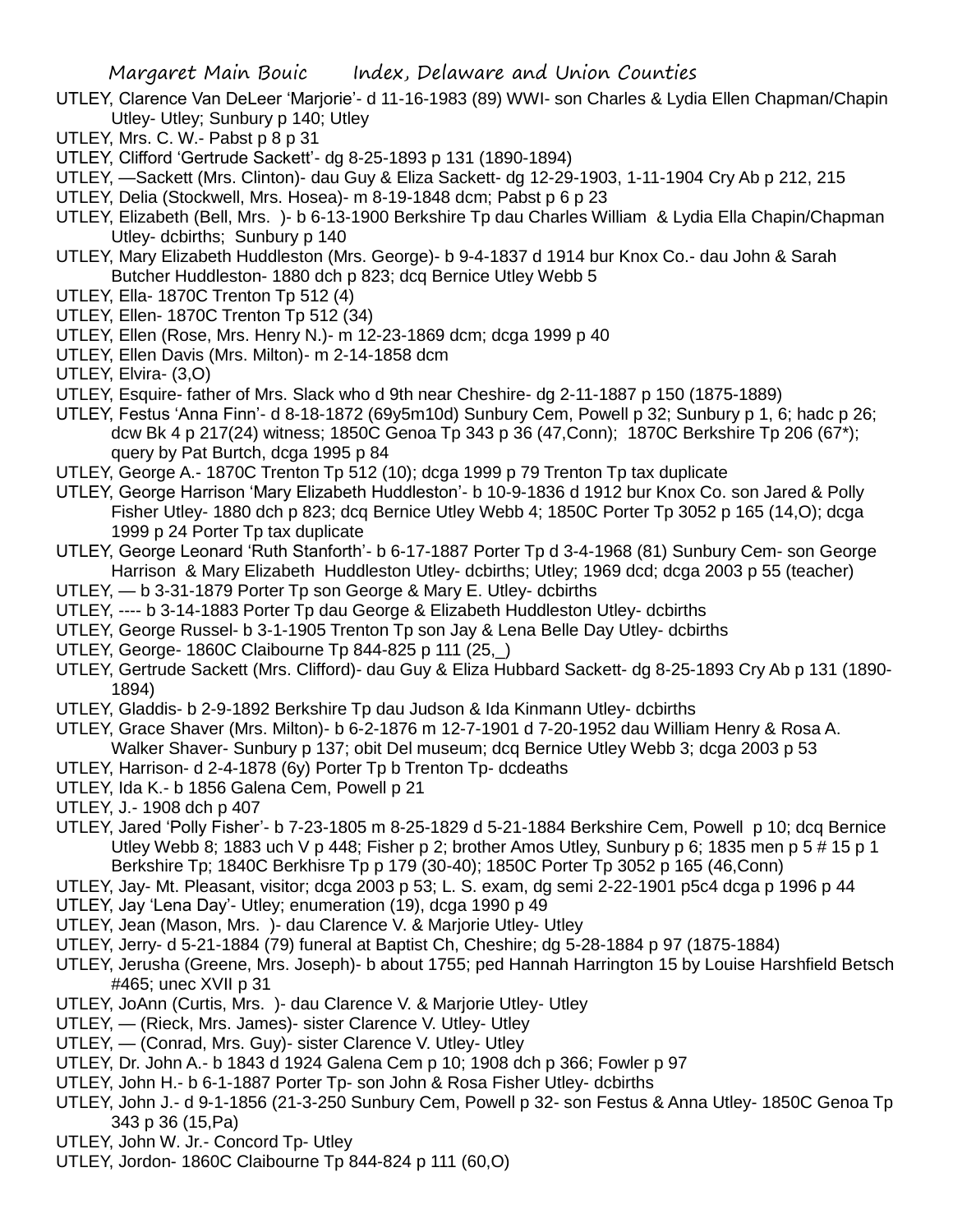- UTLEY, Judson- 1870C Berkshire Tp 218 (27\*)
- UTLEY, Judson- d 2-20-1901 Galena- b Hartford, Conn- son Henry Utley- dcdeaths
- UTLEY, Judson 'Mary Wells'- m 6-11-1867 dcn 178; dcga 1996 p 48
- UTLEY, Julia C. (Payne, Mrs. Morgan)- m 12-11-1856/7 dcm, d 3-15-1964 bur California; Utley; dg 10-20-1911 Cry Ab p 68
- UTLEY, Kate- mt. Pleasant, visitor, dcga 2003 p 53
- UTLEY, Katie (Day, Mrs. )- dau George Harrison & Mary Elizabeth Huddleston Utley- Utley
- UTLEY, Lenora- dau Festus & Anna Utley- 1850C Genoa Tp 343 p 36 (7,O)
- UTLEY, Loulie- 1870C Berkshire Tp 218 (11m)
- UTLEY, Marjorie (Mrs. Clarence V.)- Utley
- UTLEY, Louisa- d 8-20-1852 (7-6-20) Berkshire Cem, Powell p 10- dau Jared & Polly Fisher Utley- Pabst 6 p 23; 1850C Porter Tp 3052 p 165 (15,O)
- UTLEY, Lydia A.(Darthwick, Mrs. John)- m 8-5-1866 dcm 891- dau Festus & Anna Utley- dcga p A27; 1995 1850C Genoa Tp 343 p 36 (12,Pa)
- UTLEY, Lydia Ellen Chapman/Chapin (Mrs. Charles William)- b 7-3-1868 d 11-18-1963 (95) bur Sunbury-Sunbury p 140
- UTLEY, Margaret (Wells, Mrs. G. W.)- d 6-9-1880 (70y9m) Galena Cem- Powell p 22
- UTLEY, Mary- 1870C Berkshire Tp 218 (28)
- UTLEY, Mary Adolphia (Walker, Mrs. Alexander)- b 10-24-1839 m 11-28-1858 dcm dau Jared & Polly Fisher Utley- 1883 uch V p 448; 1850C Porter Tp 3052 p 165 (12,O)
- UTLEY, Mary (Cruikshank, Mrs. )(Rossert, Mrs. )- dau George Leonard & Ruth Stanforth Utley- Utley
- UTLEY, Mary- b 3-22-1883 Berkshire Tp dau J. & Ida Kinman Utley- dcbirths
- UTLEY, Mrs. Dr.- dau Mary Hall Kenman, dg 10-26-1917, 10-30-1917, Cry Ab p 100, 101
- UTLEY, Mary Ruth (Chadwick, Mrs. Dr. J. Raymond)- 1976 dch p 370
- UTLEY, Mary Wells (Mrs. Judson)- m 6-11-1867 dcm 178; dcga 1996 p 48
- UTLEY, Mary Wells (Mrs. Dr.)- dau G. W. & Margaret Williams Wells- 1880 dch p 697
- UTLEY, Mary (York, Mrs. William)- dcc Christina Courter Ealy 643
- UTLEY, Milton- son Amos & Sarah Utley- Powell p 45; 1850C Berkshire Tp 146 p 15 (17,O); 1870C Trenton Tp 512 (37\*)
- UTLEY, Milton- b 9-15-1817 d 2-7-1901 Galena Cem, Powell p 21
- UTLEY, Milton 'Ellen Davis'- m 2-14-1858 dcm
- ULTEY/UTLEY, Milton 'Grace Shaver'- b 10-23-1874 Porter Tp m 12-7-1901 d 5-24-1953 bur Sunbury- son George Harrison & Mary E. Huddleston Ultey- dcbirths; dcq Bernice Utley Webb 2; Pabst p 7 p 30; 1908 dch p 150; obit Grace, Del museum 7-20-1952; dcga 1999 p 79 Trenton Tp 1890/1 tax duplicate; 2003 p 53, 55 (teacher); enumeration 16; dcga 1990 p 49
- UTLEY, Minerva (Slack, Mrs. Lewis)- m 11-15-1853 dcm- dau Amos & Sarah Stark Utley- 1880 dch p 704; 1850C Berkshire Tp 147 p 15 (19,O); dg 1-11-1895 Cry Ab p 2 (1895-1899)
- UTLEY, Mollie (Mrs. Dr. J.)- d 6-1-1878 (37-2-7) or 36-1-12 Galena Cem , b Genoa Tp; Powell p 22; dcdeaths
- UTLEY, Phebe Allice (Saunders, Mrs. Edwin P.)- m 10-9-1856 dcm
- UTLEY, Polly Fisher (Mrs. Jared)- b 12-12-1811 m 8-25-1829 d 9-15-1879 Berkshire Cem, Powell p 10- dau George & Phoebe Hopkins Fisher; dcq Bernice Utley Webb 9; Fisher p 2, 3, 4; 1883 uch V p 448; 1850C Porter Tp 3052 p 165 (39,O)
- UTLEY, Ray- pallbearer & Nephew of Mrs. Matilda Williams- dg 3-18-1913 Cry Ab p 25
- UTLEY, Rose May- d 6-15-1892 (30-1-5) Porter Tp dau George & Catharine Stiffler Fisher- dcd
- UTLEY, Russell- son Jay & Lena Day Utley- Utley
- UTLEY, Ruth (Chadwick, Mrs. J. Raymond)- dau Charles & Lydia Ellen Chapman/Chapin Utley- Utley; Sunbury p 140
- UTLEY, Ruth Stanforth (Mrs. George Leonard)- d 8-6-1974 (86); 1969 dcd
- UTLEY, Sallie- 1870C Berkshire Tp 209 (68)
- UTLEY, Salinda (Searles, Mrs. Denison)- m 10-21-1848 dcm
- UTLEY, Sarah A.- d 9-5-1843 (8-10-2) Redbank Cem, Powell p 16 dau Festus & Anna Utley
- UTLEY, Sarah L. (Dunn, Mrs. James K.)- m 4-27-1869 dcm; dcga 1999 p 5
- UTLEY, Sarah Stark (Ally)(Mrs. Amos)- d 2-9-1872 (70y) Sunbury Cem, Powell p 29; 1880 dch p 704; 1850C Berkshire Tp 146 p 15 (48,Penn)
- UTLEY, Viola (Rieck, Mrs. )- dau Charles William & Lydia Ellen Chapman/Chapin Utley- Utley; Sunbury p 140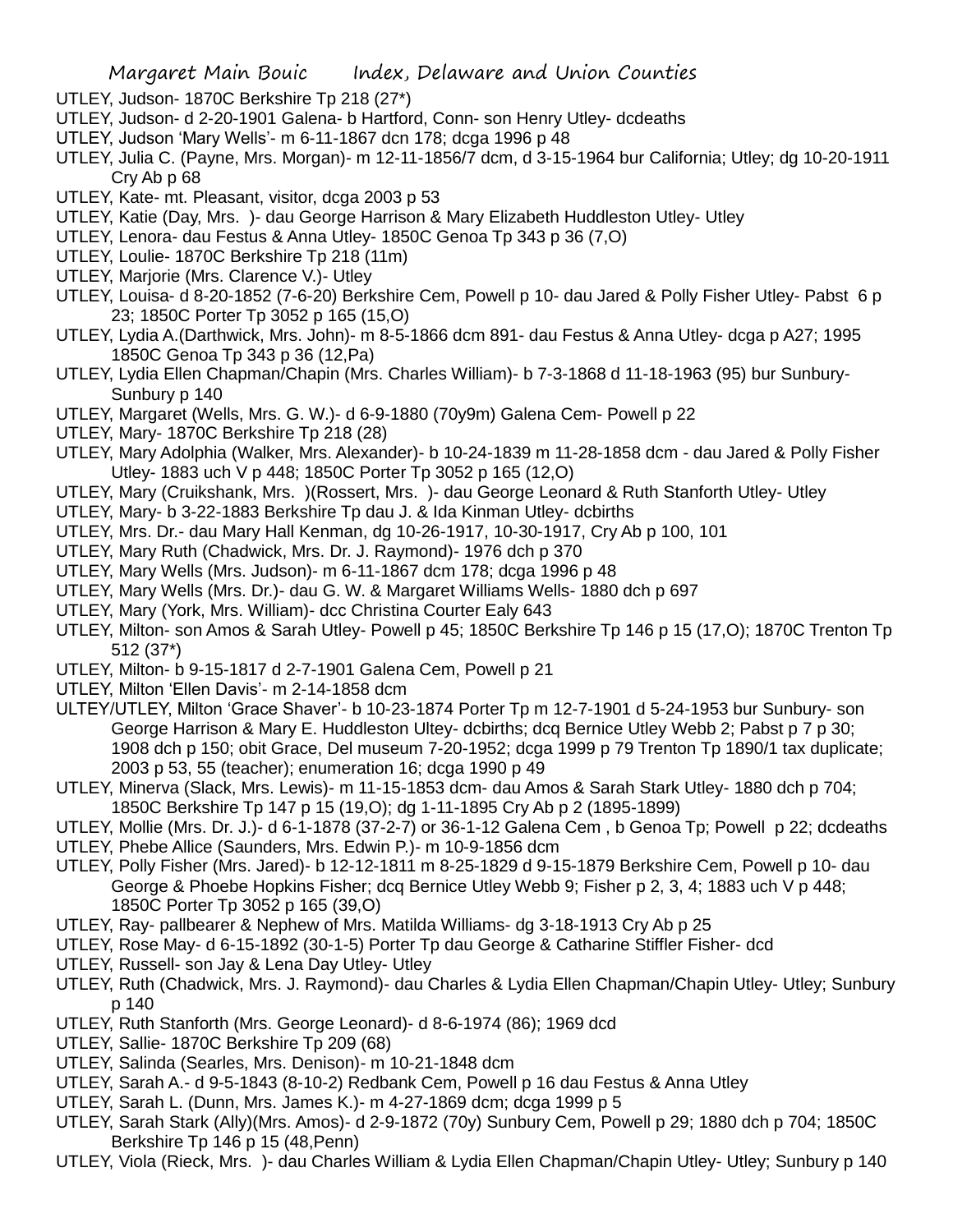- UTLEY, Volney- brother Amos Utley- Sunbury p 6
- UTLY, Anna- d 11-10-1874 widow, Gallena- b Penn
- UTLY, Carrie B.- 1870C Trenton Tp 513 (5)
- UTLY, Charles W. 1870C Trenton Tp 513 (1)
- UTLY, George H,.- 1870C Trenton Tp 513 (33\*)
- UTLY, Ida M.- 1870C Trenton Tp 513 (10)
- UTLY, Jared- 1870C Berkshire Tp 211 (64\*) UTLY, John H.- 1870C Trenton Tp 513 (8)
- UTLY Mary- 1870C Berkshire 211 (58)
- UTLY, Mary E.- 1870C Trenton Tp 513 (32)
- UTRATA, Dr. Peter J.- 1976 dch p 297
- UTTER, dcga 1995 p C36
- UTTER, Andrew- 1870C Oxford Tp 44 (12); 1908 dch p 407
- UTTER, Birtha Irine- b 3-28-1897 Delaware Town colored dau Leo & Angiline Johnson Utter- dcbirths
- UTTER, Charlotte- 1870C Oxford Tp 447 (8)
- UTTER, George- 1870C Oxford Tp 447 (40\*)
- UTTER, Forrest W.- b 6-6-1901 colored, Delaware Tp son Leo & Angieline G. Johnson Utter- dcbirths
- UTTER, query by Joni Griffith, delge 2003 p 36
- UTTER, oldest son Lee Utter, d Wednesday (21) tuberculosis; dg 10-4-1912, dg 10-8-1912, Cry Ab p 161, 162
- UTTER, Joseph E.- 1908 dch p 407
- UTTER, Joseph E. 'Mary Ellen Ladd'- son James W. & Sarah McCann Utter- Potter 4 (184
- UTTER, Joseph G. 'Rebecca Nichols'- m 12-4-1847 dcm
- UTTER, Juliet Major (Mrs. )(Babcock, Mrs. Daniel Brayton)- b 5-1-1830 m 6-16-1868- Asp (497)
- UTTER, Lee- 2nd ward delegate county convention- dcga 1999 p 73
- UTTER, Leo- 1908 dch p 412; father of James Utter- dg 10-4-1912 Cry Ab p 161
- UTTER, Margaret (Cooper, Mrs. William)- m 11-1-1860 ucm 3096 (Hearl); unec V p 9, XX p 6
- UTTER, Margaret S. (Sherman, Mrs. Andrew J.)- m 12-31-1843 dcm
- UTTER, Martha- 1870C Oxford Tp 447 (6)
- UTTER, Mary E. dbg p 18; transferred to Ohio from Brown Tp, dcga 1996 p 13; Delaware City tax, 1890/1, dcga 1996 p 35
- UTTER, Mary Ellen Ladd (Mrs. Joseph E.)- b 1849 d 1932 Oak Grove Cem, Powell p 98- dau Charles H. & Elizabeth Witter Ladd- Potter 4 184
- UTTER, Mary Elizabeth (Sherman, Mrs. John)- m 10-7-1847 dcm
- UTTER, Ralph- b 1-24-1894 Oxford Tp son Joseph & Letha Jrimley Utter- dcbirths
- UTTER, Rebecca Nichols (Mrs. Joseph G.)- m 12-4-1847 dcm
- UTTER, Rodeltha- 1870C Oxford Tp 447 (30)
- UTTER, William- 1870C Oxford Tp 447 (10); 1880 dch p 356
- UTTER, William- adm of Solomon Osborn, Olentangy Gazette 12-1-1854 Cry Ab p 148 (1821-1857)
- UTTERBECK, Berdette- dau William & Ella Stell Utterbeck- Weiser p 542
- UTTERBECK, Catherine- dau Samuel & Nettie Steel Utterbeck- Weiser p 542
- UTTERBECK, Donald- son Samuel & Nettie Steel Utterbeck- Weiser p 542
- UTTERBECK, Doretha- dau William & Ella Steel Utterbeck- Weiser p 542
- UTTERBECK, Ella Steel (Mrs. William)- dau Guy & Livera Hammond Steel- Weiser p 542
- UTTERBECK, Herman 'Pearl Steel'- Weiser p 542
- UTTERBECK, Maxine- dau Herman & Pearl Steel Utterbeck- Weiser p 542
- UTTERBECK, Mildred- dau Harman & Pearl Steel Utterbeck- Weiser p 542
- UTTERBECK, Nettie Steel (Mrs. Samuel)- dau Guy & Livera Hammond Steel- Weiser p 542
- UTTERBECK, Pearl Steel (Mrs. Herman)- dau Guy & Livera Hammond Steel- Weiser p 542
- UTTERBECK, Samuel 'Nettie Steel'- Weiser p 542
- UTTERBECK, Wilbur- son William & Ella Steal Utterbeck- Weiser p 592
- UTTERBECK, William 'Ella Steel'- Weiser p 542
- UTTERMAN, C.- d 10-20-1902 (21-0-16) Delaware O.- dcdeaths
- UTTEY, John- d 6-17-1897 (35-0-25) Porter Tp b Delaware Co dcdeaths
- UTTLEY, Amos- d 6-24-1882 (89y8d) Berlin Tp b Winden Co Conn.- dcdeaths
- UTTLEY, Jared? D 5-20-1884 (768-9-20) b Windham, NY- dcdeaths